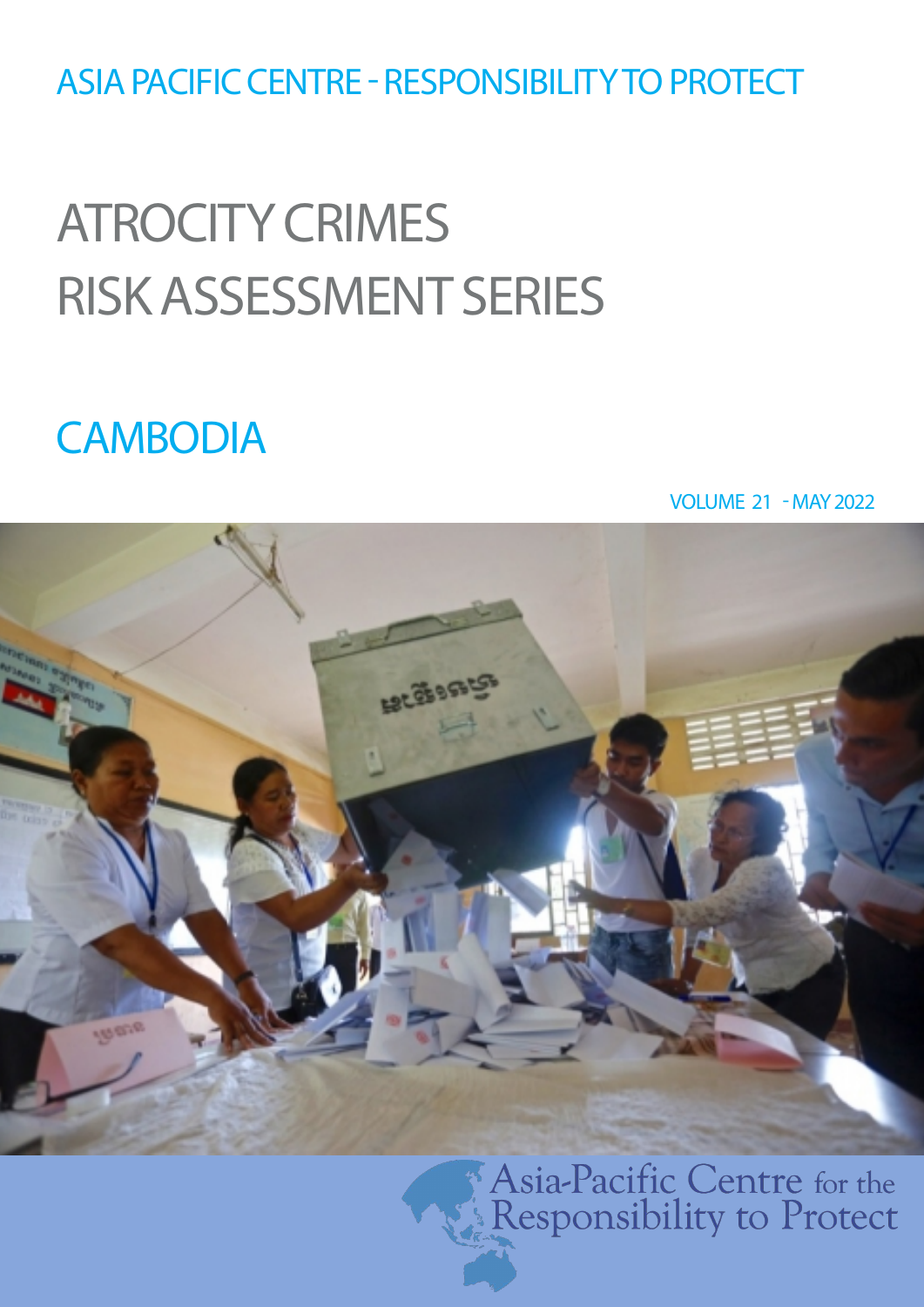**Acknowledgments**

This report was updated by Ms Sophie Baumann a research intern at the APR2P . Her internship was supported by the Centre's staff at the Asia Pacific Centre for the Responsibility to Protect based at the School of Political Science and International Studies at the University of Queensland.

We acknowledge the previous version of this report and contributors Ms Mareen Brosinsky and Ms Caroline Karavoulias.

The Asia Pacific Risk Assessment series is produced as part of the activities of the Asia Pacific Cen-tre for the Responsibility to Protect (AP R2P). Photo acknowledgment: Siv Channa for The Cambodia Daily.

**Asia Pacific Centre for the Responsibility to Protect** School of Political Science and International Studies The University of Queensland St Lucia Brisbane QLD 4072 Australia Email: r2pinfo@uq.edu.au http://www.r2pasiapacific.org/index.html

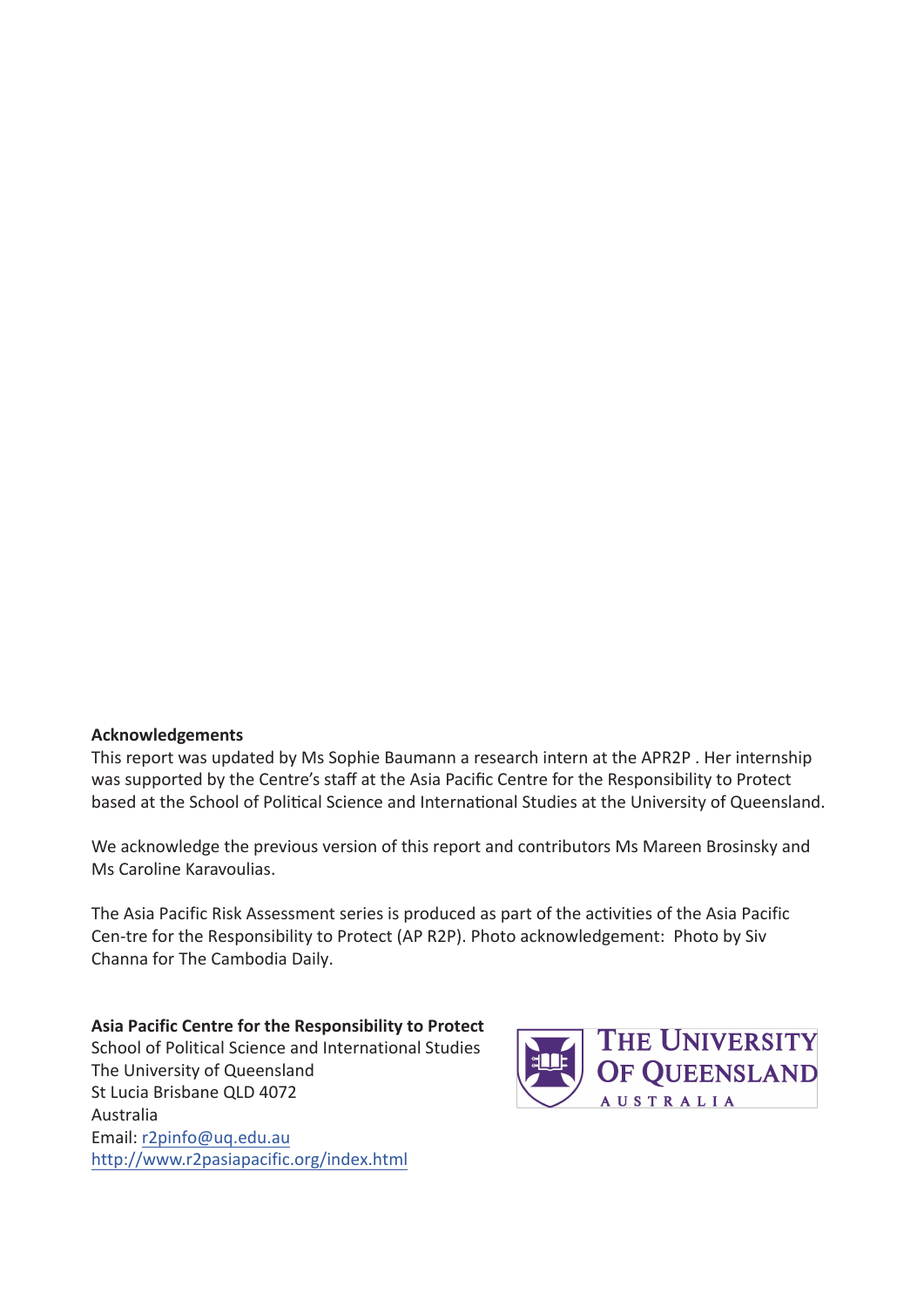# INTRODUCTION

#### **INTRODUCTION**

In 2005, the United Nations member states unanimously made a commitment to protect populations from the most serious crimes, namely genocide, war crimes, ethnic cleansing, and crimes against humanity. These four atrocity crimes pose a threat not only to human life but also to national, regional, and international peace and stability. In 2014 the United Nations Special Advisers on the Prevention of Genocide and the Responsibility to Protect presented an updated Framework of Analysis (henceforth referred to as 'the Framework') to assist with assessing the risks of genocide, war crimes, ethnic cleansing, and crimes against humanity.<sup>1</sup> The Framework serves as a working tool to support the prevention of atrocity crimes around the world. This risk assessment for the Royal Kingdom of Cambodia uses the risk factors and indicators as identified in the Framework. It is designed to serve as a guide for atrocity prevention by identifying the most important risk factors and suggesting future steps that can be taken to address them. Cambodia experienced atrocity crimes during the period of Khmer Rouge rule (1975-79) during which approximately one quarter of the population died, and a protracted civil war thereafter which ended with the Paris Peace Accords of 1991. Although significant steps towards justice and truth-finding have been undertaken – such as the establishment of the Extraordinary Chambers in the Courts of Cambodia for the Prosecution of Crimes Committed during the Period of Democratic Kampuchea (ECCC) – the process has not been without challenges, including political interference. Additionally, whilst Cambodia has undertaken a range of measures to prevent a recurrence of atrocity crimes, including through education, efforts remain ongoing.

In the 2018 national elections Cambodia became a de-facto one party state, consolidating power under the Cambodian People's Party (CPP), and infringing democratic values enshrined into the Cambodian constitution. Since the election, new legislation indicates that Cambodia has backtracked from international obligations, directly violating human rights by restricting civil society to basic rights such as the freedoms to, association, public assemblies and expression. In 2020 COVID-19 saw the Cambodian economy suffer, restricting economic growth and increasing unemployment and poverty levels. Additionally, the pandemic exacerbated pre-existing imbalances in Cambodia's political and judicial systems, allowing the authorisation of strict 'draconian' laws that further erode the human rights of Cambodia's population. Additionally, as the chair of ASEAN, if Cambodia's response to human rights violations occurring internationally is indicative of their attitude towards their own violations, there should be serious concern. Close international attention should be paid to the upcoming elections in both 2022 and 2023, as the CPP will aim to stabilise their control into the future.

This report only addresses those risk factors currently relevant to the situation in Cambodia. Note that there is often overlap between distinct risk factors and indicators, and where possible these have been identified with a note on where else in the report these risks factors have been identified. The presence or absence of risks factors does not mean that atrocity crimes will or will not occur.

#### **Summary overview of assessment**

At the time of writing Cambodia confronts a **moderate** risk of atrocity crimes due to the consolidation of power across political, judicial and security structures; adoption and application of laws that contradict domestic and international human rights law (including a COVID-19 emergency law), as well as Cambodia's shifting international relationships with superpowers such as China, the United States and the EU. While these factors have increased the capacity for Cambodia to commit atrocity crimes, in the absence of a real political threat to the current governing body, the motivations to act on this capacity remain relatively low. Regardless, these developments signal a step backwards from past advancements and compromises, leaving Cambodia teetering on a trajectory that is of its past injustices. As national avenues have diminished, support from a range of international actors are required to ensure the full and consistent implementation and application of international human rights standards, the strengthening state institutions and the rule of law, and the improvement of good governance.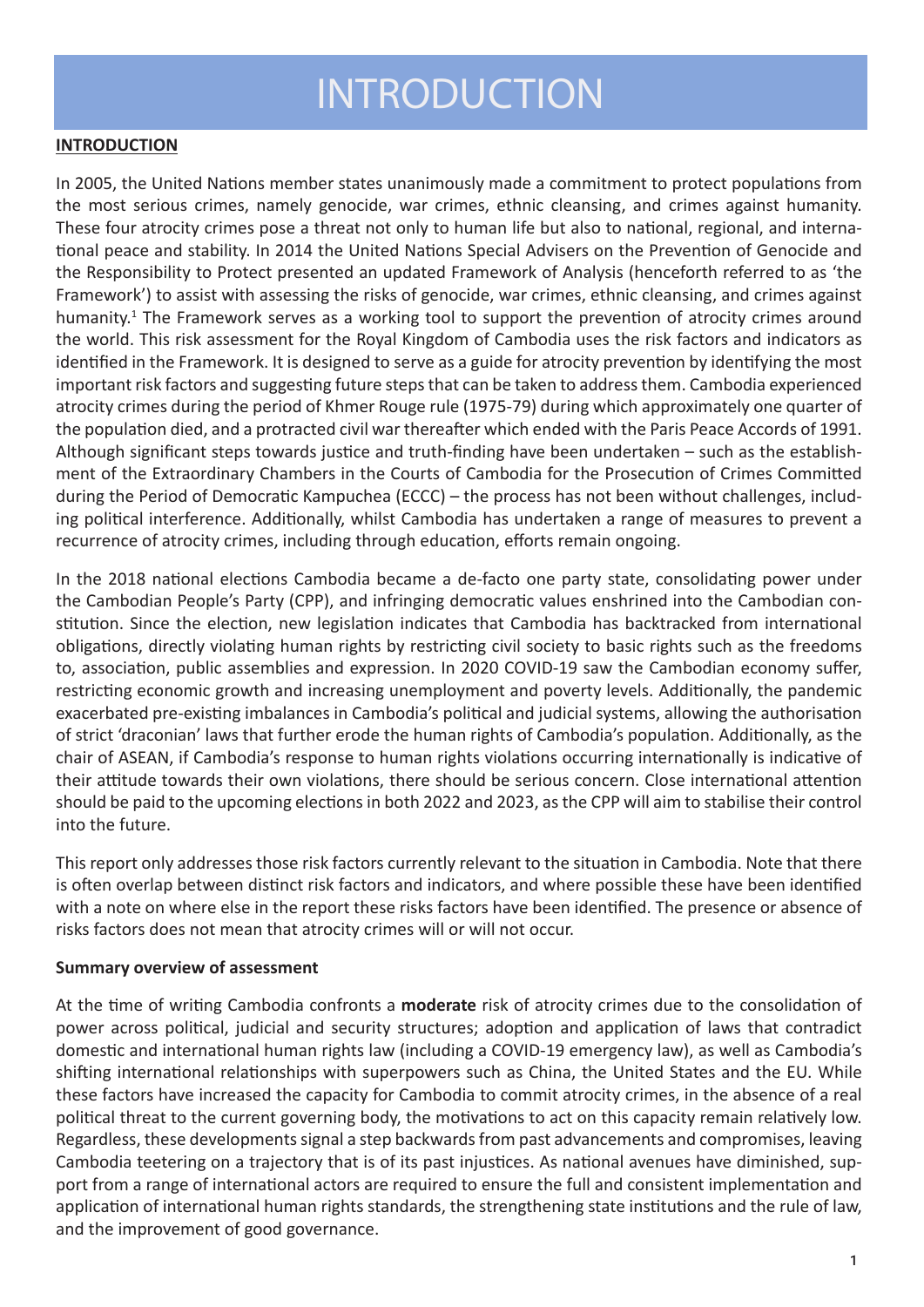## FRAMEWORK OF ANALYSIS

#### **FRAMEWORK OF ANALYSIS**

The Framework of Analysis consists of fourteen (14) risk factors of atrocity crimes, with each Risk Factor accompanied by a suite of between 6 and 18 specific Indicators that are used to determine the degree of risk present. Combined, these risk factors and associated Indicators guide the collection and analysis of data to determine the degree and kinds of atrocity crime risk present in a given country. The higher the number of indicators present in a single risk factor, the more important that particular risk factor is in the overall assessment. However, it must be noted that the risk factors and indicators are not ranked, and some risk factors and indicators have greater weight than others as they need to be situated within the context of the country under analysis.

The risk factors are demarcated into two different groups: **Common Risk Factors**, which are the conditions that increase the probability of atrocity crimes occurring; and **Specific Risk Factors** which are divided into the risks associated with genocide, crimes against humanity, and war crimes (ethnic cleansing is incorporated into the other atrocity crimes). The eight common risk factors constitute conditions that increase the risk of any of the four atrocity crimes. They identify the probability but not necessarily the type of crime. The six specific risk factors concern elements that are characteristic to a particular crime and enable the identification of the type of risk. In some cases, the risk factors assessed in this report relate to events and conditions that occurred decades ago. Nevertheless, how such events are being dealt with today can still contribute to the likelihood of other types of atrocity crimes arising in the future. Whilst the specific Risk Factor 11 is briefly engaged with in this report, only a couple of the indicators are relevant, and these are only very partially met.

| <b>Common Risk Factors</b>     |    |                                                                                      |
|--------------------------------|----|--------------------------------------------------------------------------------------|
| <b>Risk Factor</b>             | 1  | Situations of armed conflict or other forms of instability                           |
| <b>Risk Factor</b>             | 2  | Record of serious violations of international human rights and humani-<br>tarian law |
| <b>Risk Factor</b>             | 3  | Weakness of state structure                                                          |
| <b>Risk Factor</b>             | 4  | Motives or incentives                                                                |
| <b>Risk Factor</b>             | 5  | Capacity to commit atrocity crimes                                                   |
| <b>Risk Factor</b>             | 6  | Absence of mitigating factors                                                        |
| <b>Risk Factor</b>             | 7  | Enabling circumstances or preparatory action                                         |
| <b>Risk Factor</b>             | 8  | Triggering factors                                                                   |
| <b>Specific Risk Factors</b>   |    |                                                                                      |
| <b>Crimes Against Humanity</b> |    |                                                                                      |
| <b>Risk Factor</b>             | 11 | Signs of widespread or systematic attack against any civilian population             |

Each of these Risk Factors are accompanied by 6-18 more specific Indicators, which can be used to more precisely identify and analyse the risks of atrocity crimes. These Indicators and further information on the full UN Framework of Analysis for Atrocity Crimes can be found by clicking here or by visiting the UN website at www.un.org.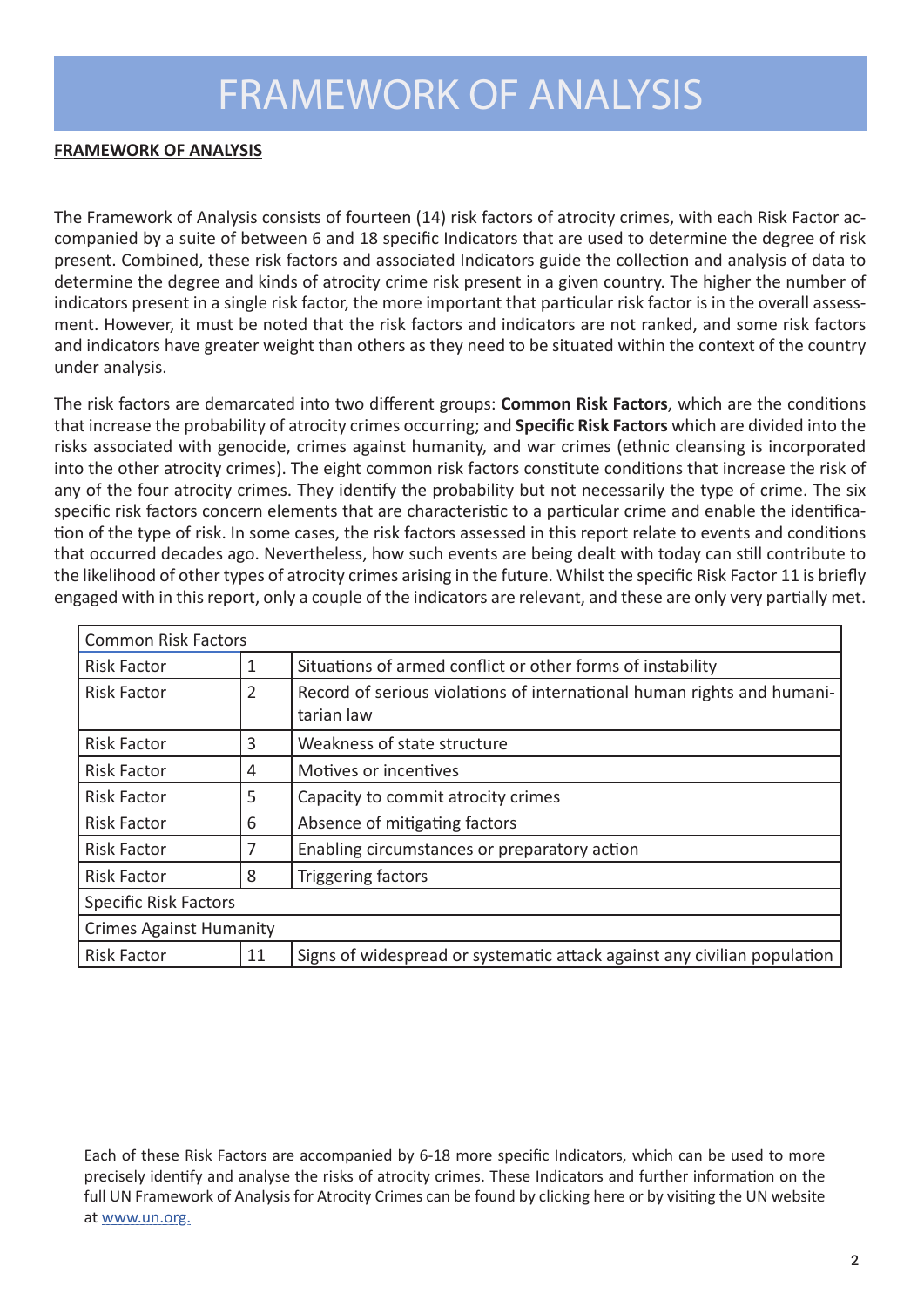### COMMON RISK FACTORS

#### Risk Factor 1: Situations of armed conflict or other forms of instability

Risk Factor 1 refers to "situations that place a State under such level of stress that it becomes more prone to serious human rights violations and, eventually, to atrocity crimes". Such an environment is usually generated in situations of armed conflict with a high level of violence but can also evolve in times of peace through political, economic, or social instability. In Cambodia's case, the Cambodian People's Party's (CPP) successfully consolidated power during the 2018 election and have transformed Cambodia's polity into one of severe political repression. Such repression has been exacerbated by the COVID-19 pandemic, placing the economy and civil society under intense pressure. The pressures of COVID-19 have compiled on pre-existing socio-economic concerns in Cambodia, including unresolved disputes over land concessions affecting hundreds of thousands of Cambodians.

#### **Political instability caused by disputes over power**

**Indicator 1.4** and **indicator 1.5** refer to political instability caused by "abrupt or irregular regime change or transfer of power" and "disputes over power or growing nationalist, armed or radical opposition movements", respectively. The past four decades of Cambodia's political environment had been characterised by varying levels of tensions between the rule of Cambodian People's Party (CPP) and the Cambodia National Rescue Party (CNRP). The 2013 general election and the 2017 commune elections saw a 44 percent increase in votes for the CNRP, challenging the majority rule of the CPP for the first time and decreasing the number of communes and National Assembly seats held by the government.<sup>2</sup> The growing support of the CNRP made the current reigning government vulnerable, inciting their repressive behaviour in the lead up to the 2018 elections.

The pre-election environment in 2017 was characterised by violent and incendiary language used by government ministers and senior officials (see further **Risk Factor 7**). Public statements included warnings to vote for the ruling party and threats to deploy military means in case of any post-election protests.<sup>3</sup> Not for the first time, the Prime Minister repeatedly warned of a civil war if there was an election loss or any disputes over the CPP's victory.<sup>4</sup> An amendment made in 2017 on the Law on Political Parties (LPP) was used to dismantle the political opposition, banning most notably Sam Rainsy a former opposition leader from politics.5 This law was used by the Supreme Court in November to dissolve the CNRP and ban 118 party officials from political activities after the Ministry of Interior filed a complaint alleging the opposition party of plotting a regime change. The measure was accompanied by the arrest of opposition leader Kem Sokha over the same allegations.<sup>6</sup> The presiding judge, a senior official of the CPP, announced the decision to be final and without appeal. The recent amendments to the LPP which the ruling was based upon, included a ban on parties "from receiving contributions from foreign institutions, foreign companies, foreign nationals or foreign funded organizations"<sup>7</sup> and "supporting or organising any plans or conspiracies [...] against the interest"8of Cambodia.

This legal amendment enabled the reallocation of opposition seats among the CPP and minor opposition parties.<sup>9</sup> The adoption and application of these legal measures have been heavily criticised by the opposition party and numerous human rights bodies as a systematic attempt by the CPP to secure victory in the July election by turning the multi-party system into what would be in effect a one-party system.10 Furthermore, in February 2018 the parliament allowed constitutional amendments which tightened restrictions on voting rights and freedom of association.<sup>11</sup> These amendments further allowed the government to take action against any political party that does not "place the country and nation's interest first", and additionally prevented foreign countries 'interfering' with Cambodia's domestic affairs<sup>12</sup> In the context of these political tensions, some major international donors decided to withdraw resources intended to support the upcoming elections on the grounds that the election could not be free and fair<sup>13</sup>. The US, the EU, Japan, Canada, and Australia declined to send election observers, while respected domestic election monitors who had monitored Cambodian elections in the past also decided to withdraw from the 2018 election.<sup>14</sup> Instead, the elections were monitored by several organisations with close ties to the governments, including the Union of Youth Federations of Cambodia which is led by Hun Sen's son.15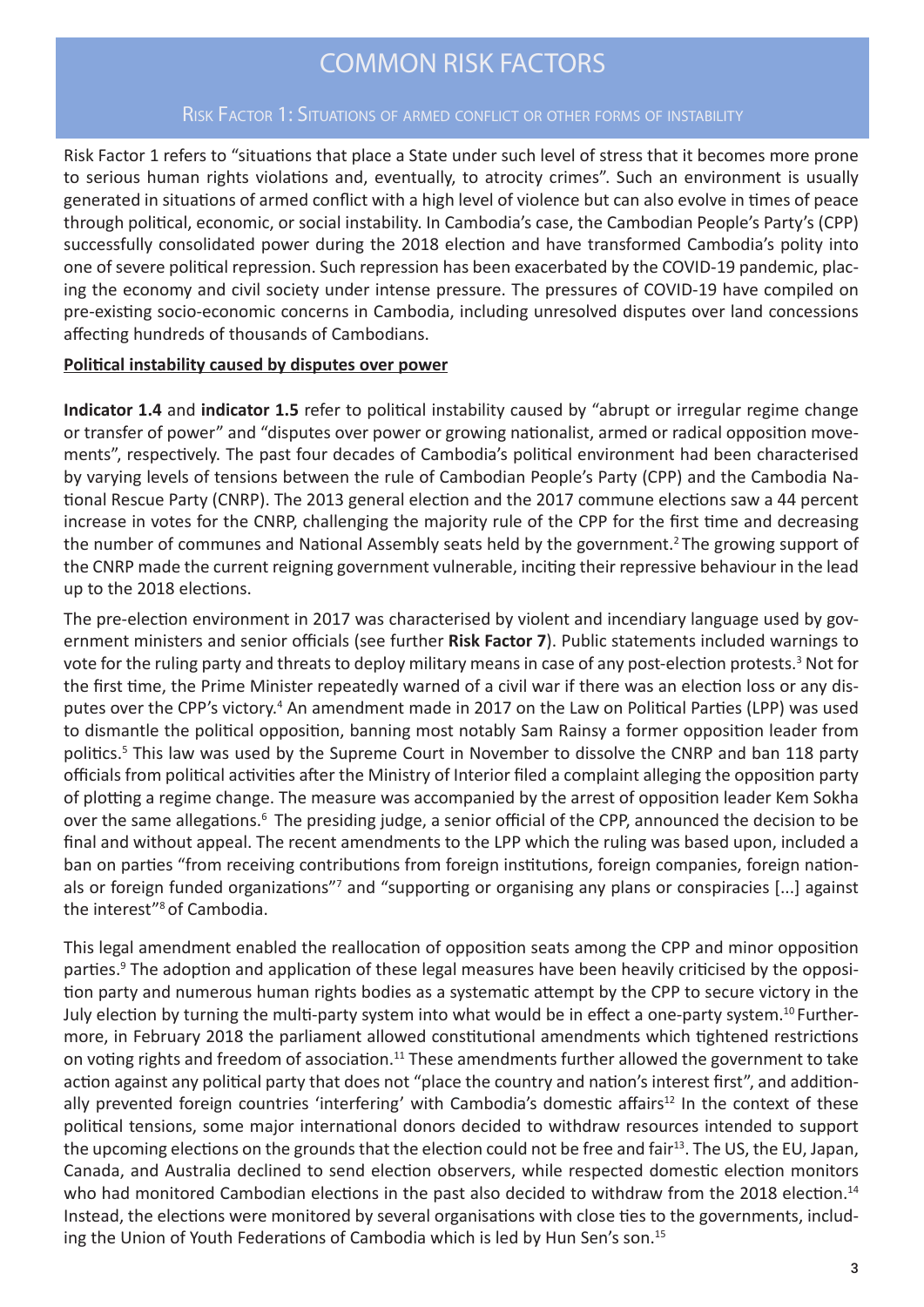#### Risk Factor 1: Situations of armed conflict or other forms of instability

Additionally, initiated by Sam Rainsy and run by exiled CNRP members launched the Clean Finger Boycott Campaign which urged voters to boycott the 2018 election.<sup>16</sup> The government responded by classifying non-voters as traitors and threatening them with fines or imprisonment.<sup>17</sup> In April the NEC sent a threatening message to mobile phone subscribers that claimed anyone "criticising, attacking, or comparing their party policies to other parties" could be prosecuted.<sup>18</sup> Furthermore, the government targeted Cambodia's trade union movement, a traditional ally of the CNRP while simultaneously handing out cash gifts to 700,000 workers in the garment sector.<sup>19</sup>

Despite concerns of a boycott, the 2018 election was held and Hun Sen and the CPP won all 125 seats in government, officially classifying Cambodia as a one-party state.<sup>20</sup> The voter turnout reported by the government to be 82.71%, far higher than in the 2013 election.<sup>21</sup> There was however an increase of spoiled ballots, where invalid votes totalled 8.5% in 2018, representing the second-largest group of voters.<sup>22</sup> This high number of invalid ballots was interpreted as a protest, as Cambodians opted to spoil their ballots opposed to voting for the CPP.<sup>23</sup> The dissolution of the CNRP and the unfair electoral process in 2018 has widely been viewed as violating the liberal multi-party system that is enshrined in Cambodian law.<sup>24</sup> These developments have fuelled "political instability caused by disputes over power" as described under **Indicator 1.5.** The course of action taken by the CPP in the lead up to the 2018 election is a response to their perceived threat of the opposition, which resulted in the dissolution of the CNRP.

#### **Threat of external intervention: The 'Colour Revolution'**

A legal complaint filed by the government in September 2017 alleged that the opposition intended to overthrow the government through a US-backed "Colour Revolution".<sup>25</sup> The Supreme Court agreed, and dissolved the CNRP and banned its members from political participation. The presiding judge, a senior official of the CPP, announced the decision to be final and without appeal. The recent amendments to the LPP which the ruling was based upon, included a ban on parties "from receiving contributions from foreign institutions, foreign companies, foreign nationals or foreign funded organizations"26 and "supporting or organising any plans or conspiracies [...] against the interest"27 of Cambodia. The charges followed the arrest of opposition leader Kem Sokha on 3 September.

In a White Paper series labelled *To Tell The Truth*, the Ministry of Foreign Affairs and International Cooperation explained that these developments were intended to protect the state's sovereignty from foreign interference.28 The Ministry emphasised "the imperative of the Royal Government to protect at all costs its people from some Western governments' meddling in internal affairs".<sup>29</sup> According to the Ministry, the CNRP was formed through a United States (US) brokered merger of two opposition parties that received instructions, resources and training from the US government, as well as foreign NGOs and media, with the goal of inciting civil unrest and ultimately an uprising against the current regime.<sup>30</sup> According to the government, the violent clashes between protesters and security forces following the 2013 election were part of a systematic foreign-backed attempt to overthrow the government.<sup>31</sup> At the Court hearing, a public statement made by Kem Sokha in 2013 concerning his engagement with the US was referred to as evidence of a violation of Cambodian law.<sup>32</sup> A number of civil society groups and media outlets were also accused of participating in the alleged attempted uprising. According to the Ministry , foreign funded and strongly biased radio broadcasts and newspapers disseminate false information aimed to damage the government's reputation.<sup>33</sup> It alleged that human rights groups and local NGOs funded by foreign governments assisted the opposition in capacity building and strategic planning.34 In August and September 2017, over 30 radio stations as well as *The Cambodia Daily* newspaper were forcibly to shut down due to alleged legal breaches.<sup>35</sup> Two journalists accused of jeopardising national security by sharing information with a foreign state were subsequently detained and charged with espionage.<sup>36</sup> Simultaneously, the local US-funded National Democratic Institute was shut down after being accused of providing the opposition with a plan to overthrow the government.<sup>37</sup> The Cambodian Centre for Human Rights (CCHR) was threatened to be shut down and investigated by the Interior Ministry in November after being accused of supporting foreign interests and taking a biased stance towards the opposition.<sup>38</sup>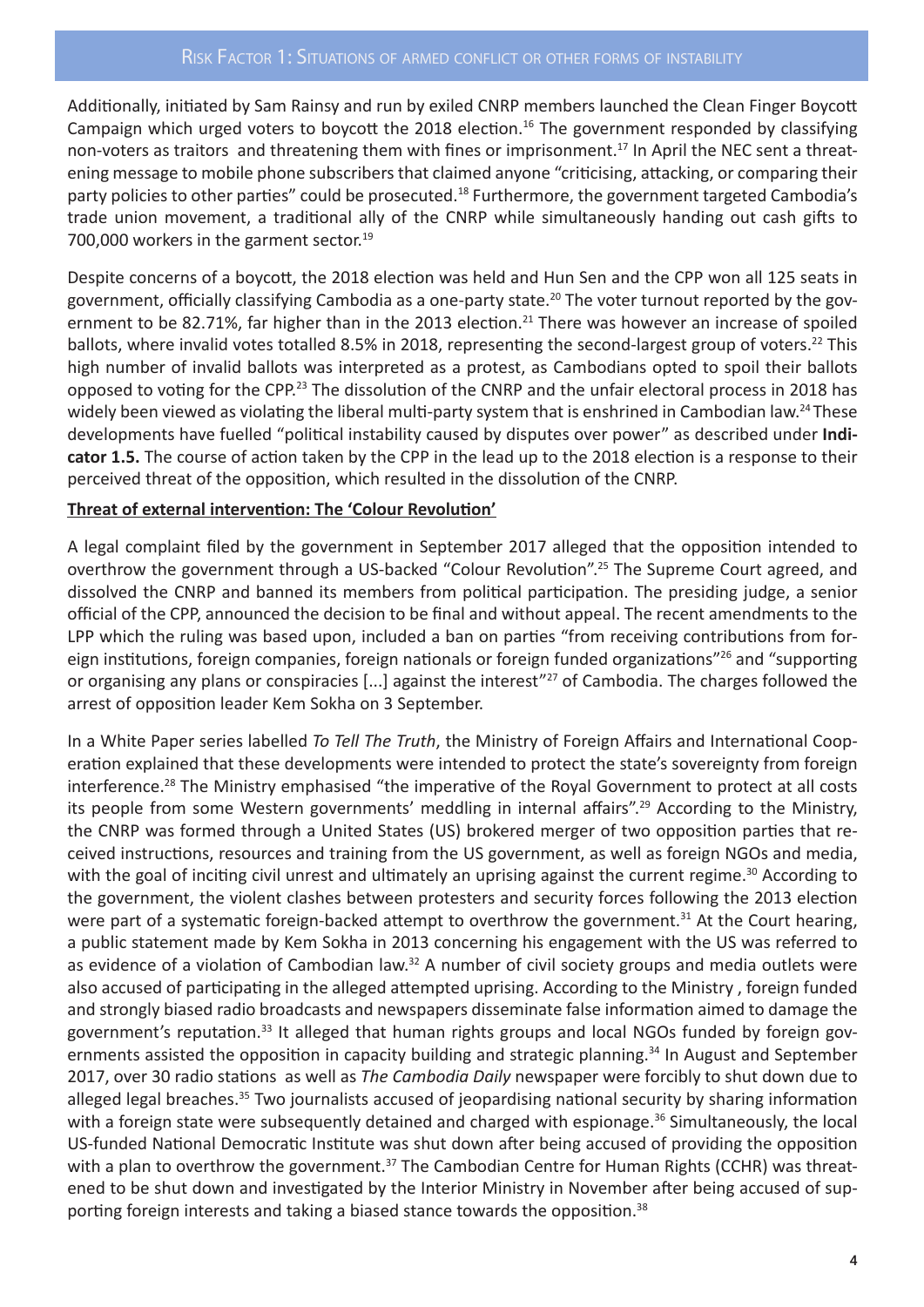#### RISK FACTOR 1: SITUATIONS OF ARMED CONFLICT OR OTHER FORMS OF INSTABILITY

The rhetoric used by the government in its investigation and prosecution of the political opposition, civil society groups and media outlets, indicate that anyone associated with foreign institutions, or expressing politically opposing views, are deemed a threat.39 Almost *any* public criticism is perceived as an attempt to incite unrest and overthrow the government and interaction with foreign entities is viewed as an attempt to support regime change, suggesting that the ruling party considers its own political fortunes to be synonymous with national security. The CPP has repeatedly portrayed its ruling as the guarantor for peace and stability in the country.<sup>40</sup> Human rights groups and international actors have criticised these legal measures as thinly veiled efforts to eliminate political competitors.<sup>41</sup>

#### **Political Repression caused by autocratic regimes**

Hyde and Marinov state that, "elections are prevalent in authoritarian political systems, with many autocrats formally taking office through manipulated but participatory electoral processes".42 This statement holds true to the 2018 Cambodian election, which saw Hun Sen remain in government through the unfair and unfree electoral process before and during 2018. It is anticipated that the same technique will be used again to ensure the CPP are successful in the upcoming communal elections to be held in 2022, and the 2023 general election. The 2018 election saw the backfall of Cambodian democracy, and the recreation of a one-party state. As described above, the pre-election environment demonstrated the government's willingness to intimidate, exile, restrict and threaten violence upon Cambodian people, specifically those in opposition. The success of the governments autocratic approach was clear, as the CPP won all 125 seats in parliament.<sup>43</sup>

In 2015, the adoption of the law on Associations and Non-Governmental Organisations (LANGO) in 2015 served as a legal basis for the investigation, suspension, and (in some cases) shut down of major local human rights institutions such as the National Democratic Institute, the CCHR and ADHOC.<sup>44</sup> The same law required all groups to register meetings, training, protests, marches or demonstrations with authorities, which in 2018 was often cited by authorities to break up gatherings deemed hostile to the government.<sup>45</sup> Thus, freedom of information and expression were further restricted, violating human domestic and international human rights law **(see further risk factor 2).** Furthermore, in 2018 the National Assembly also adopted the so-called *Lèse-Mejesté* provision, which criminalises any public expression insulting the King.<sup>46</sup> The loosely worded law allows for the prosecution of any form of criticism against the Cambodian Head of State - contributing to self-censorship and limit people's ability to freely express their opinion.<sup>47</sup>

Cambodian campaign laws required news outlets to provide equal coverage to each party participating in an election, however in the 2018 election there was no evidence of this. Strict censoring measures across media outlets by the government **(see further risk factor 7)** meant the population did not have free access to information on the election.<sup>48</sup> These restrictions ensured the success of the CPP and laid the groundwork for the autocratic regime that would remain after the election. Since the election win, the CPP has enforced harsher legal measures that have raised serious concern by the international community. Some of these measures include tightening surveillance under the Inter-Ministerial Parakas and the National Gateway, as well as further closures of media outlets, NGOs, and the continued imprisonment of opposition members (see further **risk factor 7**).

In June 2022 Cambodia's commune elections will be held, closely followed by the official general election in 2023. The government's restriction on freedom, communications, NGOs, opposition etc. have become tighter since the 2018 election. Due to these restrictions and legal changes, it is anticipated that the CPP will remain in power, and autocracy will be maintained. Since the formal dissolution of the CNRP, the Candlelight Party (CP) was recently established as its successor, and hope to oppose the CPP in upcoming elections.49 While there is little chance that elections will be free and open, the CP and Cambodia's smaller political parties represent a growing population against the autocracy of the CPP. While the capacity of these parties is minimal, there is always concern for post-election protests or gatherings which may incite violence from the governing body **(see further risk factor 2, and indicator 8.8)**. Thus, in the absence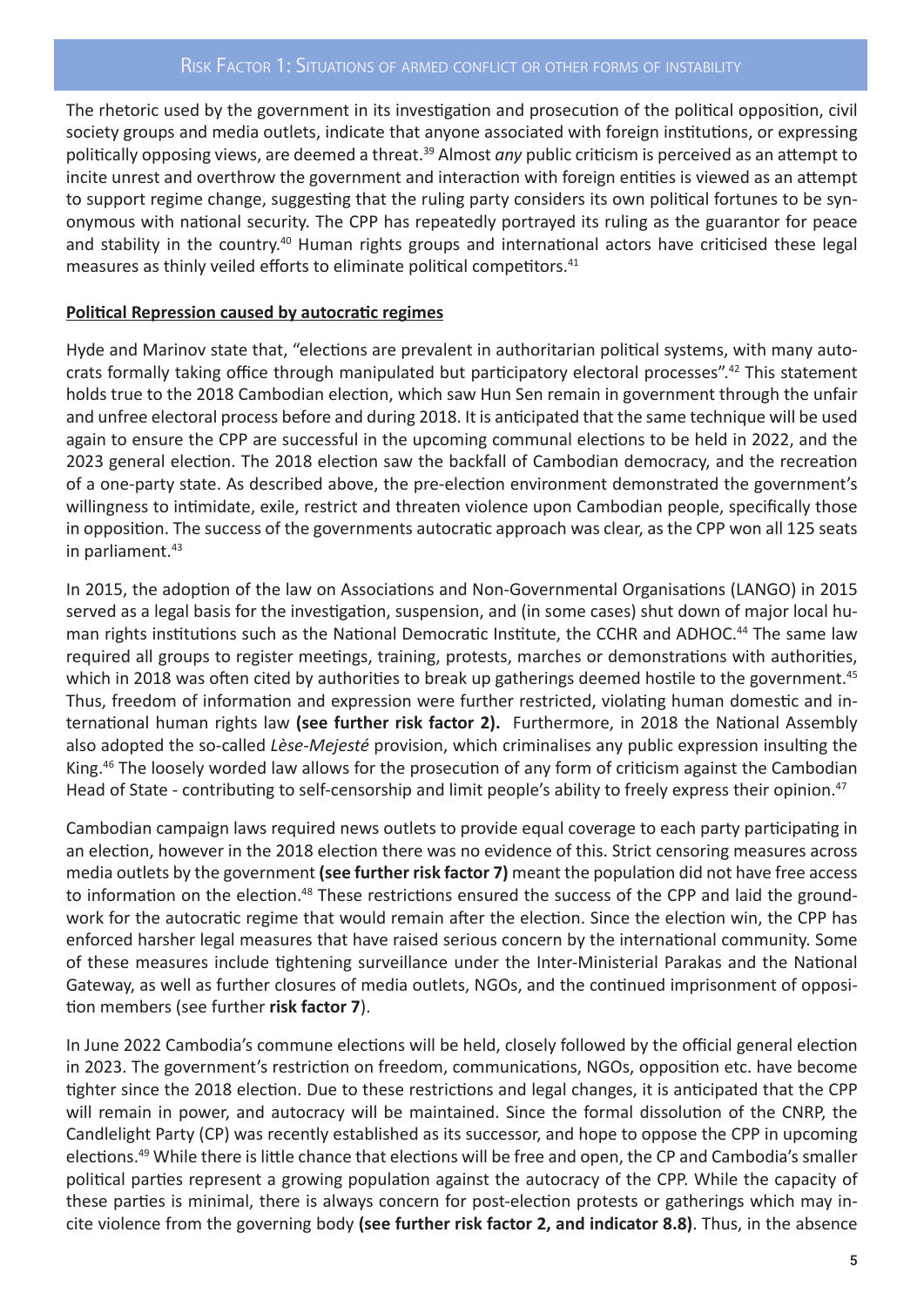of opposition, since the 2018 election "political tension caused by autocratic regimes or severe political repression" [1.6] has increased significantly. Entering the 2022 election the tension produced under an autocratic regime is expected to only increase.

#### **COVID-19 as a Humanitarian Crisis**

**Indicator 1.3** describes how a "humanitarian crisis or emergency" *can* "place a State under stress and generate an environment conducive to atrocity crimes". Despite the already unstable political environment of Cambodia after the 2018 elections, the presence of COVID-19 has only catalysed human rights issues under Cambodia's autocratic rule. With a relatively weak health care system, Cambodia is very vulnerable to a COVID-19 outbreak and cannot be "overwhelmed and overstretched" by high case numbers.<sup>50</sup> To ensure a COVID-19 outbreak the government drafted and implemented 'emergency laws' (see further indicator 7.1) to restrict movement of individuals and the spread of COVID-19. During 2020 Cambodia maintained very low case numbers, and high vaccination rates.<sup>51</sup> Once vaccination rates were high in 2021, 'emergency laws' were eased, and individual movement was permitted again. Expectedly, case numbers significantly increased, reaching their peak in July 2021 with 6,680 confirmed cases.<sup>52</sup> Since this peak, case numbers have plateaued and remain manageable. However, poverty and unemployment are major concerns to the public.

Cambodia has attributed its control over COVID-19 to the 'emergency laws' that were introduced. While this response is not dissimilar to other country's restrictive laws, the political context of Cambodia meant these measures raised serious humanitarian concerns **(see further risk factor 2, 7).** More concerningly, government restrictions were not just isolated to these 'emergency laws', but strict legal changes that permitted individual surveillance and wide-spread media control were also introduced under the guise of COVID-19 control53 (see further risk factor 7). Despite Humanitarian concerns, Cambodia received large amounts of foreign aid from organisations such as the World Bank and Asian Development Bank (ADB), as well as from international governments such as the United States of America, Japan and Australia.<sup>54</sup> Such donations aimed to assist with economic effects, as well as provide humanitarian support to those in poverty.

#### **Economic Instability**

Over the past two decades, Cambodia has achieved remarkable economic development. Driven mainly by exports of garments and tourism, the country's growth has remained at an average annual rate of 7.6%.<sup>55</sup> Gross domestic product (GDP) per capita has almost tripled since 1994, placing Cambodia in the category of lower-to-middle income countries. A third of the GDP has been attributed to the agricultural sector. Large financial inflows of foreign direct investment as well as official development assistance have been the key engines driving these achievements.<sup>56</sup> The country has reduced extreme poverty by more than half within one decade, although more than two thirds of Cambodians still live on less than 3 USD a day.<sup>57</sup>

After two decades of impressive economic development, COVID-19 resulted in large negative shocks on the Cambodian economy. A lack of supply, combined with stay-at-home orders meant economic activity significantly decreased.<sup>58</sup> The tourism sector was most notably affected due to travel restrictions, as well as the garment industry which saw 150,000 factory workers lose jobs.<sup>59</sup> This caused GDP growth (%) to decrease by 3.15% while unemployment grew by 0.184% in 2020.<sup>60</sup> A joint study by the Ministry of Economy and Finance and the United Nations Development Programme project these values to increase, with unemployment potentially reaching 4.8%.<sup>61</sup> While these are predictions, researchers stress that the impacts on employment and wages are much larger than macro-economic trends suggest.<sup>62</sup>

 As an immediate response to high levels of unemployment and wage-cuts individuals reacted by selling goods or assets, or taking out micro loans.<sup>63</sup> Often these microloans used land titles as collateral, but without jobs or incomes, individuals cannot repay these loans.<sup>64</sup>While the government offered cash in kind to boost demand chains, they failed to adequately protect borrowers and have left a large proportion of the population without an adequate standard of living.<sup>65</sup> This has raised further concerns over human rights, which is why foreign aid was provided to Cambodia as stated above.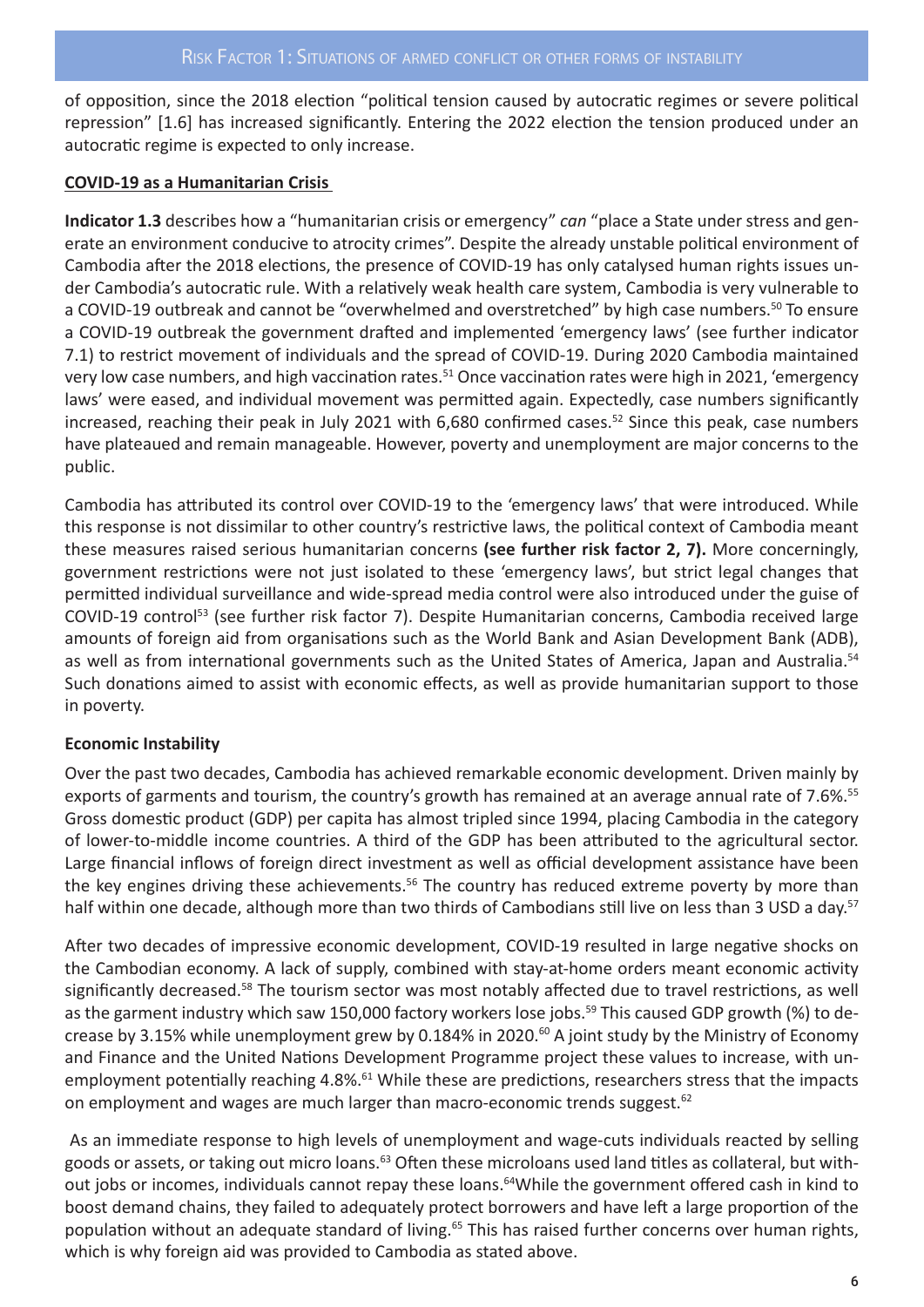Additionally, the deteriorating political situation has impacted the economic stability of the country. Although countries provided foreign aid in light of COVID-19, international concerns over human rights in Cambodia have caused long-term economic agreements to fall through. In February 2020 the EU partially withdrew tariff preferences under the EBA on accounts of "serious and systematic violations of the human rights principles.<sup>66</sup> As EU is one Cambodia's largest export market, restricted trading could significantly destabilise the economy. Later in 2020 however, a FTA was signed between Cambodia and China with China offering to liberalise approximately 98% of its tariff lines.<sup>67</sup> The strengthening of Sino-Cambodia relationships has enabled a steady economic recovery from COVID-19 and suggests that the economy will continue to grow. However, the recent uptick in the economy fails to deal with deep horizontal inequalities and poverty prior to and after the pandemic.

Due to COVID-19 and increasing political tensions with the west, Cambodia's economy over the past 3 years is indicative of a "severe crisis in the national economy" as well as "acute poverty, mass unemployment or deep horizontal inequalities" as stated by indicator 1.8 and 1.9. While China's economic support has assisted Cambodia in times of economic instability, it fuels further political tensions and may neglect the human rights of Cambodia's population at the cost of economic growth.

#### **Disputes over resources**

The public service sector remains relatively weak due to ineffective land management and handling of natural resources, as well as access to clean water. Public services remain heavily dependent on foreign aid. The high number of disputes over land acquisitions remain a major issue and a destabilising factor in Cambodia, meeting aspects of **Indicator 1.7**, "Economic instability caused by scarcity of resources or disputes over their use or exploitation". According to the Cambodian rights organisation LICADHO, more than half a million Cambodians have been affected by state-involved land disputes since 2000.<sup>68</sup> Most of these disputes have been caused by Economic Land Concessions (ELC) and other land concessions granted to private investors, which has resulted in the eviction of large numbers of poor Cambodians from their homes, many of whom are also deprived of their livelihood.<sup>69</sup> People affected by land concessions have claimed that the compensation and relocation offers they receive have been inadequate, inappropriate, or not fully understood. In many cases, private companies have engaged in harassment and forced evictions of land, especially from indigenous communities. These measures constitute violations of land and housing rights under international law.<sup>70</sup> Limited domestic legislation and institutional capacities have led to thousands of disputes over conceded land.

Ongoing efforts by the government aim at strengthening the judicial system in order to resolve such disputes by reviewing land concessions. The 2001 *Land Law* recognises collective land rights for indigenous peoples, which allows communities to legally register their land. Yet, only a fraction of the affected communities have been able to complete the registration of their lands due to lengthy processes and a lack of legal knowledge amongst both the communities and authorities.<sup>71</sup> A moratorium signed by the Prime Minister in 2012 failed to stop an increase in the number of evictions.<sup>72</sup> In 2016, the Ministry of Land Management established a working group to focus on the resolution of land disputes. According to a ministry report as well as the rights group ADHOC, the group's work has contributed to a decline in the number of disputes and successfully solved a large number of disagreements. ADHOC further observed that the government has stopped providing ELC to private companies.73 The United Nations Office of the High Commissioner for Human Rights (OHCHR) has been actively engaged in supporting the strengthening local capacities and facilitating dialogue between disputing parties. It has raised awareness on international standards and provided support to evictees and advice to local authorities and businesses to find adequate compensation agreements and hold dialogue with local communities.<sup>74</sup> Local and international NGOs have been providing legal education and training to communities.75

Nevertheless, a high number of cases have not yet been resolved. In addition, there have been reports of threats and harassment against affected communities or individuals, as well as land activists and human rights defenders.<sup>76</sup> Protests have led to arrests of community members and land rights activists, and a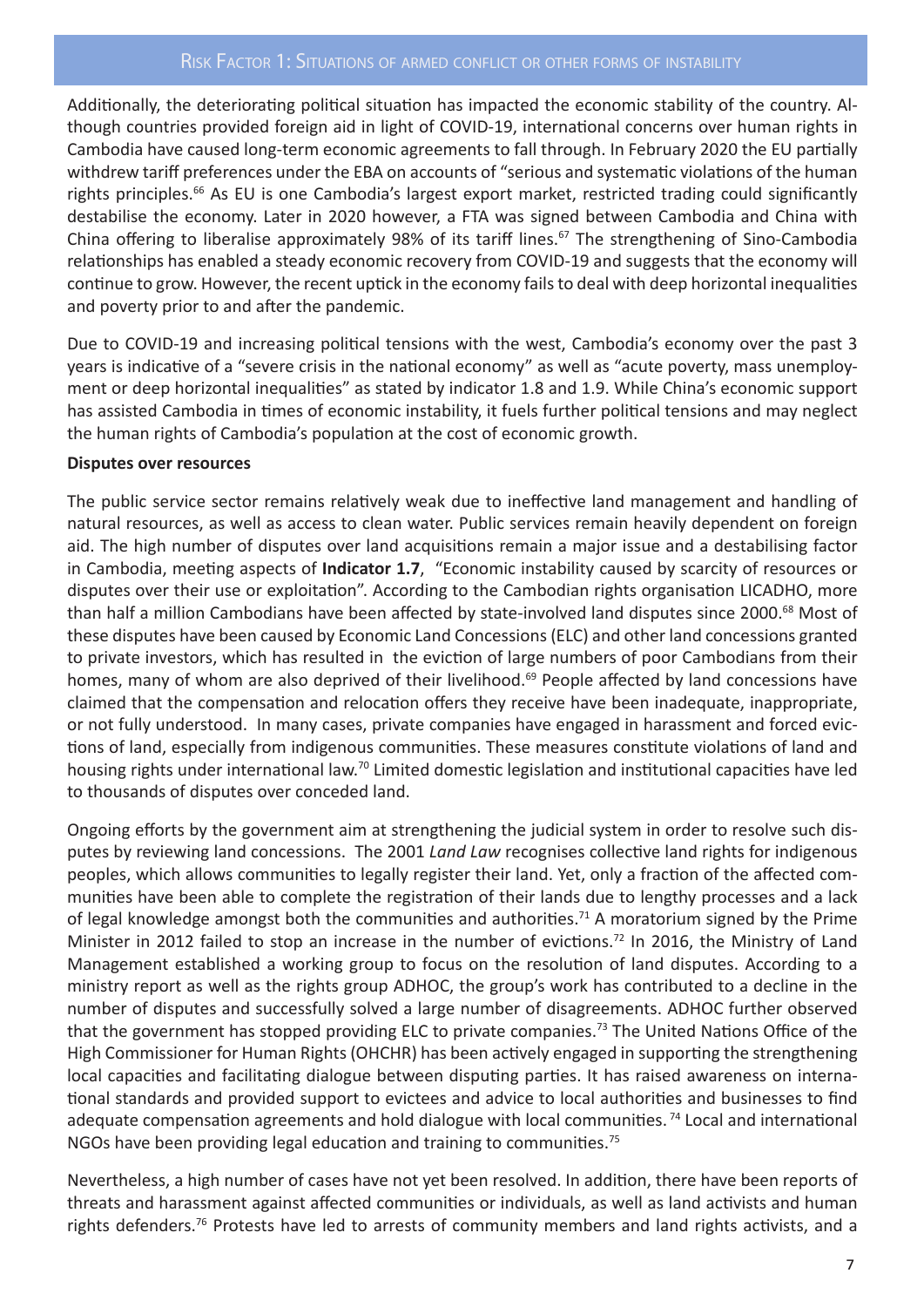number of them remain in pre-trial detention facing charges.<sup>77</sup> A recent protest over a land dispute in the Kratie province escalated into violence after security forces opened fire at protesting villagers. The numbers of injuries and possible deaths remain controversial and unverifiable, as the media and investigating NGOs were denied access to the protest site.<sup>78</sup> The OHCHR has emphasised the connection between political, social and economic rights and the necessity to address tensions with respect to human rights.<sup>79</sup> The continued efforts by local actors to further improve domestic legislation and strengthen capacities to resolve land disputes in a peaceful and secure manner therefore remains necessary. This includes the responsibility of private companies to adhere to international and domestic law and to find ways of implementing adequate compensation, and assisting local and international actors to provide the necessary resources and information.

#### Risk Factor 2: Record of serious violations of international human rights and humanitarian law

**The second risk factor concerns any "past or current serious violations of international human rights and humanitarian law, particularly if assuming an early pattern of conduct, and including those amounting to atrocity crimes, that have not been prevented, punished or adequately addressed and, as a result, create a risk of further violations." Atrocity crimes are more likely to occur in an environment where severe violations of international human rights and humanitarian law take place and in societies where past atrocity crimes have not been adequately dealt with through accountability and comprehensive processes of reconciliation and reform.** 

In addressing its own history of atrocity crimes committed during the Khmer Rouge regime, Cambodia has taken a range of measures to ensure accountability and reconciliation. Domestic efforts have focused on education and the sharing of information on past atrocities and the prevention of their recurrence. The government has committed itself to become the main promoter of atrocity prevention in the region. Yet, under what has become a de-facto one party state, there has recently been serious violations of human rights as Cambodia backfalls into behaviour that is concerningly reminiscent of its past. Additionally, new legislation addressing COVID-19 has authorised the restriction of basic freedoms, raising international concern when the social, political and historical context of Cambodia is taken into account.

#### **A history of atrocity crimes**

**Indicator 2.2** concerns "Past acts of genocide, crimes against humanity, war crimes or their incitement." It is estimated that as many as 2 million people, constituting one quarter of the Cambodian population, fell victim to the Communist regime known as Democratic Kampuchea between April 1975 and January 1979. The leaders of the Khmer Rouge regime aimed to radically transform society by eliminating what they called feudal institutions and introducing a policy of social engineering.<sup>80</sup> With the evacuation of Phnom Penh on 17 April 1975, the forced relocation of hundreds of thousands of Cambodians from the urban areas to the countryside followed. The transformation process was marked by enslavement, systematic torture, extrajudicial executions, starvation, overwork and outbreaks of disease.<sup>81</sup> These atrocities did not trigger an international response, and it was not until after the Vietnamese invasion in January 1979 – which led to the overthrow of the Khmer Rouge regime and to massive flows of displaced persons within and out of the country – that the scope of atrocities was fully understood by the international community.<sup>82</sup>

In its first efforts to seek accountability and justice, in 1979 the new government established a domestic tribunal in which the two top leaders of the Khmer Rouge were tried in absentia and found guilty for genocide and sentenced to death. However, the tribunal was rejected by the international community for failing to meet international standards of justice.<sup>83</sup> At the request of the Cambodian government in 1997, and after years of negotiations, the United Nations assisted in the establishment of the Extraordinary Chambers in the Courts of Cambodia (ECCC) for the Prosecution of Crimes Committed during the Period of Democratic Kampuchea. Composed of both Khmer and foreign judges, the hybrid court has jurisdic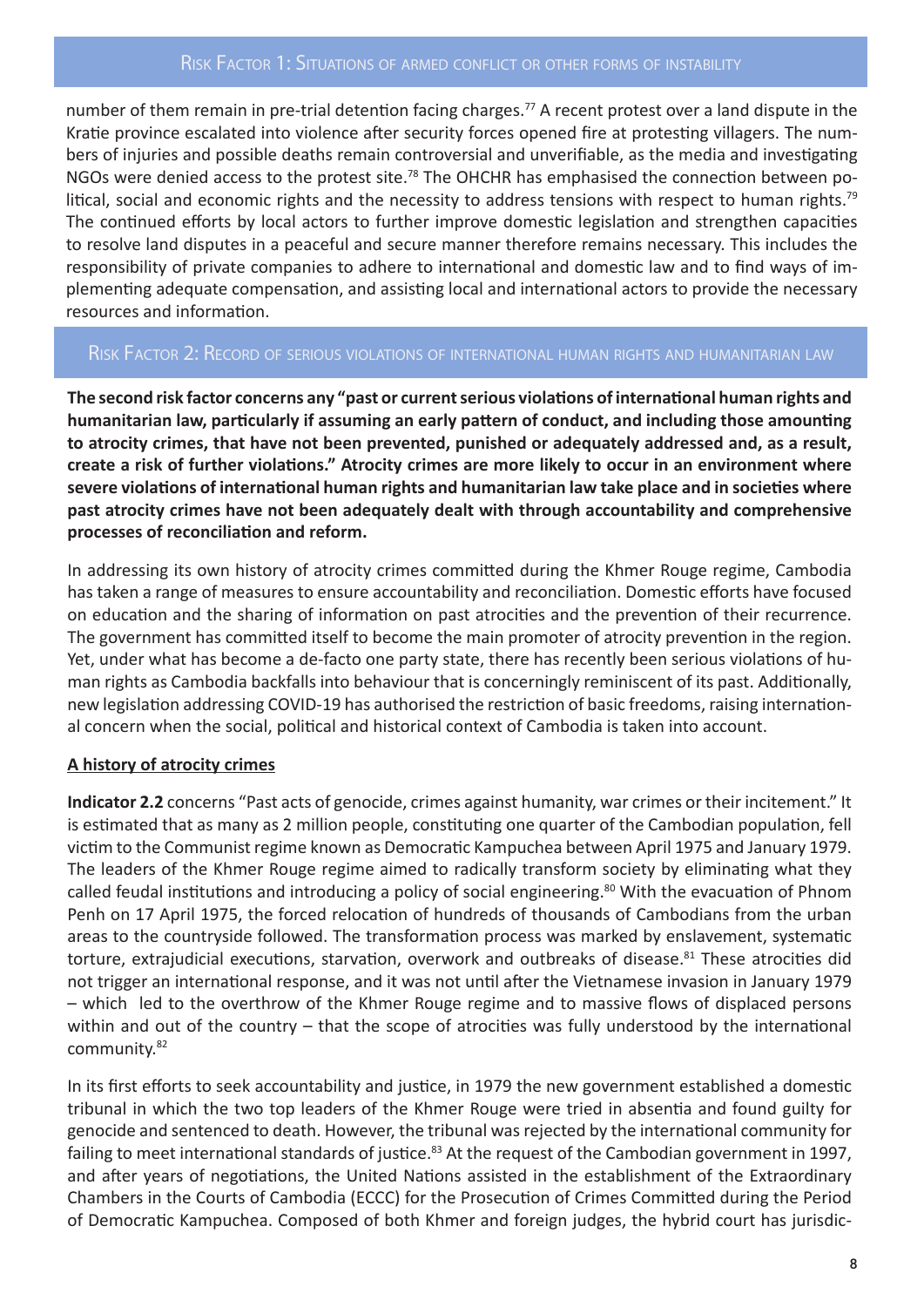tion to bring to trial the most responsible and senior leaders of the Khmer Rouge regime for violations of Cambodian penal law as well as international law.<sup>84</sup> In its agreed judicial structure, the court is under the authority of Cambodia, as a majority of the judges, as well as the presidents of both chambers, are Khmer and every decision requires a majority of affirmative votes.<sup>85</sup>

To date, the ECCC has investigated four cases. In two cases, it has convicted three former senior leaders for crimes against humanity and war crimes and sentenced them to life imprisonment. The Prime Minister and the Minister of Information both openly opposed the continuation of prosecution beyond the first two cases, stating this may jeopardise stability and peace in the country.<sup>86</sup> Such political interference has met heavy criticism, claiming that the court must act independently. Critics highlight the biased nature of the judicial structure of the court in which all judges require government approval.<sup>87</sup> There have been repeated accusations of political interference since the government tolerated senior officials' refusal to give testimony in the court.<sup>88</sup> Such incidents have questioned the judicial independence and credibility of the ECCC. They politicise a judicial process which, as the UN Secretary-General reiterated, must remain independent and free from any political interference.

By continuing the investigations, the ECCC can help to address impunity for atrocity crimes. Besides its function to seek accountability, the court has functioned as a useful tool for truth-seeking and education on past atrocity events. The proceedings provided victims with opportunities to participate in the process and give testimonies.<sup>89</sup> The court hearings were followed by millions of Cambodians on television or online, with the court receiving some 98,000 visitors.<sup>90</sup> The documentation of testimonies and dissemination of information on the atrocities have been assisted by various civil society groups. Furthermore, The Tuol Sleng Genocide Museum and the Documentation Centre for Cambodia serve as a reminder and tool of education on atrocities by providing information from testimonies and archives of the regime.<sup>91</sup>

The Cambodian government has taken a range of steps to ensure the prevention of any recurrence of such atrocities. In 2003, the government passed a law against the denial of genocide and war crimes committed by the Khmer Rouge.<sup>92</sup> As the first state of the Association of Southeast Asian Nations (ASEAN), Cambodia signed and ratified the Rome Statute which established the International Criminal Court.<sup>93</sup> The government has repeatedly expressed its support for the Responsibility to Protect and for the UN Secretary-General's efforts to operationalise and implement the norm, both in the domestic and regional context.<sup>94</sup> The government has appointed a national focal point to promote R2P implementation. In cooperation with academia and civil society groups, the focal point has established a national network to increase awareness on and support for the prevention of atrocities. In cooperation with the Documentation Centre, the Ministry of Education has agreed to integrate genocide education in the teaching curricula of secondary schools.

Despite limitations, the work of the ECCC, in conjunction with civil society groups and the government, has helped to shed light on a dark era. By disseminating information and education on these past events, such acts serve as powerful deterrents for future atrocities. The question of whether there will be further investigations suggests the increased prioritisation of peace and reconciliation over accountability.<sup>95</sup> This was already reflected in the 'win-win' policy the government adopted in 1993 which aimed to integrate Khmer Rouge soldiers into the government to stop continued fighting.<sup>96</sup> These measures of transitional justice and truth-seeking have largely contributed to the rebuilding of a conflict ridden environment and serve as significant tools to prevent further atrocities in Cambodia. However, with the recent transformation of the government into an autocratic regime, in which multiple acting members of this regime were also members of the Khmer Rouge, there are serious concerns that Cambodia is at risk of repeating history.

#### **Present Human rights violations**

The recent legal and political measures described above constitute "serious restrictions to or violations of international human rights (...) law, particularly if assuming an early pattern of conduct and if targeting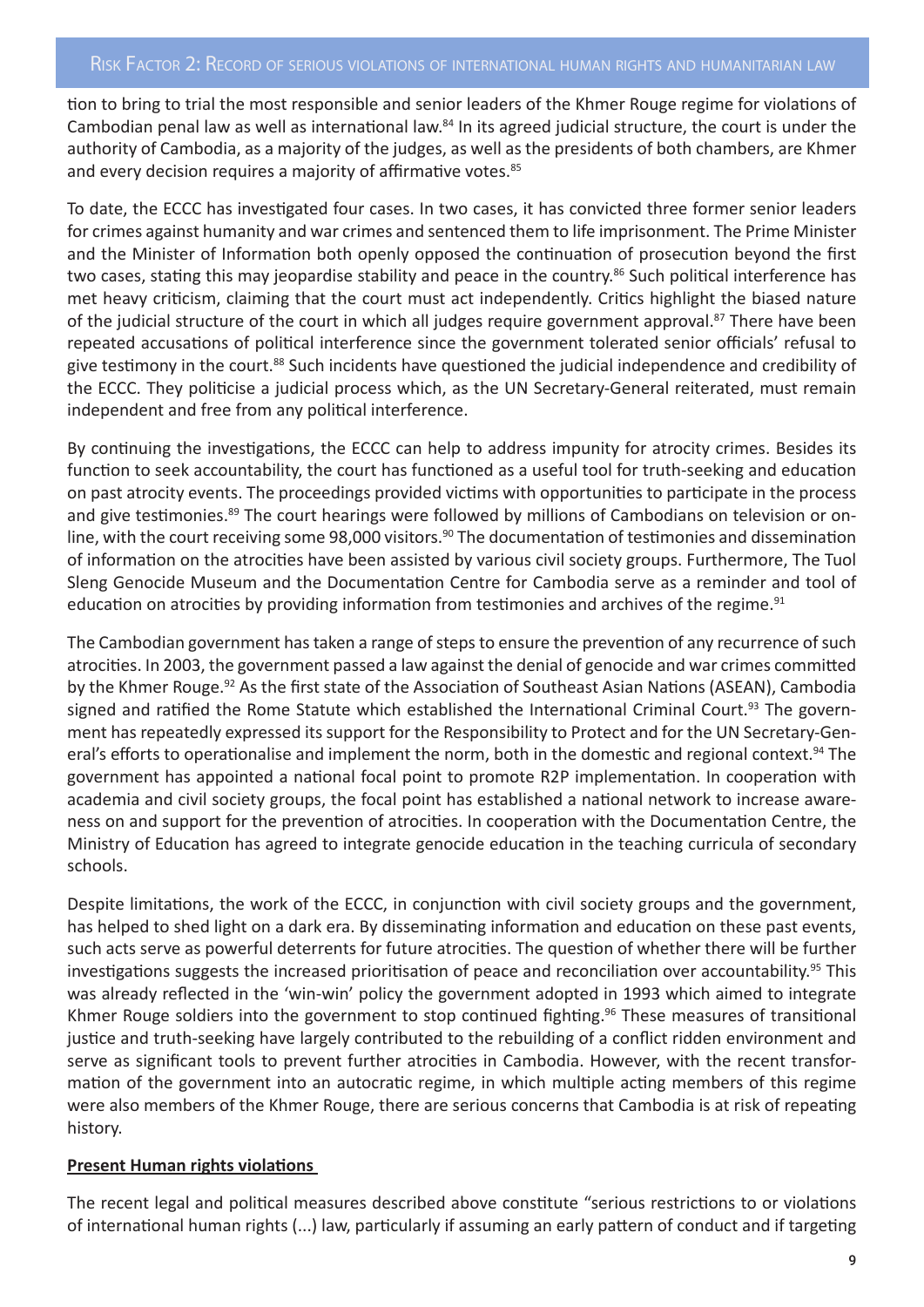#### RISK FACTOR 2: RECORD OF SERIOUS VIOLATIONS OF INTERNATIONAL HUMAN RIGHTS AND HUMANITARIAN LAW

protected groups, populations or individuals."97 as referred to by **Indicator 2.1**. According to the OHCHR, the lack of serious public consultation prior to the adoption of legal amendments to the Cambodian Constitution and the Cambodian Criminal Code, deprives civil society of its right to participate in an inclusive and transparent legislative process.<sup>98</sup> The rushed adoption, partly excused as 'urgent' or 'emergency measures', did not allow even a parliamentary debate and therefore undermines the purpose of the legislative organ.<sup>99</sup> The imprecise wording of new laws leaves space for subjective and politicised interpretation, providing a wide and undefined space for the authorities to apply the law and prosecute individuals and entities. In a legal analysis paper, the OHCHR recommended the reassessment of legal drafts and the revision and clear definition of such terms.<sup>100</sup> The OHCHR further stressed that the legislative process must ensure an inclusive and public debate and thorough review of legal drafts, which need to be in compliance with international human rights law.101

As extensively explored in risk factor 1, the freedom to a fair electoral processes were violated in the 2018 general election. With the CPP in power, and no real opposition, it is expected that the upcoming elections will also fail to be free and fair, infringing upon the rights of Cambodians. Moreover, the OHCHR pointed out that the ability to participate in public affairs requires the rights to freedom of expression, opinion, assembly, and association, as well as the right to receive information, all of which can now lead to arrest in Cambodia.<sup>102</sup> Governmental control over the activities of NGOs or the prosecution for expressing criticism on public figures, are incompatible with human rights law.<sup>103</sup> The prevalence of incendiary language and restrictions on media have been considered to violate the Cambodian peoples' freedom to vote freely without any bias deriving from threats or denial of access to information as enshrined in the Constitution.104 Additionally, after COVID-19, new laws such as the Inter-Ministerial Prakas and the National Gateway violate freedoms of expression, further specifically on the internet and across social media<sup>105</sup> (see further risk factor 7.6 ... "imposition of strict control on the use of communication channels).

Furthermore, the adoption of LANGO in 2015 has since been used to violate the freedom to peaceful assembly. According to a local NGO, as of July 2020 there had been 62 violations of freedom of assembly, with another local NGO corroborating that out of 185 assembles – authorities restricted 53 in some way, and stopped 21 more.<sup>106</sup> More recently, the arrest and detention of at least 29 casino union leaders and activists during a strike has started an investigation by independent UN rights experts into whether rights to freedom of association, assembly and expression were breached in this instance.<sup>107</sup> The government justified these arrests by classifying the protest as a breach of COVID-19 protocol, however this statement lacks legitimacy.<sup>108</sup> This justification indicates a broader issue with Cambodia's COVID-19 protocols, such that they often lack transparency and legitimacy (see further **indicator 7.1**). This recent investigation demonstrates that reports of harassment, unfair prosecution and arbitrary arrests are remain regular in Cambodia.<sup>109</sup>

Prior to this, reports on harassment and prosecution of members of NGOs, trade unions and human rights groups have been submitted to the UN Special Rapporteur for Cambodia. In her annual report in 2017, the Special Rapporteur expressed her concern over implications of the excessive use of pre-trial detention of prisoners, including members of human rights groups and the political opposition.<sup>110</sup> Accordingly, the lack of apparent evidence to support the alleged charges and deprivation of visiting and monitoring rights severely impact their right of liberty (see **Risk Factor** 7 "Legal measures affecting fundamental freedoms").111 The UN Working Group on Arbitrary Detention and the UN office in Cambodia found that the detention of Kem Sokha and the convictions of 11 other opposition members are based on discriminatory grounds related to their political opinion.<sup>112</sup> In some cases where local authorities have been the alleged perpetrators of violations, allegations have not been followed-up by proper investigation or prosecution (see further **Risk Factor 3** "Inadequate mechanisms of accountability").113 Since the Special Rapporteur's report in 2017, there has been no effort to prevent such violations, suggesting a broader trend of justification and denial under the Cambodian government.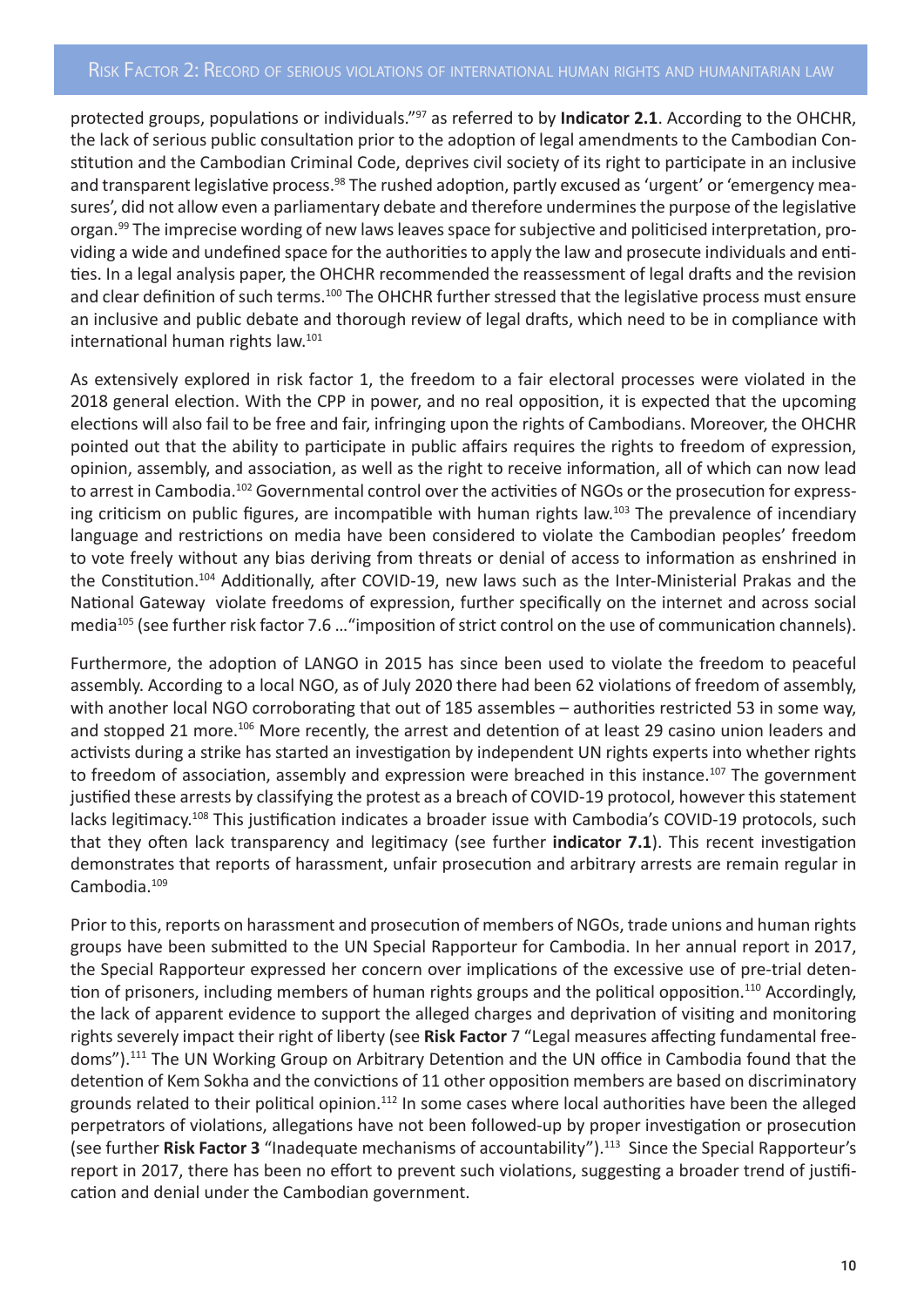#### **Justification or denial of violations**

The behaviour of the Cambodian government towards violations of international human rights law display aspects of **indicators 2.3**, **2.4** and **2.5**, which identify the "tolerance" or the "reluctance or refusal to stop" serious violations of international human rights law, as well as the "justification (…) or denial" of their commission. The adoption and application of legal amendments and recent political measures are either presented as being in conformity with existing law or excused as a political necessity in the current climate. Logically, this perception results in the inaction by the authorities to stop them. The Ministry of Foreign Affairs emphasises the short time span of Cambodia's rebuilding and democratisation process since the fall of the Khmer Rouge regime. Accordingly, the limitations of its institutional and legal capacities require increased efforts to further develop in order to conform with international standards.114 In this ongoing process, the government has prioritised economic prosperity and the reduction of poverty over political and civil rights. Referring to the economic achievements of the past decades, the government places rights such as access to food, housing and employment as more important than the freedom of speech and expression. This particular prioritisation of rights is presented as the "Cambodian way" of transforming a conflict torn country into a democratic state.<sup>115</sup>

The governmental Cambodian Human Rights Committee has aligned with the Ministry's position and rejected any claims of human rights violations, stating that peace and stability are essential pre-conditions for human rights.116 These public statements clearly indicate the government's awareness of a discrepancy between international human rights standards and their domestic application. The reference to its own history and contextualised version of state-building are used as a justification for this discrepancy.

At the same time, the government denies the violations of human rights law in regard to a number of measures. The Government describes the adoption of the LPP as being necessary to protect the sovereignty and multi-party democratic system of the state; essential to limiting foreign interference and the incitement of hatred or violence.<sup>117</sup> It refers to the ban of political parties in other states' constitutions to demonstrate the conformity of the LPP with international practices.<sup>118</sup> Consequently, the alleged defamation and incitement by Sam Rainsy for publicly appealing to the military to disobey orders, and similar actions by other opposition members, necessitates a ban from political activity<sup>119</sup>; the clear evidence of foreign assistance<sup>120</sup> demand the arrest of Kem Sokha and the dissolution of the CNRP in accordance with the law to protect the political stability and pluralistic democracy.<sup>121</sup> Since the dissolution of the opposition and the 2018 election, Hun Sen maintains that the electoral process was not only free and fair, but there was no violations of human rights.<sup>122</sup>

Referring to the public statements by the opposition, as well as the media coverage, the Ministry stressed that freedom of speech and expression is not equivalent to defamation and incitement to violence. Rather, they argue the punishment of the latter, enshrined in the Cambodian Criminal Code and found in the penal laws of "all Western countries", cannot be considered in violation of the fundamental rights to freedom of expression under international human rights law.<sup>123</sup> Interestingly, none of the legal measures applied to shut down over thirty radio broadcasts and The Cambodian Daily in 2018 were based on charges of defamation. While the 2017 report published before the closures emphasised the freedom of these media outlets to operate freely *despite* their 'biased and inciting' reporting, public statements following the closures emphasised the breaches of tax and contract law and denied any violations of freedom of expression.<sup>124</sup>

Moreover, the government considers the adoption of LANGO as the outcome of a long inclusive consultation process. Instead of limiting freedoms of assembly or association as has been accused, the government states that it is merely exercising its right to regulate the NGOs operating in Cambodia.<sup>125</sup> The closure of the NDI, for instance, is deemed as simply part of the government's right to exercise its authority.126 The report rejects the claims that the arrests and pretrial detention of numerous human rights activists and opposition members are based on political reasons, laying-out in detail how individual members to the parliament, certain NGOs and even UN personnel, have violated Cambodian law through various actions,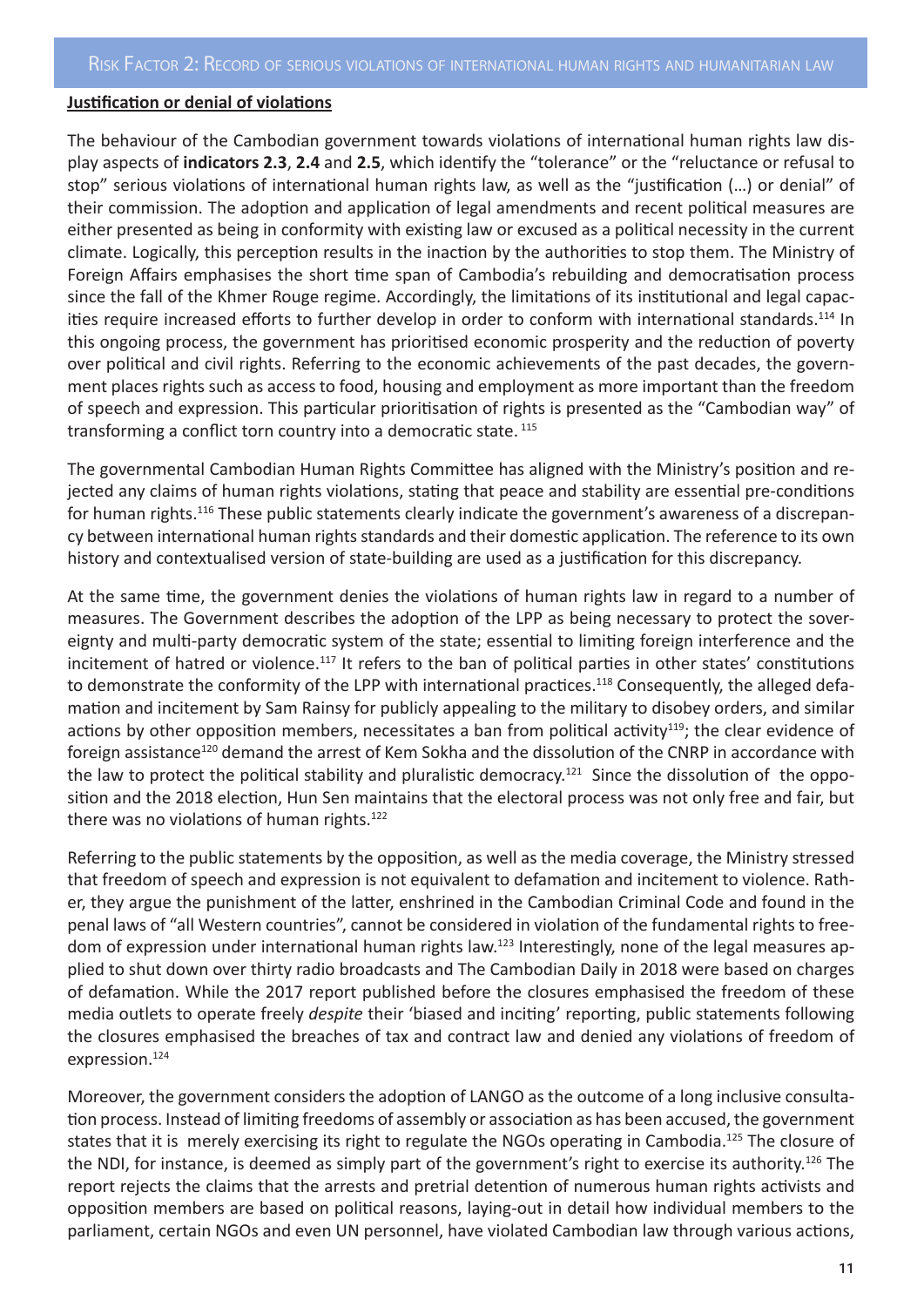such as bribing witnesses or using fake geographical maps.<sup>127</sup> Furthermore, it contends that the issue of land disputes has been dramatized and politicised by other political parties, thus subverting the positive achievements of dispute settlements.<sup>128</sup>

However, it must be noted that the government has acknowledged a number of violations of human rights law. In reaction to reports of intimidation and harassment towards individuals before the 2017 commune elections, the Interior Ministry announced an investigation into the incidents, although no investigations against senior officials followed.<sup>129</sup> Setting a precedent, the King of Cambodia issued an appeal to the Cambodian people in the lead-up to the election to make use of their right to vote according to their conscience and gave reassurances of the secrecy of the electoral process protecting individuals from any threats or harassment. <sup>130</sup> Furthermore, the OHCHR has been working closely with the judiciary to improve judicial proceedings and the implementation of international human rights standards. These efforts have focused on providing workshops to prosecutors and judicial administrators to progress the functioning of the courts, as well as provide regional training to judges on the use of pretrial detention.<sup>131</sup> Law enforcement officials and prison personnel have also received human rights briefings focussing on the prevention of torture, the use of force and the rights of arrested or detained persons.<sup>132</sup> While such efforts demonstrate the willingness to improve the capacities of local authorities, there lacks evidence of actual reform, meaning the human rights of Cambodians remain highly vulnerable.

It should be noted here that the framework provided is limited in its capacity to analyse a countries reaction to human rights violations occurring in other countries. However, the significance of Cambodia as the ASEAN chair means there is value in a brief discussion of Cambodia's reaction to the human rights violations occurring in Myanmar. Despite rising international concern of Cambodia's 'democracy', Hun Sen holds the ASEAN chair for the third time since it joined in 1999.<sup>133</sup> In response to the February 1st military coup in Myanmar, ASEAN initially sought to bar Myanmar's political representatives from its meetings until the five-point consensus is complied with. However, without consultation from other member states, Cambodia pressed ahead with its engagement with Myanmar.134 Hun Sen thus created significant divisions within ASEAN after his controversial visit to Myanmar to meet with Min Aung Hlaing. During this trip the Cambodian government stressed its intention to adopt a policy of "pragmatic engagement" with Myanmar's military administration, breaking ASEAN'S collective decision.<sup>135</sup> This was interpreted by many as Cambodia legitimising the ruling junta.136 Criticisms from other ASEAN members and civil society groups in the region forced Phnom Penh to backtrack its position and upheld the agreement of ASEAN leaders on the five-point agreement, which the junta must comply.

#### Risk Factor 3: Weakness of State structures

**The third risk factor concerns "circumstances that negatively impact on the capacity of a state to prevent or halt atrocity crimes". A state protects its populations by establishing institutions and mechanisms that ensure the rule of law and good governance. The lack or the inadequacy of such structures significantly reduces a state's ability to prevent or halt atrocity crimes. Although a weak state will not necessarily be a cause for atrocities, it does decrease the level of protection to its people. Despite the large inflow of financial aid and capacity-building efforts by international actors such as the UN, the insufficiency of resources and capacities of state institutions in Cambodia is reflected by the inadequacy and arbitrary application of human rights standards. To compensate for scarce budgets, institutions like the judiciary and the military have turned to other financial sources, creating a high level of corruption and further diminishing their independence and control. Furthermore, despite international efforts to improve Cambodia's state structures, the immediate concern of COVID-19 appears to have taken precedent in the past two years, resulting in limited or no progress made to improve systematic shortcomings.**

#### **Deficiency of human rights in the national legal framework**

In Article 31 of the 1993 Constitution, the Kingdom of Cambodia ensures recognition and respect for human rights as defined under international human rights law and guarantees these rights to all Khmer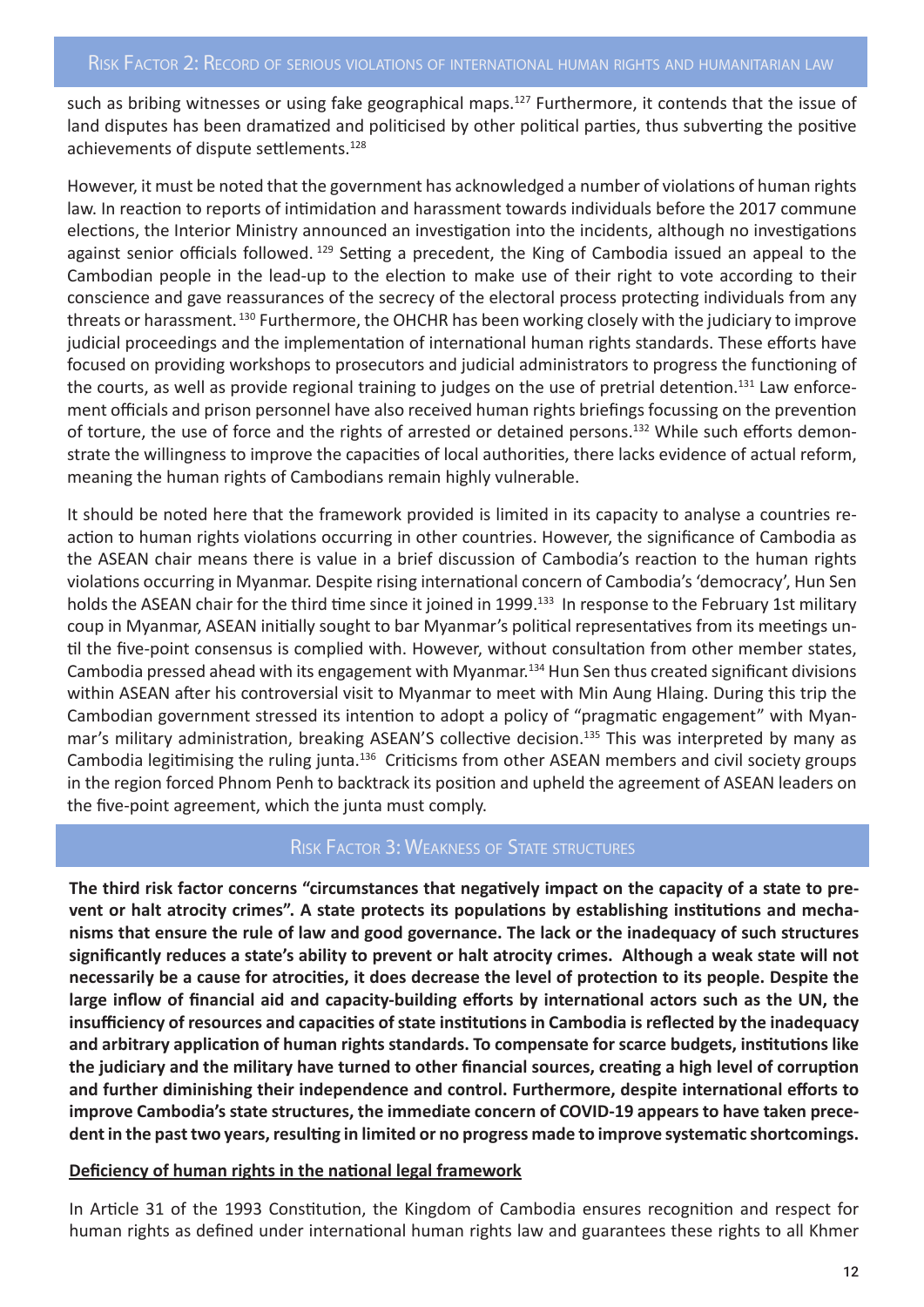citizens without discrimination.137 This commitment is built on the foundations set out in Article 3 of the 1991 Agreements on a Comprehensive Political Settlement of the Cambodia Conflict (Paris Peace Agreements),<sup>138</sup> as well as through Cambodia's ratification of several international human rights bodies.<sup>139</sup> Moreover, in 2012 Cambodia signed the ASEAN Human Rights Declaration which aligns with existing human rights law.140

Many human rights obligations have been incorporated into domestic law – mainly in the 1993 Constitution – as well as in the Cambodian Criminal Code, which criminalises acts that violate human rights. Nevertheless, Cambodia lacks certain legal provisions of ratified international human rights treaties. In some instances where human rights law is directly applicable without the requirement of adopting domestic laws with the same provision, Cambodian courts have rejected their consideration or ignored their violation.141 More concerningly, the recent legal amendments mentioned above contradict elements of international human rights law that Cambodia has ratified, especially political and civil rights. Such shortcomings of human rights law in the domestic legislation have, as discussed above, been justified by the government as a consequence of limited capacities or it has been denied that they are inconsistent with international human rights treaties. Either way, they constitute a conflict between international human rights law and domestic law. The national legal framework, including adopted amendments to the Constitution and the Criminal Code (or drafts currently in the legislation process), does not offer individuals or groups protection in their exercise of fundamental freedoms as laid out in international human rights law. As recent incidents have shown, this not only includes protection from legal prosecution but also physical security from threats, harassment or violence. These factors meet key dimensions of **Indicator 3.1** ("National legal framework that does not offer ample and effective protection…").

#### **Deficiencies of national institution**

The functioning of national institutions depends on the provision of sufficient resources and adequate representation. The lack of sufficient funding of the justice and the security sector has been reflected in the deficiencies in education and training of prosecutors, court and prison staff, as well as law enforcement officials. Such deficiencies, as referred to under **Indicator 3.2** (see also below), undermine the ability of state organs to conduct procedures and work routines in a competent and professional manner, creating room for arbitrariness in the application of international human rights standards.

#### **Law Enforcement**

The use of force by the security forces against civilians, most notably during protest in 2013 and 2014, has since raised concern over the lack of control and adherence to human right standards. Reports have repeatedly drawn attention to the continued and common use of torture and ill-treatment of detainees by law enforcement bodies, as well as the conditions of prisons and detention centres.<sup>142</sup> The state lacks capacity to both prevent such incidents or to adequately investigate and deal with reported cases or complaints, which meets aspects of **indicator 3.6** - "Absence or inadequate external or internal mechanisms of oversight and accountability, including those where victims can seek recourse for their claims" and **indicator 3.7** – "Lack of awareness of and training on international human rights and humanitarian law to military forces [...] or other relevant actors."

The OHCHR has observed shortcomings in the implementation of human rights law by enforcement officials and prison staff. Examples include reports on the excessive use of force to respond to protests, the use of torture and ill-treatment of detainees by prison staff, and overcrowded prisons.143 These reports have become more alarming since Cambodia introduced its 'war on drugs' campaign in January 2017. A report released in May 2020 by Amnesty International explained that authorities "routinely subject suspects to torture and other forms of ill treatment"<sup>144</sup> Nicholas Bequelin, the regional director of Amnesty International stressed that the war on drugs is "an unmitigated disaster" that has "created a bounty of opportunities for corrupt and poorly-paid officials in the justice system"145 However, by providing briefings and information on upholding such rights in the conduct of arrest or detainment of individuals, the OHCHR aims to address such deficiencies in the training of respective personnel.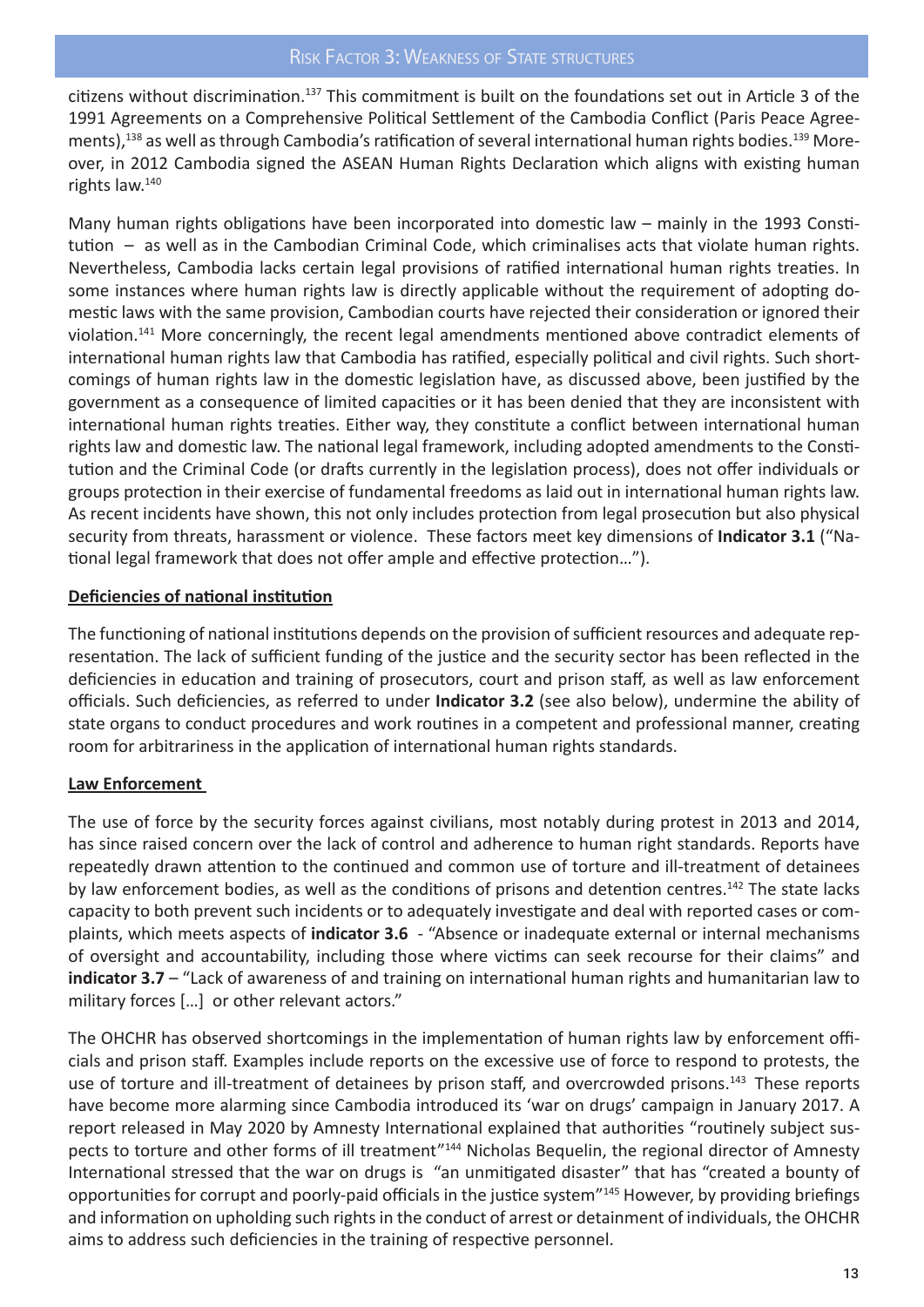Concerningly, although law requires police prosecutors and judges to investigate all complaints within prisons and detention centres, limited investigations have been carried out.<sup>146</sup> Furthermore, cases of impunity for government officials and family members for human rights abuses in law enforcement have been found in practice **(see further risk factor 3.5 and 3.6).** 

#### **Armed forces**

To increase the scarce budgetary sources of the military, the ruling party enacted a law in 2010 which enabled the sponsorship of the Royal Cambodian Armed Forces (RCAF) by private companies.<sup>147</sup> Powerful business owners could thus receive private security by the armed forces in exchange for monetary or material donations. In practice, the use of the armed forces by private actors to protect their business interests has faced extensive criticism. Referring to incidents in which violence was used in forced land evictions by units of the military working for businesses, the sponsorship is considered to be a tool of political and economic elites to expand power over resources.<sup>131</sup> This law has also been utilised by foreign governments, such as China who have emerged as the major contributor and in turn, receiver of private services (**See further Risk Factor 5)**. The consequences of an increase in Chinese personnel in the country for the Cambodian population is largely ambiguous, however, it has severe consequences on foreign policy and within the international arena **(see further risk factor 5).**

Furthermore, the close ties between the ruling CPP and the RCAF brings the impartiality of the national armed forces into question. A majority of the senior military officials, including the commander-in-chief, also hold high positions in the party. In 2015, the CPP added some 80 members of the military and security forces to its central committee.<sup>148</sup> In light of escalating political tensions and the growing disputes over power, these strong ties raise concern over the RCAF's independence from the party and therefore the civilian control over its own national military (**Indicator 3.4**). According to the constitution, the King is the highest commander of the RCAF. Yet in a public statement in 2015, the deputy commander-in-chief, Chea Dara, declared that the army belongs to the CPP.<sup>149</sup> In reaction government and CPP officials, including the Prime Minister, have distanced themselves from this position by stressing the army's neutrality towards political parties and its duty to defend the elected government. The Defense Ministry commented that this statement does not reflect the official position of the RCAF. The spokesman of the Council of Ministers denied any loyalties between military and CPP leaders and insisted on the military's acceptance of the 2018 election results.<sup>150</sup> However, a 2015 statement by the deputy commander-in-chief and a repeated public announcement by Dara only days before the 2017 elections, expressed the military's support for Hun Sen "forever" and beyond any mandates.<sup>151</sup> Simultaneously, the threats by governmental officials and members of the CPP to deploy military means in case of any post-elections disputes, and the Prime Minister's assurance to be backed by the armed forces in case of an election loss, clearly show the CPP's awareness of the military's loyalty. s The CPP and military's close relationship remains controversial and may reflect individual military leaders' loyalties towards the CPP rather than a wholesale government-military alliance.<sup>152</sup>

Regardless, Cambodia's military appears to not be funded by its national budget, but is instead dependent on informal methods and often illicit private funding sources connected to the CCP.153This impartiality undermines civilian control over the military as seen in **indicator 3.4**, and begs for genuine reform of Cambodia's armed forces

#### **Human rights institution**

The Cambodian Human Rights Committee, the only existing national human rights body in Cambodia, has requested that the OHCHR provide technical assistance and cooperate in providing education to its own staff and to law enforcement officials.<sup>154</sup> Since the announcement of the creation of a politically independent National Human Rights Institution in 2006, the Committee has been in an ongoing consultation process with NGO representatives to draft the law required to establish the body. The need for a national human rights institution has been flagged by the former UN Special Rapporteur and numerous local and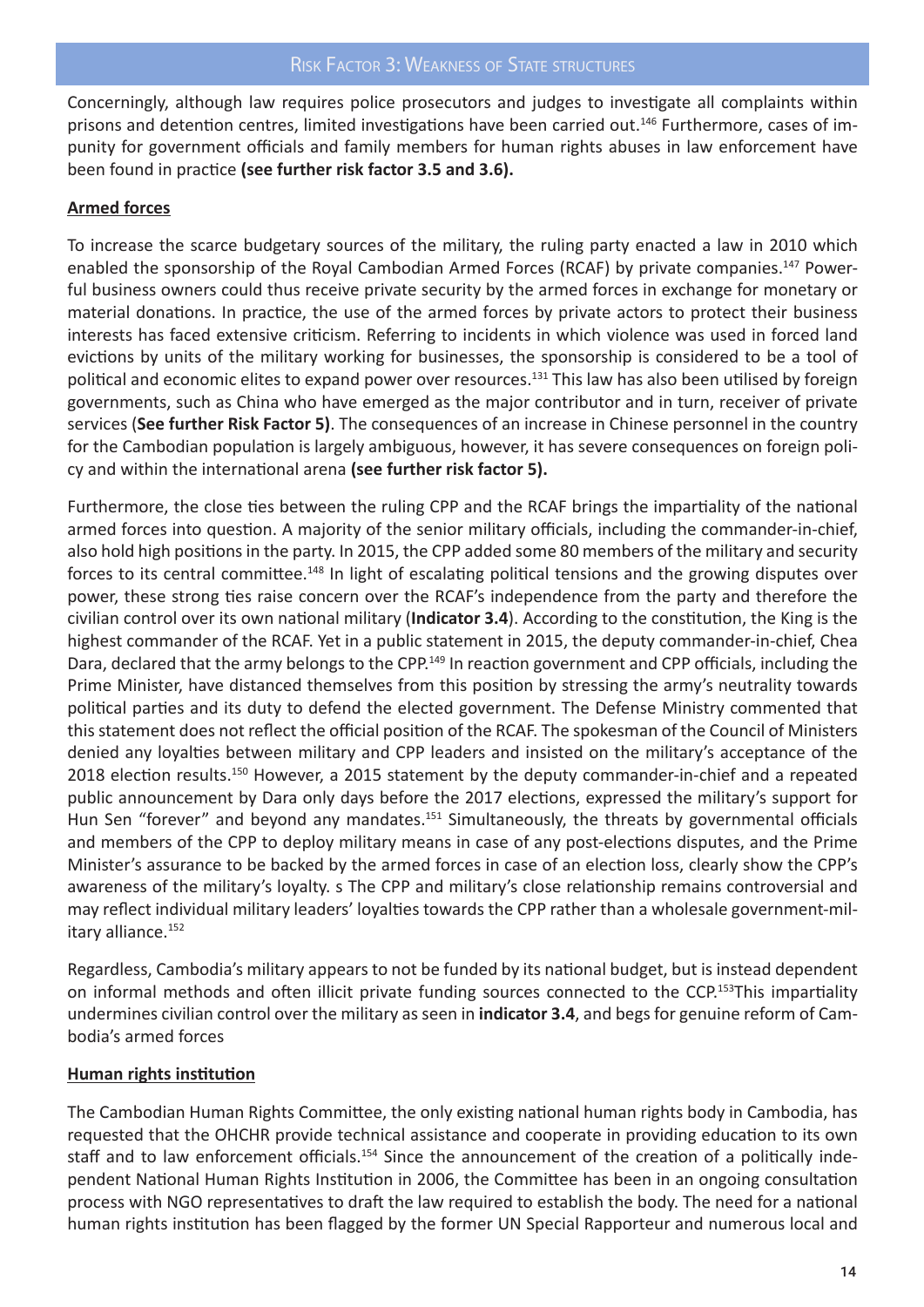#### Risk Factor 3: Weakness of State structures

international observers. The consultation was intended to engender more acceptance among non-governmental human rights groups as the Committee has previously faced accusations of not respecting human rights. Disagreements between representatives involved in the drafting process have caused over a decade in delays in passing the relevant legislation needed to establish such a body.155 In May 2021 the first draft of the NHRI was completed, however there remains concerns that in practice the Cambodian government will not fail to create an "independent, effective and credible" organisation.156

#### **Judiciary and resource constraints**

Due to a shortage of material resources, courts have been set up in dilapidated buildings and the sector lacks a computerised system in which proceedings can be documented and archived. Currently, equipment is mostly provided by staff members.<sup>157</sup> The lack of human resources in the judicial system has allowed individuals with inadequate qualifications to advance to senior judicial positions. These shortcomings meet key aspects of **Indicator 3.2** (" […] lack sufficient resources, adequate representation or training") as well as **Indicator 3.9** ("Lack of resources for reform or institution-building, including through regional or international support"). The insufficiency of state funding is compensated by the search of other financial resources. The priority of cases and the course of proceedings is determined by the amounts of money parties of a case offer to the prosecutors.<sup>158</sup> Furthermore, the lack of central guidelines for applying certain legal provisions has led to disparate standards used in courts.<sup>159</sup> Such discrepancies in the conduct of judicial measures creates unpredictability and diminishes the professionalism of the court. The OHCHR has stressed the necessity of central guidelines that must be applied uniformly. As stated above, the OHCHR have also been providing workshops and regional trainings to improve the functioning of the courts and to ensure the consistent application of domestic and international law.160

#### **Lack of independent and impartial judiciary**

**Indicator 3.3** concerns the "Lack of an independent and impartial judiciary" and the context in Cambodia suggests that this is currently an issue. In 2014, the National Assembly passed three laws concerning the judiciary in the absence of a majority of the opposition members, namely: the *Law on the Organization and Functioning of the Supreme Council of Magistracy*; the *Law on the Statute of Judges and Prosecutors*; and, *the Law on the Organization and Functioning of the Courts*. Although the call for judicial reform aimed for greater independence of the judiciary from the executive, the laws have been deemed to further increase the control of the government over the courts.<sup>161</sup> Prior to their adoption, United Nations Special Rapporteur on the Independence of Judges and Lawyers urged the King to block the laws.162 According to the new laws, judges and magistrates are appointed and dismissed by a body which consists of members of the Ministry of Justice.<sup>163</sup> In a 2015 report, the International Bar Association claimed that there was high levels of bias and corruption in the justice system with substantial influence on the courts stemming from the ruling CPP. Judicial officials, including the chief of the Supreme Court, often simultaneously held positions in the CPP, and allegations were made that only those with ties to the CPP would receive judicial appointments.<sup>164</sup> This was partially acknowledged but strongly criticised as an exaggerated claim by the Ministry of Justice.<sup>165</sup> The 2021 Rule of Law Index by the World Justice Project, Cambodia ranked 138 out of 139 surveyed states, ranking the lowest in the Asia Pacific region.<sup>166</sup> The dissolution of the opposition by the Chief of Justice, has been criticised as the most prominent example of the influence of the government over the courts. The legal prosecution of the political opposition, as well as NGOS and media outlets, has led to the wide-spread criticism that the government uses the judiciary as a tool to directly target and weaken any opposition to the governing party. .167

#### **High levels of corruption and poor governance**

**Indicator 3.5** concerns "High levels of corruption or poor governance." **In the 2020 Transparency International Corruption Perception Index, Cambodia ranks 160 among 180** countries and territories<sup>168</sup> and thus is perceived as one of the most corrupt states in the world. The professed level of public sector corruption in Cambodia scores 21 out of 100, with 0 indicating 'highly corrupt', this score has only improved by one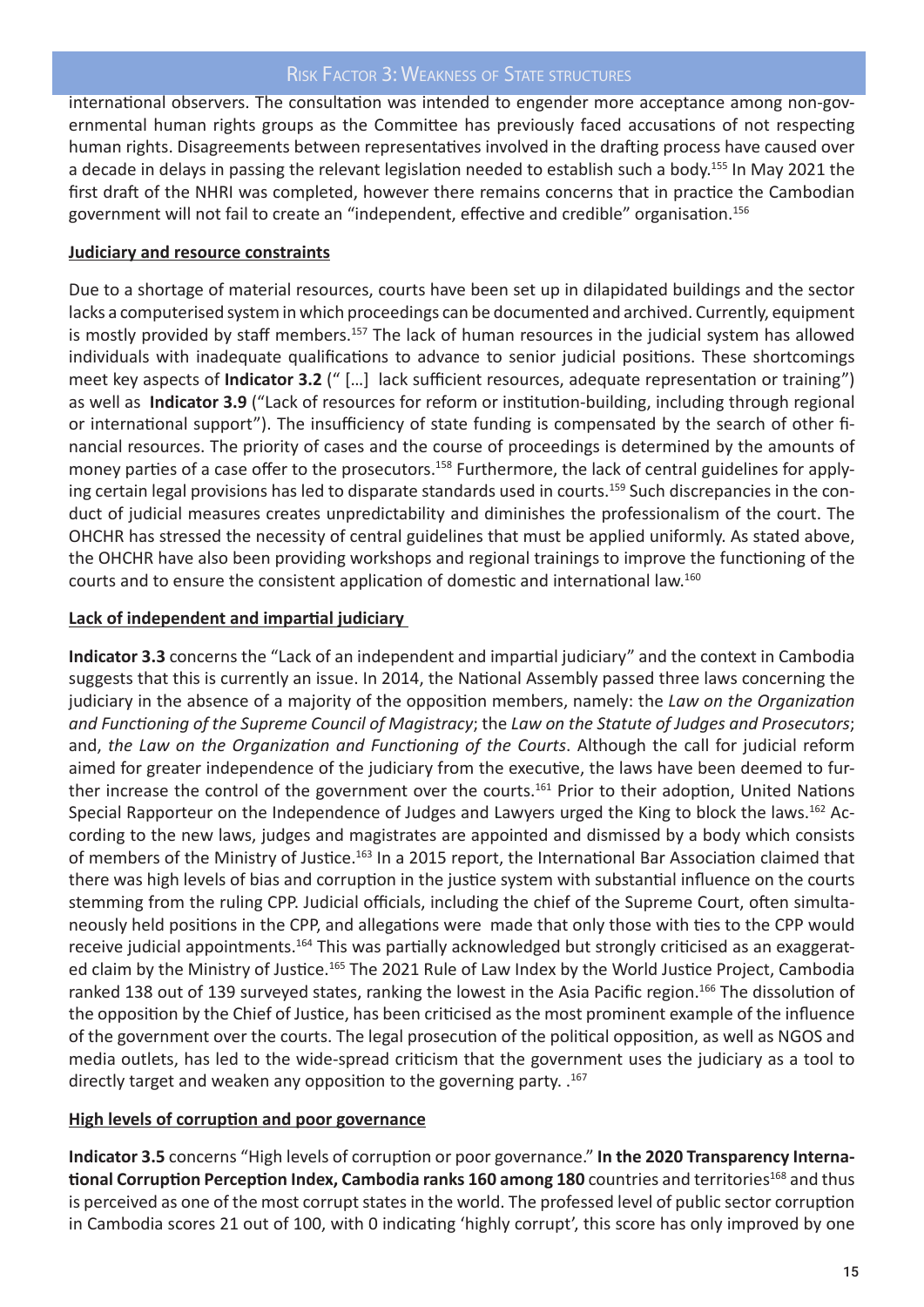#### RISK FACTOR 3: WEAKNESS OF STATE STRUCTURES

point since 2018.<sup>169</sup> The government has taken various steps to address corruption and adopted an anti-corruption law in 2010 which came into force the following year. However, its practical implementation has been limited.<sup>170</sup> Cambodia's 2020 result reflect that some progress has been made to improve public services by reducing corrupting in the face of COVID-19, however it is clear that structural and systemic reforms have made no real progressions.<sup>171</sup> Additionally, emergency laws introduced to control COVID-19 in 2020 lacked transparency, raising further concerns of endemic corruption (**see further indicator 7.1** … imposition of emergency laws).

High levels of corruption in Cambodia stem from ineffective management of natural resources and the misallocation of human resources, which has kept the quality of the public service low and limited opportunities and access to resources.172 Because of this, 'survival corruption' among low-level public servants highly common.<sup>173</sup> Moreover, a culture of impunity has fostered corruption among senior officials within political parties and across the RCAF and the judicial system as discussed above.<sup>174</sup> Appointed members to the CPP in the 2018 election were simultaneously high-ranking officials from the military forces and the law enforcement, including all three RCAF commanders- and deputy commanders-in-chief, and the deputy chief of the national police. Although it does not violate any laws, it illustrates the strong political ties between senior members of the military and the CPP. Laws are violated however when these officials do engage in corruption, however impunity prevented any real investigation into allegations of corruption.<sup>175</sup> It cannot be forgotten that Cambodia has been governed by one party for over 30 years. Such strong military-political ties inhibit the ability of checks and balances to prevent abuses of power.

#### **Inadequate mechanisms of accountability**

The culture of impunity fostered by deficiencies in the investigation and prosecution of rights violations in many instances highlight the inadequacy of oversight and accountability mechanisms, where victims can seek recourse for their claims (**Indicator 3.6**). The lack of resources and education in the judiciary, as well as the aforementioned high level of corruption among prosecutors and security officials, inhibits the consistent application of legal provisions and the development of central guidelines for an adequate and transparent accountability process. In instances where investigations are not further pursued and perpetrators are not prosecuted for rights violations, victims do not have a body to turn to for redress. The aforementioned arbitrariness of picking up cases by judges is not prevented by any accountability mechanism within the judicial architecture.

In the cases of land disputes, the mechanisms established for complaint and dispute settlement have shown limited capacity in relation to the tremendous number of cases which – despite some positive developments – is demonstrated by the length of the process and the remaining number of open cases. In recent years rural citizens involved with such disputes have begun to turn to international accountability mechanisms for resolutions, the most prominent example being the case against a Vietnamese rubber company, Hoang Anh Gia Lia (HAGL).176 In 2014 the case was brought to the International Finance Corporation (IFC), purposely bypassing Cambodia's national judicial system, due to the reasons provided above. In 2019, the Cambodian government announced that 700 hectares of HAGL land would be granted back to indigenous groups, illustrating the need for international involvement to consolidate investigations of corruption in Cambodia.177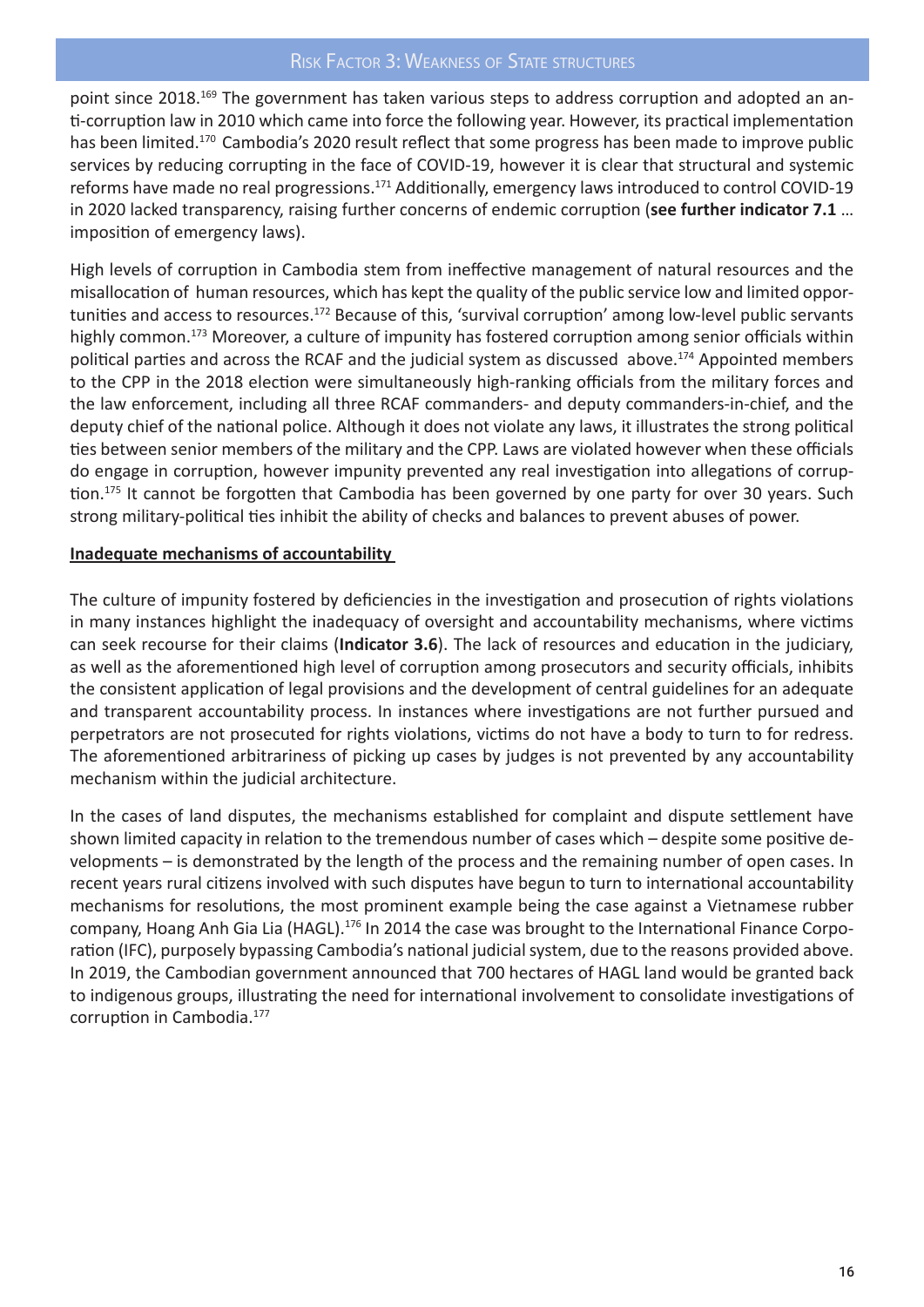**Risk Factor 4 focuses on the motives or incentives for certain individuals or groups to resort to force in order to achieve goals or respond to real or perceived threats. From an early warning perspective, it becomes necessary to understand the reasons and drivers of actors to use and justify violence in order to predict them and ideally, develop appropriate prevention strategies. The apparent motives by political and economic elites to remain in control in Cambodia in the past have repeatedly been pursued by resorting to force. Reported incidents of mass violence in the 2013 and 2014 post-election protests, as well as in disputes related to land concessions, display the government's willingness to use force in order to respond to perceived threats to this control.**

#### **Political motives to stay in power**

**Indicator 4.1** refers to "Political motives, particularly those aimed at the attainment or consolidation of power." Since the dissolution of the CNRP and the 2018 election, the CPP has successfully consolidated political power. Without a real threat of opposition as of current, the CPP will aim to stabilise and reinforce this power into the future. Since the announcement in December 2021 that Hun Sen endorses his eldest son Hun Manet as the party's next prime ministerial candidate, the party has additional motivations to maintain political and social stability in the lead up to this transition.<sup>178</sup> Furthermore, the endorsement of his son suggests that Hun Sen is "future-proofing" the rule of the CPP, suggesting the intentions of the party to maintain in power for a long-period of time. In order to maintain stability, it is expected that the CPP will continue to characterise any individual or body, criticising or challenging the government as a threat. As demonstrated in the 2013 and 2018 elections, the prosecution of political opponents who challenge the party's power and civil society actors who have voiced criticism over the government's ruling has been seen as a tool to secure power in the face of upcoming elections. Furthermore, the violent crackdown of security forces during elections since 2013, indicate the willingness to resort to force in pursuit of consolidation power. As discussed in **risk factor 2**, such violence has been justified as a necessity in keeping peace and stability. This suggests that violence will likely be used again in the upcoming elections if deemed necessary by the CPP.

#### **Economic Interests**

In pursuit of their economic interests, private businesses have reportedly engaged in harassment and violence to force people from seized land. The legal sponsorship deal between the Cambodian armed forces and private investors has been used by businesses to use the military as private security forces to enforce evictions in Economic Land Concessions. In such incidents, units of the military working for land businesses have reportedly turned to physical violence against those evicted. In a complaint lodged at the International Criminal Court in 2015, the armed forces were among businesses and local authorities alleged to have been involved in widespread land grabbing, amounting to crimes against humanity.<sup>179</sup> In 2021, over 100 villagers protested a land dispute, which was quickly shut-down by widespread police raids, beating and the arrests of 30 people.<sup>180</sup> To secure economic interests and the control over resources, as stated under **Indicator 4.3,** private actors have – with the assistance of state actors – used violence against civilians. Despite the efforts of the government to prevent land concessions and grant individual and community land titles, as well as through the assistance of the OHCHR and civil society groups to empower local communities, there continues to be widespread reports of threats and harassment against affected communities and individuals.

#### **Perceived threat of the opposition**

**Indicator 4.5** describes "real or perceived threats posed by (…) populations or individuals, against interests or objectives" of the actors resorting to violence. As discussed under **Risk Factor 1** (The 'Colour Revolution'), the measures used to dissolve the opposition and prosecute numerous opposition members, including its leaders, have been justified by the government and the Supreme Court as attempts to incite instability to overthrow the government. The prosecution of human rights activists and members of media outlets (based on different legal grounds) is informed by the same motive – to protect the government's power under the guise of maintaining national stability.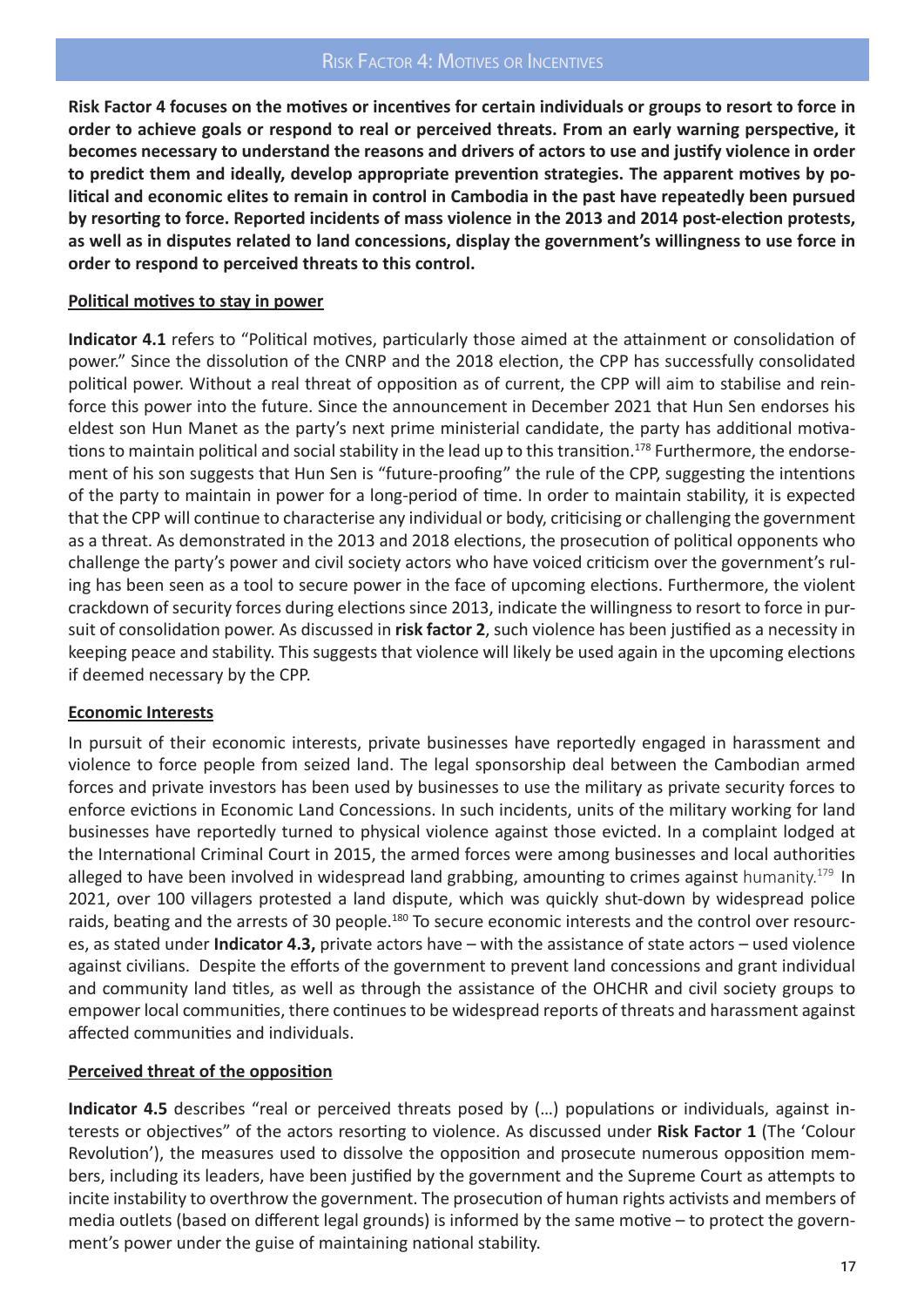**The commission of atrocity crimes requires the capacities to do so. Risk Factor 5 focuses on the "conditions that indicate the ability" of actors to commit atrocities, namely the substantial resources at their disposal as well as any internal or external support. It must be noted that the mere possession of capacities to commit atrocity crimes does not necessarily imply the intention to commit them. The assessment of this risk factor therefore depends on its relationship to other factors. Major changes to the nature of Cambodia's relationship with leading international actors has led to the strengthening of the military sector and has increased the capacity to resort to force. These external changes are layered with with a clear imbalance in the control and naturality of Cambodia's armed forces. Although these elements do not indicate the likelihood of atrocities actually occurring, they do signify an increased capacity to do so.**

#### **Strong culture of obedience**

The statements in regard to the relationship between the armed forces and the ruling party as discussed under **Indicator 3.4** – "Lack of effective civilian control of security forces" – remains controversial. The commitment to the ruling party expressed by commanders-in-chief of the armed forces displays the presence of a "strong culture of obedience to authority" as referred to under **Indicator 5.4.** However, as mentioned, there remains a discrepancy between these individual statements and the official line of the RCAF. Whether they can be considered representative of the armed forces as a whole or not, the individuals expressing these views are senior military officials. With no acting opposition, the lines between armed forces and the CPP appear to have blurred further. Whilst it is uncertain how this discrepancy might translate into action in the case of political escalations, there has been continued evidence of military response to government opposition in the form of general assemblies. Thus, considering Cambodia's past experience of atrocity crimes, concerns are raised.

#### **Support of international actors**

**Indicator 5.8** refers to the "armed, financial, logistic, training or other support" by international actors. Major international donors such as Russia, China and Japan have all been assisting Cambodia in its ongoing capacity building process. China has clearly emerged as the major foreign donor in providing financial aid and training. China's contributions have largely focused on the provision of military assistance and equipment to the security forces, making it the chief contributor to the RCAF.<sup>181</sup> Over the past decade, China's military presence in Cambodia has become much more prominent. As an example, China and Cambodia have engaged in a defence exercised titled 'Golden Dragon', which has expanded from a few hundred people in 2016 to approximately 3,000 personnel in the 2020 iteration of the exercise.<sup>182</sup> Additionally, China has recently increased its military presence at the Ream Naval Base on Cambodia's south coast.183 After Cambodia demolished two U.S. funded facilities on Ream Naval Base, there were confirmed sightings of sand dredging activities run by Chinese military in early 2020.<sup>184</sup> There has since been concerns surrounding China's intentions of gaining exclusive rights to the port facilities.<sup>185</sup> When questioned the Cambodian government denied that any deal had been made with China for exclusive rights to the base, maintain it remains "open for all".<sup>186</sup> Despite these discrepancies, it is evident that China and Cambodia's military relationship has significantly strengthened beyond just foreign aid, with clear arms and intelligence cooperation.

While China strengthened military ties, the United States, who was once a major international donor, placed an arms embargo on Cambodia in December 2020. A statement from the U.S. Commerce Department cited human rights abuses and high levels of corruption among Cambodia's military to explain the new restrictions on defence services.<sup>187</sup>It is also assumed that the imposed tariffs on arms by the United States were in reaction to China's increased presence at the Ream Naval Base.<sup>188</sup>

In light of the CPP's consolidation of power, the strengthening of military is concerning. In addition to this, as military cooperation stifles with the west, Cambodia has clearly become dependent on China's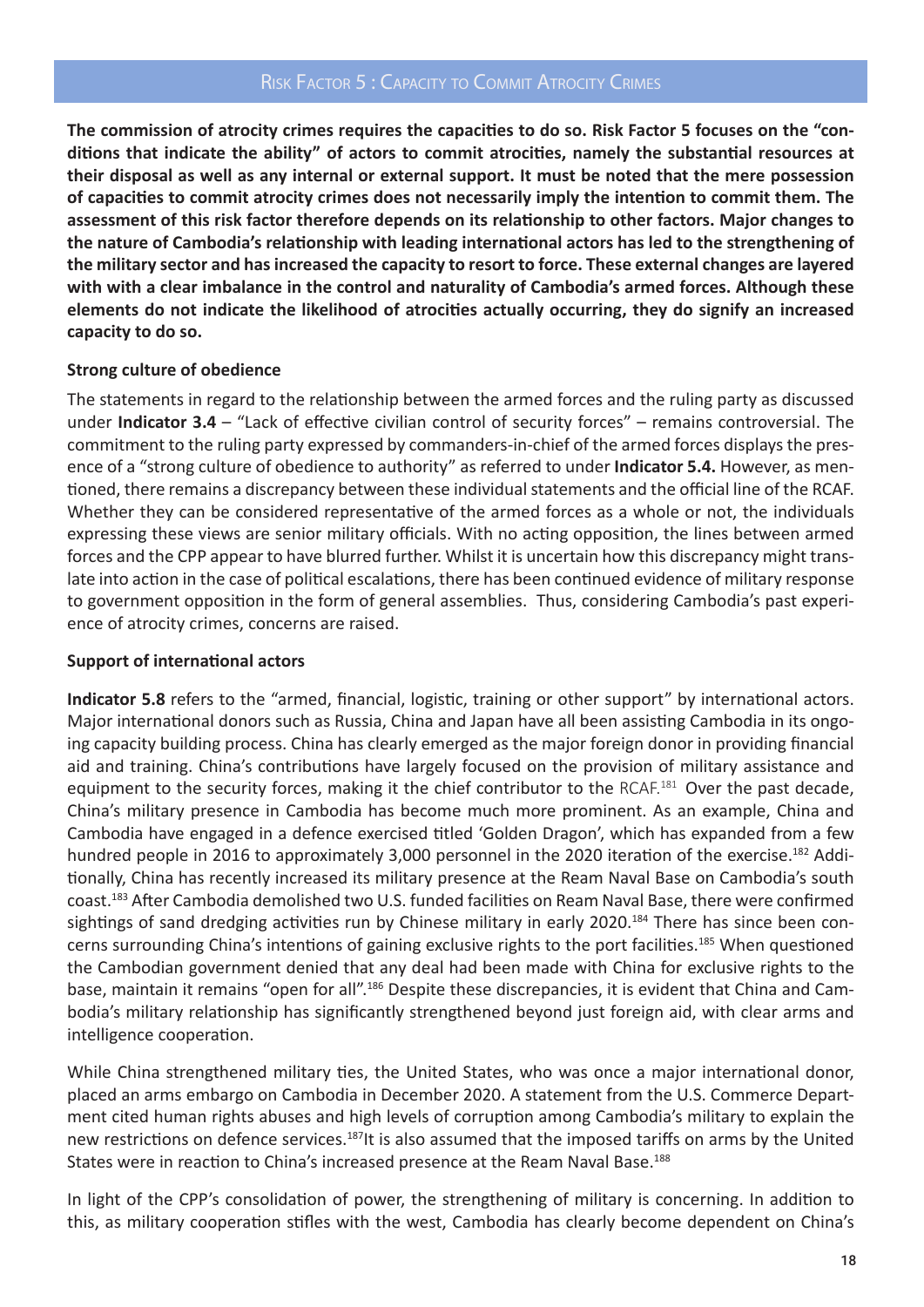armed forces. While China's presence does not directly correlate with an increased capacity to commit atrocity crimes, China's disregard for international obligations and their historical military hostility raises worries that Cambodia will follow suit. Additionally, as relationships with the West diminish, Cambodia lacks incentive to meet international regulations imposed through trade and military deals with western countries such as the EU and the United States.

#### RISK FACTOR 6: ABSCENE OF MITIGATING FACTORS

**The presence of certain elements, such as a strong engagement of national and international civil society and media, diplomatic relations to other states, and close cooperation with international and regional arrangements, can contribute to preventing or reducing serious acts of violence or their further escalation. With the legal restraints on the activities of civil society groups and media in Cambodia, such mitigating factors have gradually been weakened or eliminated. National and international non-governmental organisations lack the ability to adequately organise themselves and represent their interests. Additionally, Cambodia has failed to meet international obligations under the UN according to signed treaties. Lastly, Cambodia has failed to engage in open forms of dialogue on both a national and international level, suggesting they lack the desire to seek conflict solutions.**

#### **Lack of empowerment and a strong civil society**

Indicator 6.1 refers to "Limited or lack of empowerment processes, resources, allies or other elements that could contribute to the ability of protected groups, populations or individuals to protect themselves." The Special Rapporteur to Cambodia has identified various groups of people who have been subjected to discrimination, and currently the processes or resources to empower vulnerable groups, such as indigenous peoples, women or minorities, are limited or poorly implemented. In general, over the past three years the special rapporteur report lacks any real change in regards to marginalised groups, suggesting recommendations have not been considered and these groups still remain vulnerable. Such that, the process of recognising indigenous communities and granting individual or community land titles still remains slow and tedious due to the lack of financial resources and bureaucratic obstacles (see **Indicator 2.1**). It has been recommended that the Government review key laws and policies to fulfil its obligations under international human rights law and ensure the rights of indigenous peoples, progress is yet to be seen.<sup>189</sup> Women still reportedly face discrimination in the labour market and gender-based violence which, in the majority of cases, remains unprosecuted.<sup>190</sup> The most recent reports do stress that the socioeconomic impacts of COVID-19 have disproportionately affected these marginalised groups, with extra concern focused on the growing informal work sectors due to the pandemic.<sup>191</sup>

The adoption of LANGO and numerous defamation laws (see **Indicator 1.6**) have largely contributed to a "lack of a strong, organised and representative national civil society and of a free, diverse and independent national media", as referred to in **Indicator 6.2.** The majority of NGOs and media outlets that have continued to operate in Cambodia have been targeted through threats of prosecution or allegations of rights violations. They are limited in their activities, as imprecise wording of legal amendments fails to provide a clearly defined space in which they can operate. The restraints on civil society to participate in the political process diminishes its ability to mitigate any mitigate any growing tensions or conflict, as well as eliminating the means for civil participation and empowerment more broadly. Additionally, COVID-19 restrictions have prevented public assemblies and open communication, the empowerment of Cambodia's society diminishes even more.

#### **Shortcomings of International Obligations**

As a member of the United Nations, the Cambodian government is obliged to prepare and submit periodic reports on various human rights treaties it is a party to. Complying with such agreements demonstrates the state's cooperation with international human rights mechanisms, as described under **Indicator 6.7**.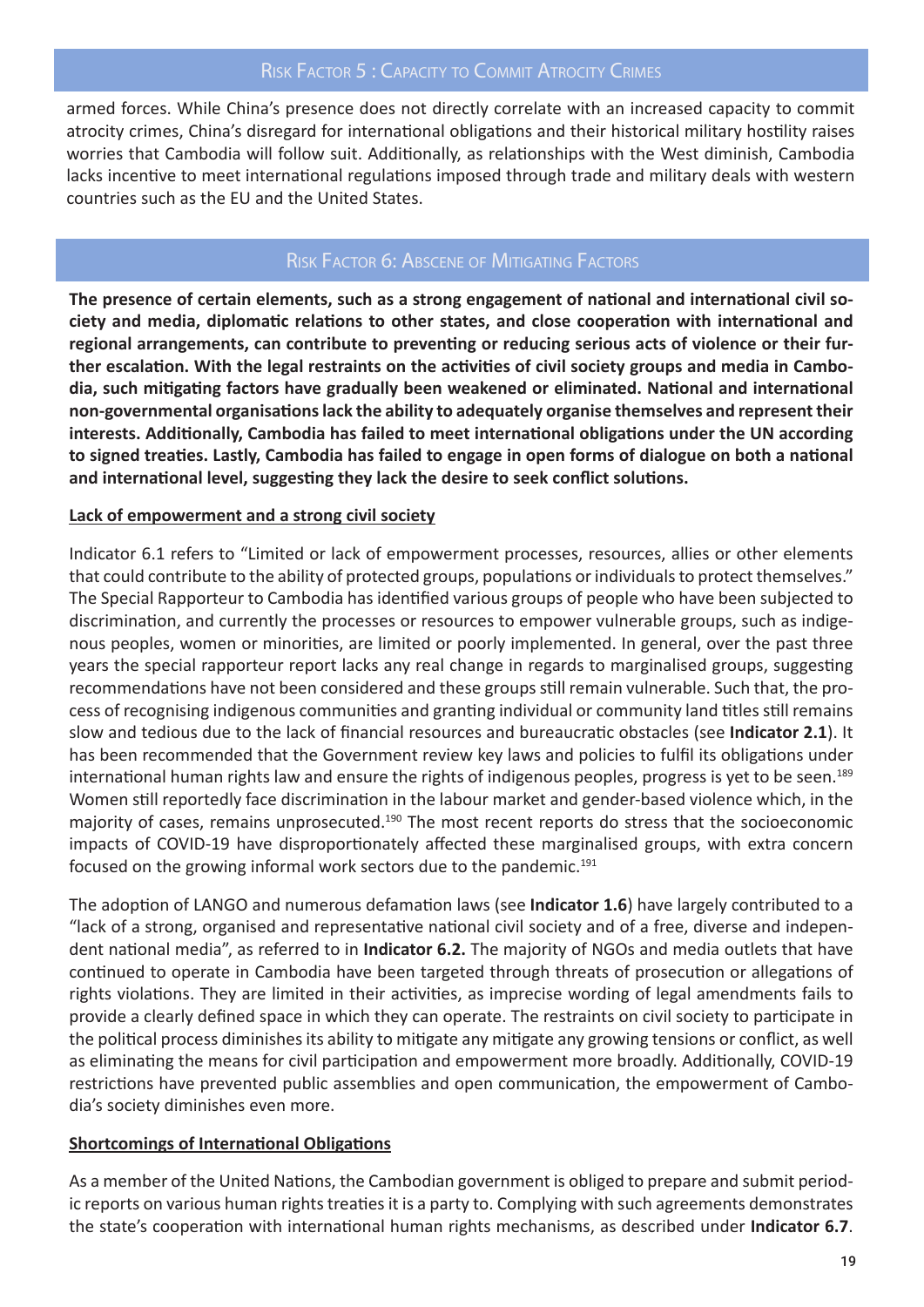Despite previous concerns, in 2019 Cambodia made significant progress in submitting due and overdue reports to treaty body's and key international covenants.<sup>192</sup> This included the submission of Cambodia's 2019 Universal Periodic Review, which outlined commitments that would be made to better uphold human rights expectations. These commitments however fail to be genuine, leaving human rights organisations cynical. As an example, Cambodia committed to end harassment and arbitrary arrests in the 2019 review, yet since then, the prosecution of human rights defenders and the political opposition has continued to increase.193 Furthermore, in 2019 there appeared to be clear efforts to revise the country's common core document, but in 2022 it still has not been updated from the 1997 version. Thus, while efforts to improve documentation have been clear, the OHCHR urges Cambodia to allocate resources so reports can be completed and submitted to maintain compliance with UN's expectations. More concerningly however is Cambodia's disinterest in rectifying national human rights violations (see further **risk factor 1)** which indicates a much larger shortcoming in Cambodia's international obligations. In his recent report on the state of human rights situation in Cambodia, UN Special Rapporteur Vitit Muntarbhorn pointed to the "disconcerting phenomenon of political monopolisation, which attests substantively to the qualitative decline of the democratic polity and related governance" in the country.<sup>1</sup> He also noted that the overuse of criminal law and ambivalence of laws "raises the spectre of 'rule by law'."<sup>2</sup> Specifically, a draft cyberlaw, which criminalizes statements that have an "adverse effect" on national security opens the door to "spurious assessments of a political kind" and expand the state's surveillance and censorship system. This could then violate international norms embodied in the ICCPR.<sup>3</sup>

#### **Unwillingness to engage in dialogue**

Despite the urges by international actors to address the growing political tensions within the country and offers to mediate between the government and the opposition, the government has expressed its unwillingness to engage in dialogue with the banned CNRP. The violent clashes and one-year boycott of the National Assembly by the CNRP following the disputes over the 2013 general election were eventually abandoned with the establishment of a 'Culture of Dialogue'. The agreement intended to guide the interaction between the ruling and the opposition party and was based on a Code of Conduct signed by both Prime Minister Hun Sen and then opposition leader Sam Rainsy, in which both parties agreed to avoid the public use of certain incendiary rhetoric.<sup>194</sup> However, with the arrests of a high-level opposition member and numerous opposition activists in 2015, the Culture of Dialogue agreement unravelled.195 The CPP's refusal to uphold dialogues with the opposition during and leading up to the prosecution of both opposition leaders, combined with the party's dissolution, has hindered any continuation of the Culture of Dialogue. According to the government, the public defamation by senior members of the opposition violated the Code of Conduct.196 As mentioned with regards to Indicator **1.4** ("Political instability caused by disputes over power"), the parties have received offers by international actors to mediate in order to address the escalating political tensions. The UN Secretary-General has called on both parties to resume to dialogue and cooperation. He emphasised the imperative of the government to ensure an environment of democratic dialogue free from threats and violence.<sup>197</sup> Leading up to the 2022 election there remains no forms of dialogue with any political opposition from the CPP, infringing upon democratic values and demonstrating that these elections will not be free nor fair. The government is unwilling to engage in dialogue with international actors on these matters. In response to the numerous statements made in the 2018 UN Human Rights Council session, in which UN member states expressed their concern over the deteriorating situation, the government referred to its right of non-interference and urged the international community to stay out of its domestic affairs.<sup>198</sup>Additionally, there was also no clear dialogue between the UN and Cambodia after the latest Human Rights Council Session which is concerning with respect to Cambodia's international obligations. This has increased tensions between the Cambodian government and UN bodies and representatives, which further supports the assertion of limited cooperation with international human rights mechanisms under **Indicator 6.7**. The Special Rapporteur has continuously urged all member states to engage with Cambodia in an open dialogue about human rights.<sup>199</sup>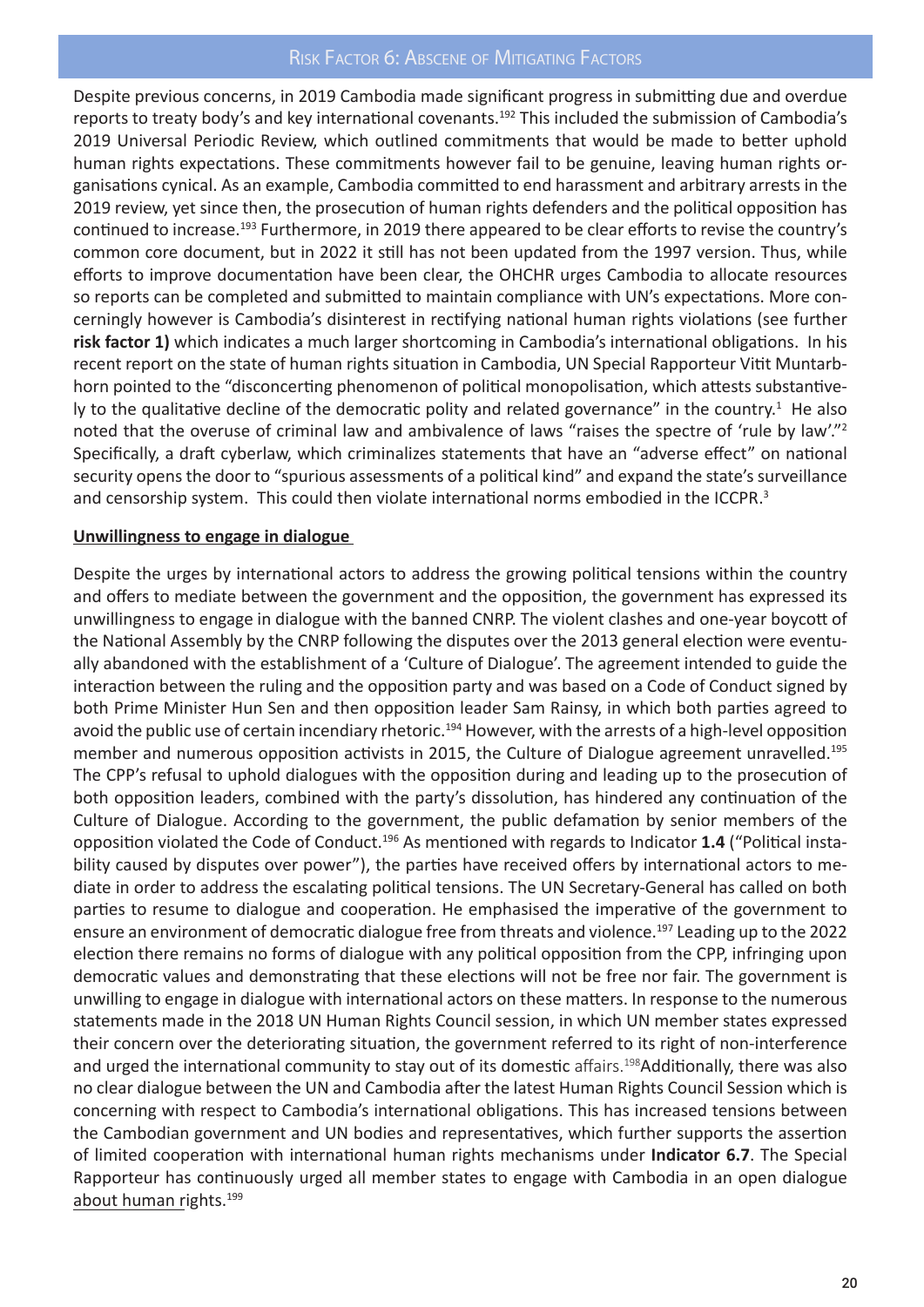#### **Early Warning Mechanisms**

As mentioned with regards to **Indicator 2.2** ("A history of atrocity crimes"), Cambodia has taken a range of proactive measures to prevent any recurrence of atrocity crimes. The government has repeatedly expressed its commitment to promote and implement the Responsibility to Protect domestically and among Southeast Asian states. While other regional arrangements, such as the African Union or the governments cooperating in Latin America have established specific early warning mechanisms and integrated them into their security architecture, ASEAN has so far not developed any methods or bodies responsible for the monitoring, identification and warning of the early signs of atrocities. 200 Cambodia's proactive appointment of a national focal point has been intended to not only coordinate national efforts, but also to set an example for other states in the region to follow. No ASEAN member state has yet done so. A regional network of national focal points is therefore not yet in existence.

On the domestic level, the appointment of a national focal point has led to increased efforts to strengthen atrocity prevention in Cambodia. In cooperation with academia and civil society groups, the training of law enforcement and government officials on a cross-ministerial level has provided information and education on the norm. The application of public seminars has further engaged stakeholders in dialogue to implement the Responsibility to Protect. The 'Friends of R2P Cambodia' network has been established to help disseminate information on atrocities and their prevention across the country.<sup>201</sup> Interestingly though, a revised report provided by the Cambodian Institute for Cooperation and Peace in 2019 appeared to downplay specific risk factors, concluding that the risk of atrocity was low – showing some disparity to the review offered by the APR2P. While these disparities are helpful to note, any education on atrocities and continuous dialogue serve as productive methods of early warning.

Notwithstanding these positive efforts, early warning mechanisms remain weak and under-developed. As previously mentioned, the establishment of an independent national human rights commission with the potential to monitor the human rights situation in Cambodia and identify early signs of atrocities, has so far not been implemented. Such a body would have the potential to correspond with the focal point and increase the effectiveness of identifying early warning signs. Additionally, the ability of a strong and independent civil society, including think tanks, research institutes, rights groups and media, to oversee the situation of human rights in Cambodia and identify potential risks are vital attributes for a functioning early warning mechanism. The recent escalation in restrictions of media and the sharing of information restricts civil society to notify and easily use methods of early warning. Where such civil society actors are limited in their ability to operate, the capacities of early warning mechanisms are reduced.

#### Risk Factor 7 Enabling Circumstances or Preparatory Action

#### **RISK FACTOR VII: ENABLING CIRCUMSTANCES OR PREPARATORY ACTION**

**Certain events or measures, whether gradual or sudden, can create an environment conducive to the commission of atrocity crimes. Such changes can point to the likelihood that steps are taken to deploy to mass violence and potentially commit atrocities. Yet even where such planning is non-existent, certain changes can create an environment that makes atrocities more likely. The identification of such changes and the probability that they lead to atrocities is therefore crucial for appropriate measures of prevention to be established. Vague language under the newly imposed COVID-19 emergency law has raised concern that freedoms will be restricted beyond the jurisdiction of the health pandemic. Furthermore, the escalation of surveillance and restriction across all media channels has created an environment that could further foster atrocity crimes. This new legislation accompanied with pre-existing systematic shortfalls means 8 indicators are met in Risk Factor 7, and close attention should be paid to these enabling circumstances.**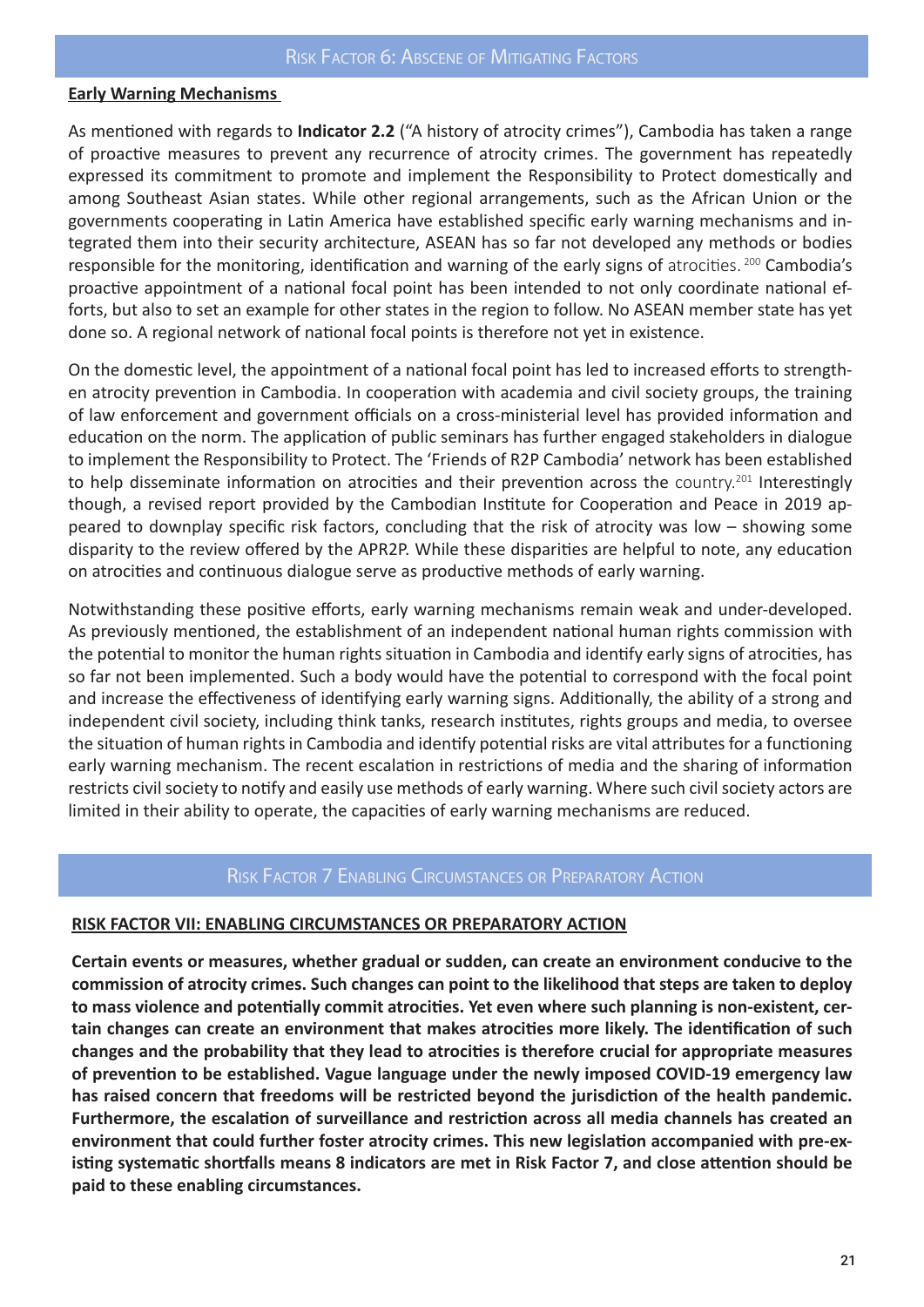#### **Emergency Laws**

Indicator 7.1 refers to the "imposition of emergency laws" that "erode fundamental rights". In 2020 the threat of COVID-19 created justified circumstances for governments internationally to introduce 'emergency laws' that restricted freedom of movement, shut down workforces and schools and increased public surveillance. In April 2020 the Law on the Management of the Nation in State of Emergency was "hastily drafted and passed without consultation", giving the Cambodian government legal capacity to restrict fundamental freedoms.<sup>202</sup> Both Amnesty International and Human Rights Watch have expressed concerns of the vague and broad language of the legislation outlines restrictive measures that could be subject to "misinterpretation or misapplication".<sup>203</sup> Emergency COVID-19 laws have been controversial on an international level, however the context of Cambodia's legal and political situation is important in analysing the introduction of such laws. As explored above, poor governance and weak legal infrastructure makes Cambodia systematically vulnerable to the new law. The law bans distribution of information, justifies intrusive surveillance and control of media, as well as prohibiting public assemblies.<sup>204</sup> (see further in **risk factor 2)**. Cambodia's pre-existing history of human rights violations suggest that these draconian laws are merely disguised under COVID-19, and are instead efforts by the Cambodian government to furhter restrict civil liberties and maintain political control.<sup>205</sup>

#### **Interference with vital state institutions**

**Indicator 7.2** concerns "interference with vital state institutions, or measures that result in changes in their composition or balance of power (…)". As discussed in **Risk Factor 3**, the inclusion of the military and security forces in the CPP central committee herald an imbalance in this domain and raise concerns regarding the potential of interference in state institutions. Furthermore, the Ministry of Justice has the authority to appoint and dismiss judges and magistrates, interfering with state institutions considering that many members of the CPP hold high positions in the judicial system including the Chief Justice. As previously noted, such strong ties between the government, the judiciary and the security sector inhibit the balance of power and the ability of mutual control, removing essential elements of a functioning democracy.

#### **Strengthening of the Security Apparatus**

**Indicator 7.3** refers to "Strengthening of the security apparatus, its reorganization or mobilization against protected groups, populations or individuals". The increased cooperation between RACF and China's military indicates the strengthening of Cambodia's armed forces. As explained in **indicator 5.8,** over the past five years China has increased, military supplies, the size of China-Cambodia military exercises, and most recently familiarised itself with the Ream Naval Base. Furthermore, a new security deal in 2021 provides Cambodia with Chinese surveillance technology, including biometric surveillance and DNA screening equipment.206 International bodies are concerned with Cambodia's intentions to use this surveillance technology, pleading with the government to be transparent about its uses.<sup>207</sup> The deepening of the military cooperation with China has been widely perceived as an attempt by the Cambodian government to demonstrate its military strength and its independence from 'Western' donors, who have withdrawn their financial assistance due to rights violations.<sup>208</sup>

#### **Severe restrictions on communication and civil society**

The CPP's has successfully consolidated power and continue to do so by restricting channels of information to the public, most notably through the closure of NGOs and close monitoring of the internet and social media. Prior to, and directly after the 2018 election, the Cambodian government adopted LANGO to shut down or threaten numerous NGOs (see **Indicator 1.6**) through legal constraints. The shutdown of dozens of radio broadcasts and newspapers based on various legal grounds or political pressure in 2016 has reduced the amount of independent media outlets in the country. In addition to harassment and intimidation, as well as incidents of physical violence and legal prosecution against journalists and members of rights groups and think tanks, these developments have put severe restrictions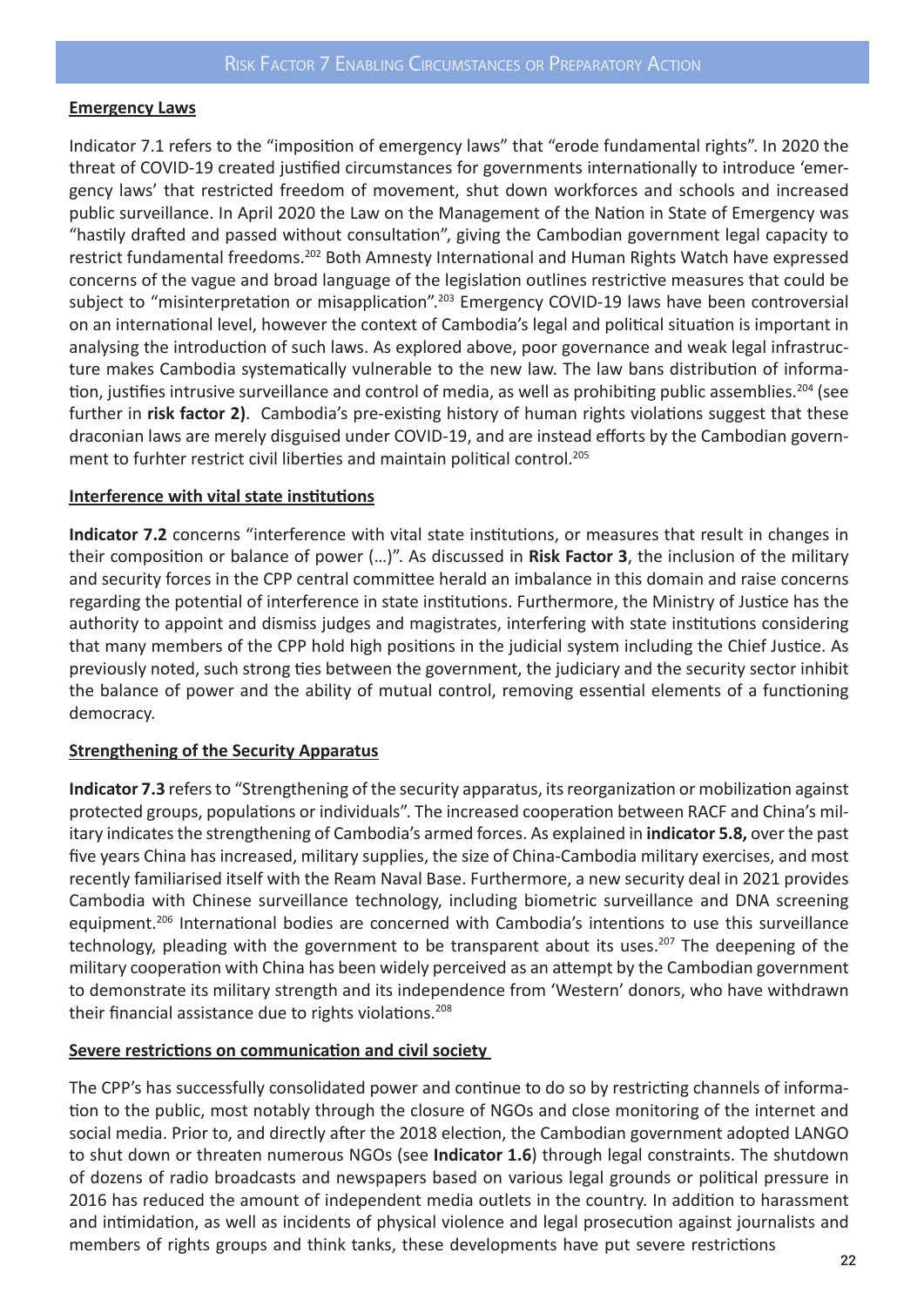on the services and space to operate of media and NGOs, as described under **Indicator 7.7** – "Expulsion or refusal to allow the presence of NGOs, international organizations, media or other relevant actors, or imposition of severe restrictions on their services and movements."

Alongside the closure of formal sources of information, the Cambodian government has targeted informal channels of information such as social media. Under the guise of COVID-19 measures, these restrictions have escalated drastically in the past two years. In late 2015 the Law on telecommunications authorised the government to monitor private telecommunications and prosecute individuals in cases where electronic communication may jeopardise "national security".<sup>209</sup> Just prior to the 2018 election the government tightened media monitoring by introducing the *Inter-Ministerial Prakas*, requiring all internet service providers to install surveillance software to monitor content. <sup>210</sup> Under this law the Ministry of Post and Telecommunications has authority to "block or close" webpages and social media pages that "undermine national security, public interests and social order".211 More recently, in February 2021 the *Sub-decree on the Establishment of the National Government* was adopted, requiring all internet traffic in Cambodia to be routed through a regulatory body charged with monitoring online activity before it reaches users to preserve "social order".212 This legislation has been introduced 12 months prior to the 2022 elections, arguably in an effort by the CPP to further restrict the freedom to information and speech and control election outcomes further.<sup>213</sup> This new law directly infringes upon international human rights standards on the right to privacy, and furthermore restricts freedom of expression, either by prosecution or self-censorship. Thus, there has been a rapid escalation of **Indicator 7.6** – "imposition of strict control on the use of communication channels, or banning access to them." In conjunction with earlier restrictions placed on NGO's, Cambodians have very limited means to communicate and act as a civil society, infringing upon the democratic process and enabling the continued consolidation of CPP's power ahead of the upcoming elections.

#### **Legal measures affecting fundamental freedoms**

The use of defamation laws or other legal grounds to prosecute rights groups, media outlets and members of the political opposition and individuals publicly expressing their opinion, have been perceived as measures that directly target entities with opposing political views and violate their rights to liberty and freedom of expression<sup>214</sup> (See also **Indicator 2).** Numerous members of opposition groups, local NGOs and media outlets have been arrested and detained, often without evidence to support the alleged charges. As noted above, the conviction of several opposition members and the detention of Kem Sokha have been determined to be deprivations of liberty based on discriminatory grounds. The prosecution against political opponents based on political opinion constitutes a violation of international law and meets key aspects of **Indicator 7.8** – "Increased violations of the right to life, physical integrity, liberty or security …". Additionally, legislation that escalates surveillance and media control as mentioned above violates the rights to liberty of the Cambodian population as a whole.

#### **Increased Inflammatory Rhetoric**

The Culture of Dialogue agreement between the ruling party and the opposition was explicitly designed to delimit the use of inflammatory rhetoric and hate speech. Such rhetoric had previously been used excessively during the 2013 election period and during the post-election violence. Specifically, the language used by both government and CPP officials included threats to resort to the use of force in the case of an election loss or any disputes surrounding the elections.<sup>215</sup> Some statements by ministry officials threatening violence explicitly referred to torture techniques that were used during the Khmer Rouge regime.<sup>216</sup> In a public statement, the Prime Minister expressed the party's willingness to sacrifice human lives to ensure political stability.<sup>217</sup> Members of the opposition party repeatedly included anti-Vietnamese sentiment against the CPP in their rhetoric.<sup>218</sup> The use of such incendiary language continued after the failure and fall of the Culture of Dialogue agreement. Referring to the democratic transitions of the 'Arab Spring', in 2015 the Prime Minister publicly threatened to deal with any attempts to challenge his power with the use of force and mass arrests.<sup>219</sup> The use of such incendiary rhetoric highlights the presence of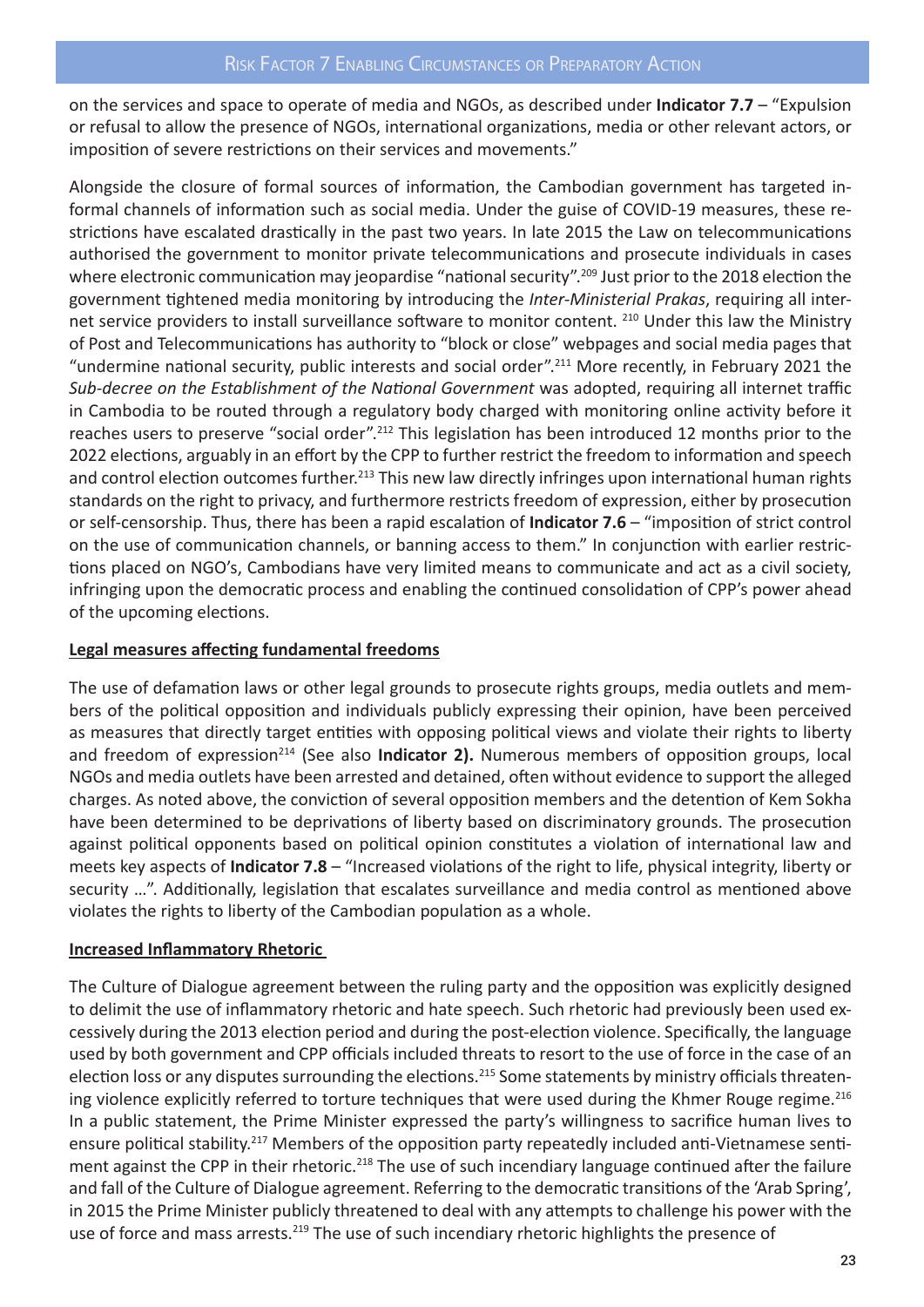**Indicator 7.13 – "**Increased politicization of identity…" and **7.14** – "Increased inflammatory rhetoric…". History has indicated that the use of inflammatory language was heightened around elections in CPP's attempt to silence those in opposition, and to pressure the public to vote in favour of the reigning governing body. Despite the upcoming elections in 2022, rhetoric has not been as inflammatory, which instead points to the CPP's successful silencing of the opposition, and self-censorship and control of the broader population.

#### Risk Factor 8: Triggering Factors

**Certain events or circumstances, although seemingly unrelated to atrocity crimes, can aggravate conditions that enable the commission of atrocity crimes. From an early warning perspective, it is therefore essential to identify such circumstances and assess their potential impact. The incidents identified under this risk factor mainly complement or overlap with the changes described under the Risk Factor 7. The legal and political measures operationalised in Cambodia over the last few years have led to a change in the power balance between political parties, and combined with the continuous use of inciting rhetoric, have caused an escalation in extant tensions and further fuel an already unstable and unpredictable political environment. The legal and political measures operationalised in Cambodia have led to the complete consolidation of power by the governing body CPP. While this power shift means upcoming elections will be predictable, factors such as COVID-19 mean Cambodia's social and political environment is still vulnerable to change and may trigger concerning events in the future.**

#### **Changes in the political power of groups**

**Indicator 8.4** refers to "abrupt or irregular (…) changes in political power of groups". The dissolution of the CNRP by the Supreme Court in November 2017 removed the largest opposition party from the political spectrum. As mentioned under **Indicator 1.5** ('Disputes over power'), a newly adopted law has redistributed CNRP seats among the ruling CPP and minor opposition parties. In the 2018 election the CPP won 125 seats in parliament, transforming Cambodia into a de-facto one party state, violating the liberal multi-party system that is enshrined in Cambodian law.<sup>220</sup> Since 2018 no political opposition with the capacity to threaten the CPP's power has formed. Thus, entering the 2022 elections it is unlikely that there will be any changes to political power of groups.

#### **Attacks against basic rights of opposition members**

As discussed under the previous Risk Factor (**Indicator 7.8**, "Legal measures affecting fundamental freedoms"), the arrests and detention of numerous opposition members, including opposition leader Kem Sokha, constitute "attacks against the life, physical integrity liberty or security" of opposition members, as described under **Indicator 8.5**. As already discussed, the charges against and detention of Kem Sokha and 11 other CNRP members are constitute acts of discrimination based on political opinion. Reportedly, the court hearings did not provide substantial evidence for their convictions.<sup>221</sup> In late November 2020 Kem Sokha was freed from arrest, with the judge announcing investigations were concluded – however he is still banned from politics and cannot travel abroad.<sup>222</sup> Those still detained have reportedly been deprived of visiting or monitoring rights, as well as access to medical assistance, further violating international human rights standards.

#### **Acts of Incitement or hate propaganda**

**Indicator 8.7** refers to "acts of incitement or hate propaganda targeting particular groups or individuals" and echoes what has already been described under **Indicator 7.13** and **7.14** ('Increased inflammatory rhetoric and politicisation of identity'). In 2016, the governmental Human Righhts Committee released videos showing footage of suppressed protests in European states and the US, as well as scenes from the civil wars in Libya and Syria, alongside explicit warnings of the "excessive use of rights" and the consequences of civil rights. Opposing views and public criticism towards the government and interaction with foreign entities, are associated with the regime change and accused of inciting civil unrest and the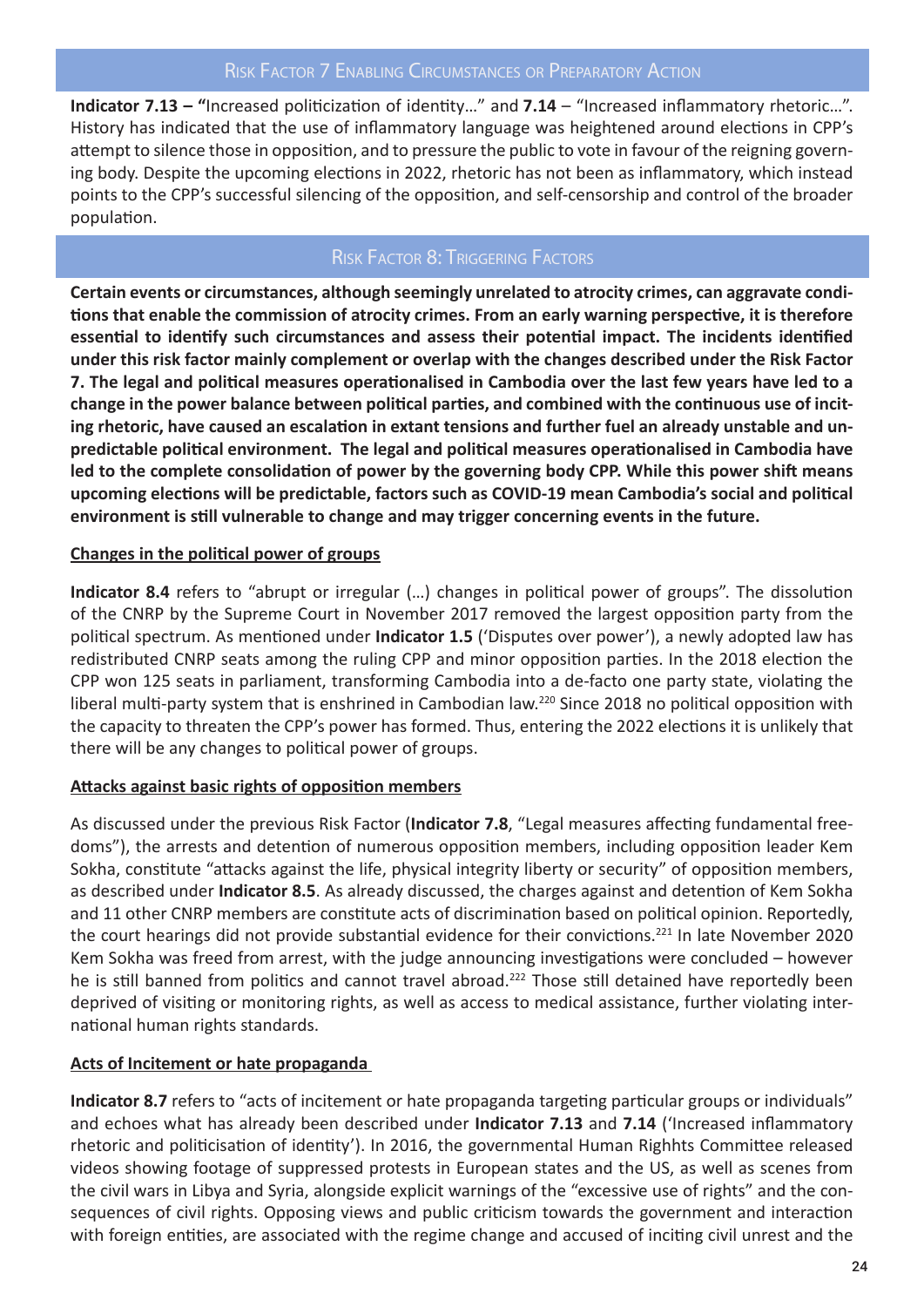#### Risk Factor 8: Triggering Factors

intention to overthrow the ruling party. The naming and shaming of specific civil society organisations, media outlets or individuals alleged of participating in such activities, has been accompanied by threats of legal prosecution, arrests and dissolution. The accusations of jeopardising national security and political stability, the direct (legal) targeting of opposing voices and the threatening language to prevent any disputes or protests, have culminated into a propaganda campaign targeting individuals or entities who publicly express criticism against the government or support for the opposition.

#### **Instability and unpredictability of upcoming elections**

**Indicator 8.8** concerns "Census, elections, pivotal activities related to those processes, or measures that destabilize them." The violent incidents following the 2013 general election have demonstrated the high level of unpredictability that can accompany election outcomes in Cambodia. Unlike the 2013 and 2018 election however, the upcoming 2022 election lacks unpredictability. The CPP's successful consolidation of power means that there is no legitimate political opposition, meaning the CPP will be dominant in the upcoming elections. Thus, it is evident that the upcoming elections will neither be free nor fair, and will lack features that are inherent to democratic systems. Unlike the 2018 elections there appears to be no organised boycott of the elections, most likely due to increased media surveillance and the prevention of public assemblies. However, if protests were to occur there is serious concern that security forces will become violent, and protestors would be detained. In light of this, it remains crucial to observe the reaction and behaviour of people and armed forces during, and especially after, the 2022 and 2023 elections.

#### **Instability caused by COVID-19**

The global pandemic had detrimental effects on the economy of Cambodia, causing the workforce to constrict, and poverty to increase rapidly. After the the EU placed tariffs on their FTA agreement with Cambodia the work force (specifically factory workers), already faced severe effects, which only became exacerbated under COVID-19 restrictions. Low demand, partnered with government legislation that restricted the number of workers permitted in factories, meant many were left unemployed, or their household income significantly decreased.<sup>223</sup> As a nation, Cambodia has therefore experienced "sudden changes that affect the economy or the workforce.... as a result of epidemics" as stated in **indicator 8.9**. Furthermore, the weakness of the economy has left Cambodia dependent on foreign aid more than ever – which is slowly decreasing from western countries due to their human rights violations. Thus, making Cambodia even more dependent on financial support from China.

### COMMON RISK FACTORS

#### Risk Factor 11 : Crimes Agaianst Humanity

The Framework of Analysis notes that **Common Risk Factors** help to identify the probability of atrocity crimes occurring, without necessarily identifying the type of crime. **Specific Risk Factors** refer to the fact that each crime has elements and precursors that are not common to all three atrocity crimes: Genocide, crimes against humanity, and war crimes. The indicators of the **Specific Risk Factors** identify concrete elements that are characteristic to a specific atrocity crime, and thus the risk of their occurrence. Despite the deteriorating situation in Cambodia having resulted in the discrimination and legal prosecution against the political opposition and various civil society bodies and members, the commission of one of the four atrocity crimes so far remains unlikely. Although the restraints on various actors constitute severe limitations on fundamental freedoms under international and national human rights law, they currently remain below the high threshold of the legal definitions of atrocity crimes.<sup>204</sup>

Nevertheless, a number of indicators identifying "signs of a widespread or systematic attack against any civilian population" associated with **Risk Factor 11** (crimes against humanity) do seem to be partly present in Cambodia. The inciting language in public statements and threats to deploy military means in response to any disputes or protests with violence, suggest a willingness to use force against civilians. However, no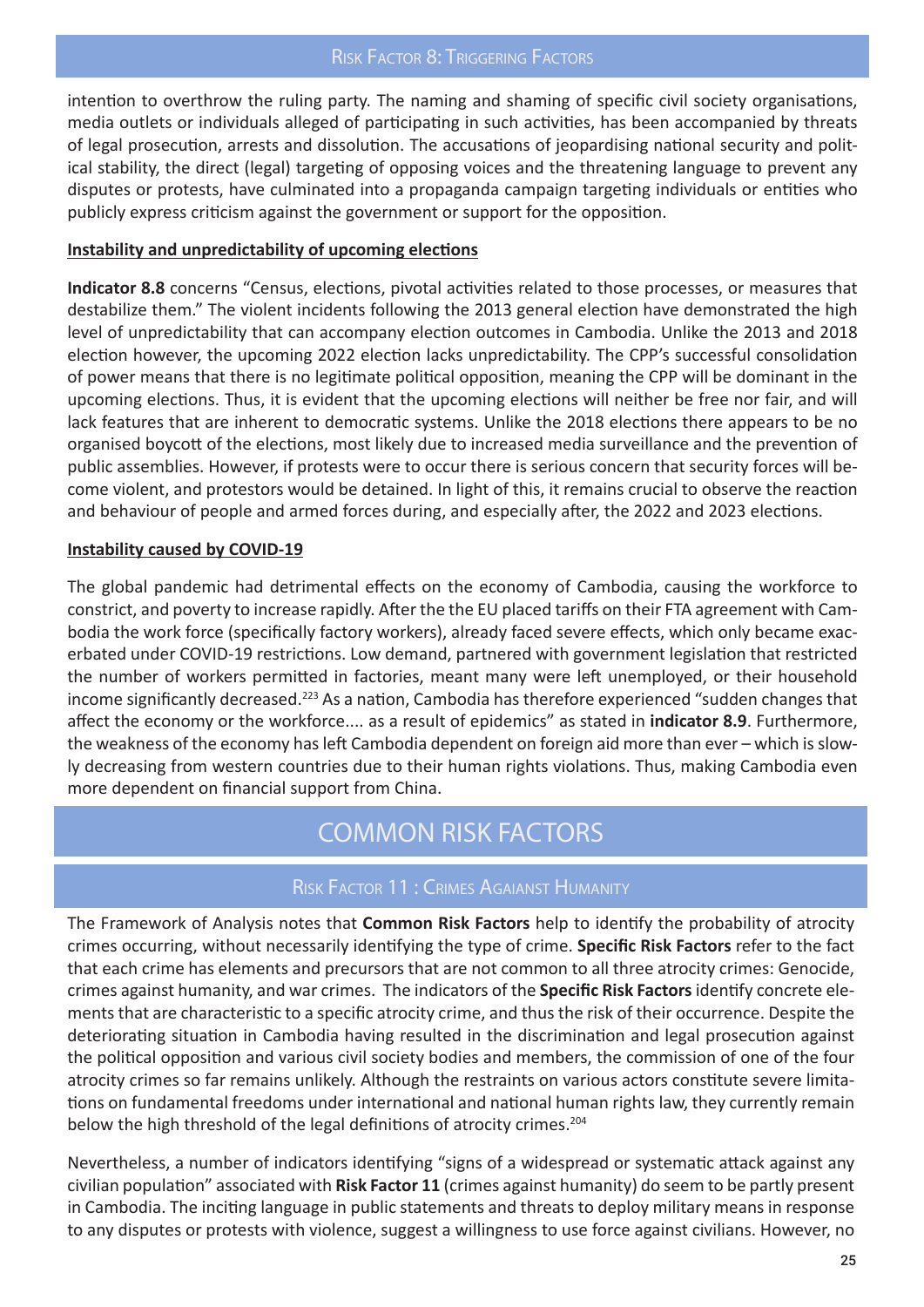#### Risk Factor 11 : Crimes Agaianst Humanity

public statements or documents point towards "signs of a plan or policy to conduct" direct attacks against civilians (**Indicator 11.5**). Senior government officials have fuelled tensions between politically opposing views by using incendiary language in public statements and have publicly threatened to use force in the case of any protests. This suggests the presence of the "use of the media or other means to provoke or incite to violent acts", as identified under **Indicator 11.4**. Regardless, the low presence of indicators under this Risk Factor, make it difficult to identify whether the current circumstances constitute a level of risks that amounts to widespread and systematic violence against civilians.

#### **CONCLUSION**

The Framework states that the more risk factors and Indicators present the more likely are the risk of atrocities. Assessing these factors must, however, take place within a broader understanding of the political, historical and cultural context of a state. The above analysis has identified the presence of a number of indicators in all eight **Risk Factors**. The lack of or insufficiency of state capacities underlies various deficiencies in the structure and procedures of Cambodia's state institutions. In many ways, the decade-long state building process undergone in Cambodia has resulted in significant and applaudable developments. Both the government and civil society actors have demonstrated tremendous progress in addressing past grievances associated with the Khmer Rouge, worked proactively to counter poverty, increased economic prosperity, and implemented significant international legal standards to ensure fundamental rights of individuals and communities. Nevertheless, since the 2018 elections, the consolidation of the power under the CPP and the continued adoption and application of laws that contradict domestic and international law, threaten past advances. Common risk factors 1,2,6,7 and 8 raise the most concern as they highlight changes that have continued to increase risks rapidly over the past five years, raising uncertainty about the future stability of the country. Extant Risk factors (3 and 5) concerning state deficiencies in regard to accountability and the control and balance of power, combined with the growing capacity and threat to resort to force, further intensify these risks factors.

Due to COVID-19, resources allocated towards capacity building, and the restructuring of political and judicial systems in Cambodia have been reallocated to mediate the immediate threat of the pandemic. Thus, little to no change has been seen to state structures, leaving them concerningly weak. Furthermore, the introduction of harsh laws under COVID-19

The risk that a further deterioration of the situation in Cambodia will reach the threshold of atrocity crimes remains low**.** While multiple factors have increased the capacity for Cambodia to commit atrocity crimes, in the absence of a real political threat to the current ruling party, the motivations to act on this capacity remains relatively low. Furthermore, the current assessment does not identify clear indicators of Specific Risk Factors that tend to signify the likelihood of atrocities occurring. It is stressed however that while atrocity crimes may not be expected, the violations of human rights under the CPP government are expected to continue if international assistance is not deployed. Due to COVID-19, resources allocated towards capacity building, and the restructuring of political and judicial systems in Cambodia have been reallocated to mediate the immediate threat of the pandemic. Thus, over the past five years no progress has been made to improve this situation. Especially as China asserts itself as Cambodia's primary foreign relationship, other international bodies and larger western countries should remain consistent on offering assistance to the strengthening of Cambodia's state structures, ensuring elections are as fair as possible under the circumstances and that human right obligations are upheld.

Thus, to address the principal challenges, both immediate measures and long-term strategies are needed. Such challenges include the risk of political violence and the challenge of maintaining stability in a politically sensitive environment, the full and consistent implementation and application of international human rights standards, and the functioning of state institutions and capacities to ensure good governance and the rule of law.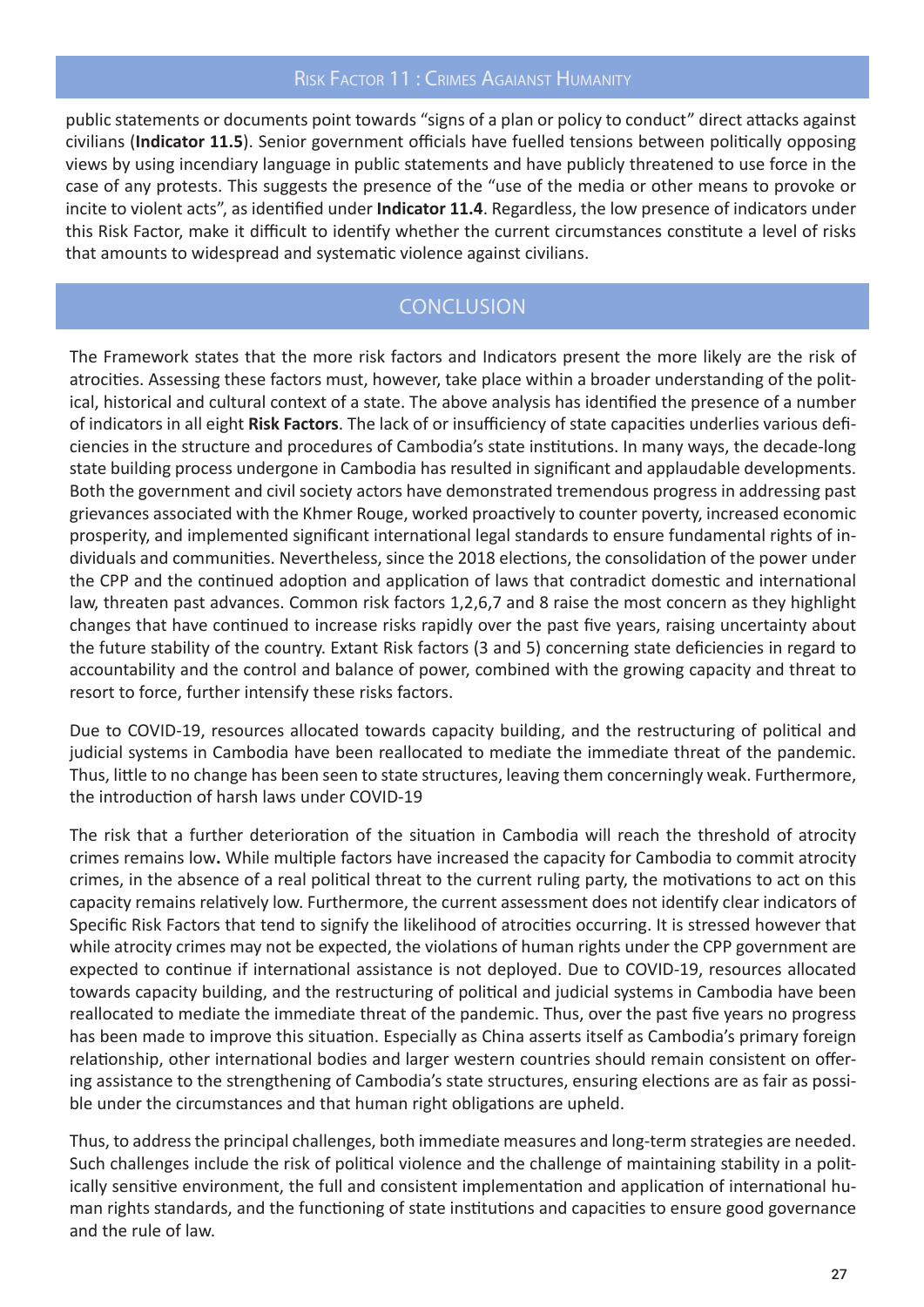#### RECOMMENDATIONS

#### **RECOMMENDATIONS FOR THE GOVERNMENT OF CAMBODIA**

- 1 Take immediate steps to ease the political tensions and engage in dialogue with the opposition party. Ensure an inclusive and representative election in the upcoming commune and sankat elections on 5 June 2022 by stopping harassment of the Candlelight Party (CP), the new opposition party aligned with the outlawed Cambodia National Rescue Party (CNRP) of Sam Rainsy and two other parties.
- 2 Ensure that the rights to freedom of expression and the press, based on pluralism, transparency and accountability, are respected and protected and that an open exchange of information between candidates, political parties and voters is encouraged. This requires that civil society and media care allowed to exercise their right to openly debate and discuss political affairs without prosecution, discrimination, or violence.
- 3 Ensure that people's right to vote freely and according to their conscience in the June 2022 commune and sankat elections and the subsequent 2023 national elections are respected, as also stipulated in article 51 of the Constitution.
- 4 Immediately end the use of incendiary language and ensure a non-threatening election environment without intimidation, harassment, or physical violence. Ensure the prevention of any discrimination based on political opinion against individuals or groups.
- 5 Ensure that the military remains neutral and respects the June 2022 commune and 2023 national election results.
- 6 Allow the monitoring and election observation by independent bodies including local NGOs and international actors.
- 7 Cease all politically motivated prosecutions and immediately release all persons detained as a result of the peaceful and legitimate exercise of their fundamental freedoms. End the use of pre-trial detention in the absence of any circumstances that clearly justify its use.
- 8 Review and revise drafted or adopted legal amendments in order to ensure compliance with domestic and international human rights standards. Specifically, the Law on Political Parties, the Law on the Association of Non-Governmental Organisations and various defamation laws including the Lèse-Majesté Law must be revised or repealed to ensure the rights to freedom of expression, association and peaceful assembly.
- 9 Continue efforts to implement a fair and comprehensive land planning and management policy that prevents forced evictions from land and inadequate compensation or relocation and ensures the effective and non-violent settlement of land disputes.
- 10 Continue efforts to provide adequate training and education to law enforcement officials and military forces on international human rights law.
- 11 Take measures to strengthen capacities and training to the judiciary and develop consistent standards and central guidelines for the application of legal provisions, including international human rights standards, to promote a professional and independent justice system
- 12 Take steps to address corruption through the adoption and effective implementation of anti-corruption laws and transparency in the structures and procedures of state institutions.
- 13 Promote efforts and strengthen capacities of academia and civil society to implement R2P at the national and sub-national levels through education, training and awareness-raising. Continue efforts to include awareness and knowledge on atrocities and their prevention in education programs including schools and universities. Engage with non-state actors, scholars on how to disseminate knowledge and educate people and relevant stakeholders on atrocity prevention.
- 14 Engage with civil society groups and relevant stakeholders to exchange information on atrocity prevention and develop early warning and early action strategies, including a national action plan that would address the risk factors in the country to prevent potential future atrocities.
- 15 Continue efforts to integrate atrocity prevention in the domestic legal framework, including necessary laws to complement the Rome Statute. Ensure the conformity of domestic legislation with international human rights law and strengthen measures aiming at preventing discrimination and violence, such as the second National Action Plan to Prevent Violence Against Women (2014-2018).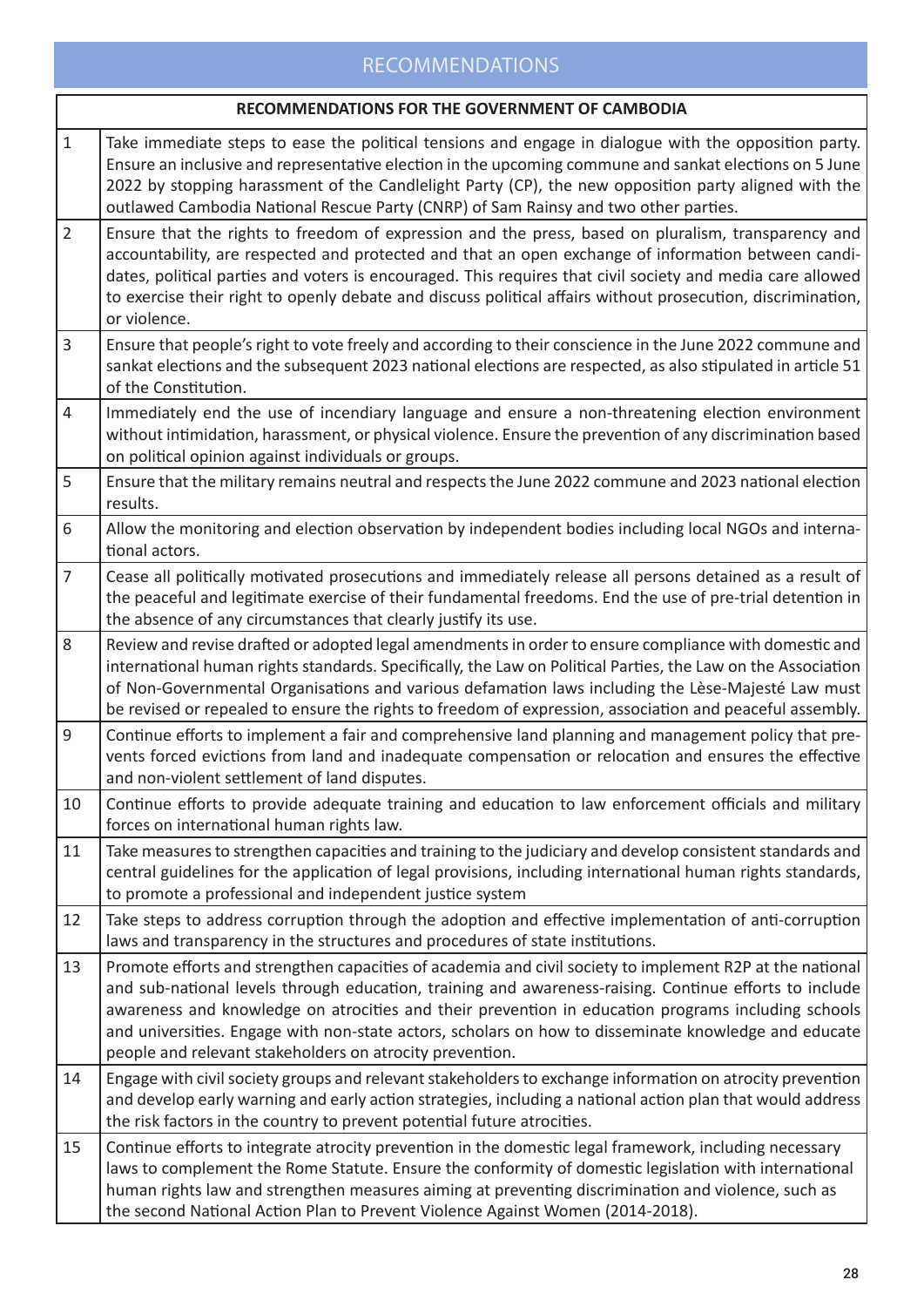| <b>RECOMMENDATIONS FOR CIVIL SOCIETY</b>        |                                                                                                                                                                                                                                                                                                                                                                                                                                                                       |  |  |
|-------------------------------------------------|-----------------------------------------------------------------------------------------------------------------------------------------------------------------------------------------------------------------------------------------------------------------------------------------------------------------------------------------------------------------------------------------------------------------------------------------------------------------------|--|--|
| $\mathbf{1}$                                    | Cooperate with other civil society and international actors to ensure that the 5 June 2022 commune and<br>sankat elections will be free, fair and peaceful. Monitor the situation carefully and provide policy advise<br>and election observers to ensure, as far as possible, a transparent and non-violent conduct of the election.                                                                                                                                 |  |  |
| $\overline{2}$                                  | Continue to provide input and advice in the legislation process to ensure the conformity of legal amend-<br>ments with international human rights law.                                                                                                                                                                                                                                                                                                                |  |  |
| $\overline{3}$                                  | Provide information and support to state institutions to enable an early identification of potential risks.<br>Monitor and share information on early warning signs of atrocities.                                                                                                                                                                                                                                                                                    |  |  |
| $\overline{4}$                                  | Continue outreach, education and training on atrocities and their prevention, as well as the engagement<br>of involved stakeholders and key players in dialogue. Develop national and regional early warning mech-<br>anisms and contextualised prevention strategies through the research of past events and effective meth-<br>ods.                                                                                                                                 |  |  |
| 5                                               | Expand the friends of R2P network to enhance public knowledge and awareness on atrocity prevention.                                                                                                                                                                                                                                                                                                                                                                   |  |  |
| <b>RECOMMENDATIONS FOR REGIONAL ACTORS</b>      |                                                                                                                                                                                                                                                                                                                                                                                                                                                                       |  |  |
| $\mathbf{1}$                                    | Encourage the government of Cambodia to ensure that the 5 June 2022 commune and sankat election<br>and the subsequent general elections in 2023 are free, fair and conducted in a transparent and non-vio-<br>lent manner.                                                                                                                                                                                                                                            |  |  |
| $\overline{2}$                                  | Provide capacities for election monitoring and impartial dispute settlement, such as mediation capacities<br>and private diplomacy to enable a dialogue between the political parties and ease tensions.                                                                                                                                                                                                                                                              |  |  |
| 3                                               | Strengthen capacities of ASEAN bodies, including the ASEAN Intergovernmental Commission on Human<br>Rights (AICHR) and the ASEAN Institute for Peace and Reconciliation (AIPR), to develop useful early warn-<br>ing and early action strategies and mechanisms.                                                                                                                                                                                                      |  |  |
| $\overline{4}$                                  | Coordinate efforts by regional actors in preventing atrocities and promote dialogue to exchange informa-<br>tion and strategic approaches.                                                                                                                                                                                                                                                                                                                            |  |  |
| RECOMMENDATIONS FOR THE INTERNATIONAL COMMUNITY |                                                                                                                                                                                                                                                                                                                                                                                                                                                                       |  |  |
| $\mathbf{1}$                                    | Encourage the government of Cambodia to ensure that the 2022 commune and sankat elections and the<br>subsequent national elections in 2023 is free, transparent, and fair.                                                                                                                                                                                                                                                                                            |  |  |
| $\overline{2}$                                  | Provide assistance in the conduct of the 2022 and 2023 elections by deploying impartial election observ-<br>ers.                                                                                                                                                                                                                                                                                                                                                      |  |  |
| $\mathsf{3}$                                    | Support national and local initiatives to promote peaceful elections in 2022 and 2023.                                                                                                                                                                                                                                                                                                                                                                                |  |  |
| $\overline{4}$                                  | Monitor the situation carefully and continue to raise awareness on the situation in Cambodia. Maintain<br>open dialogue with the government, offer appropriate recommendations for the improvement of the<br>current situation and urge the government the address present human rights violations.                                                                                                                                                                   |  |  |
| 5                                               | The OHCHR should continue to provide adequate resources, education and training to further strengthen<br>state capacities and the implementation and application of international human rights standards. The<br>Office should continue the support of the legal and judicial reform process to strengthen the rule of law.<br>It should continue to provide awareness-raising and training workshops to strengthen the capacities of<br>civil society organisations. |  |  |
| 6                                               | Provide assistance and capacity building to state institutions and civil society actors in their efforts to<br>educate and raise awareness on atrocity prevention and to develop contextualised early warning and<br>prevention mechanisms and strategies.                                                                                                                                                                                                            |  |  |
| $\overline{7}$                                  | Promote dialogue among regional and international stakeholders to exchange information and enhance<br>the norm in the region. Offer effective ways and methods to promote and implement R2P in the national<br>and regional context.                                                                                                                                                                                                                                  |  |  |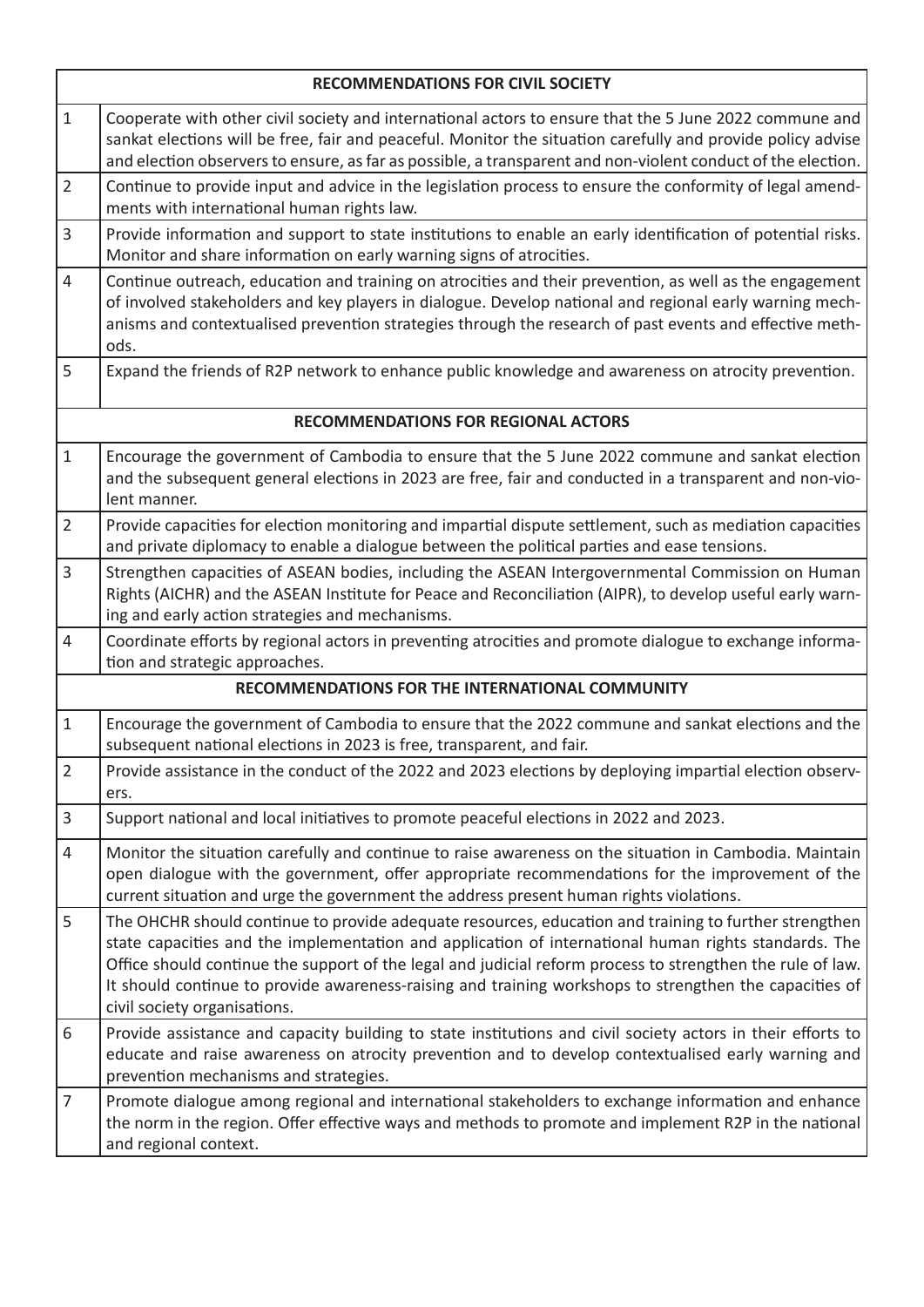#### END NOTES

1 United Nations Office on Genocide Prevention and the Responsibility to Protect. 2014. *Framework of Analysis for Atrocity Crimes*. New York: United Nations. Available at http://www.un.org/en/genocideprevention/documents/publications-and-resources/Framework%20 of%20Analysis%20for%20Atrocity%20Crimes\_EN.pdf, accessed 27 May 2018. 2 Willemyns, Alex. 2017. 'With CNRP gains come risks: panel'. *The Phnom Penh Post*, 12 June 2017. [online]. Available at https://www. phnompenhpost.com/national/cnrp-gains-come-risks-panel, accessed 29 May 2018. 3 Human Rights Watch. 2018. 'World Report 2018: Cambodia. Events of 2017', January 2018. [online] Available at https://www.hrw. org/world-report/2018/country-chapters/cambodia , accessed 9 June 2018. See also: United Nations General Assembly. 2017. 'Report of the Special Rapporteur on the situation of human rights in Cambodia'. A/HRC/36/61, Human Rights Council Thirty-sixth session, 27 July 2017, p. 15. 4 Naren, Kuch. 2015. 'Parties Agree to Code of Conduct for "Culture of Dialogue"'. *The Cambodia Daily*, 9 May 2015. [online] Available at https://www.cambodiadaily.com/news/parties-agree-to-code-of-conduct-for-culture-of-dialogue-83445/, accessed 9 June 2018. 5 Narim, Khuon. 2017. 'Party law changes end Rainsy's political career'. *Khmer Times*, 13 July 2017. [online] Available at https://www. khmertimeskh.com/news/40174/party-law-changes-end-rainsy---s-political-career/, accessed 9 June 2018. 6 Cambodian Center for Human Rights. 2016. 'Democracy Under Threat 2016: Fulfilling the Promise of the Paris Agreements, 25 Years On'. *CCHR Briefing Note*, Phnom Penh, September 2016, p. 13. [online] Available at https://cchrcambodia.org/admin/media/analysis/analysis/ english/CCHR%20Briefing%20Note%20–%20Democracy%20Under%20Threat%202016\_ENG.pdf, accessed 9 June 2018. 7 Office of the United Nations High Commissioner for Human Rights in Cambodia. 2017. *A Human Rights Analysis of the Amended Law on Political Parties (2017)*. 28 March 2017, pp. 23-24. 8 See for example: Sokchea, Meas and Erin Handley. 2017. 'Breaking: Assembly passes Party Law changes targeting Rainsy'. *The Phnom Penh Post*, 10 July 2017. [online] Available at https://www.phnompenhpost.com/national/breaking-assembly-passes-party-lawchanges-targeting-rainsy, accessed 17 June 2018. 9 Radio Free Asia. 2017. Cambodia approves laws to distribute opposition parliamentary seats to government-aligned parties. *Radio Free Asia,* 16 October. [online] Available at https://www.refworld.org/docid/5a9427b0a.html, accessed 24 January 2022 10 See for example: Strangio, Sebastian. 2017. 'Cambodia Becomes the World's Newest One-Party State'. *Foreign Policy*, 17 November 2017. [online] Available at http://foreignpolicy.com/2017/11/17/cambodia-becomes-the-worlds-newest-one-party-state-china-democracydictators/, accessed 29 May 2018; Sokhean, Ben and Ananth Baliga. 2018. 'CPP spokesman touts one-party rule, points to China's example'. *The Phnom Penh Post*, 27 February 2018. [online] Available at https://www.phnompenhpost.com/national-politics/cpp-spokesman-touts-oneparty-rule-points-chinas-example, accessed 29 May 2018. 11 Human Rights Watch. 2018. *Cambodia: Legislating New Tools of Repression*, February 14. [online] Available at https://www.hrw.org/ news/2018/02/14/cambodia-legislating-new-tools-repression, accessed 20 January 2021. 12 Ibid. 13 Croissant, Aurel. 2019. 'Cambodia in 2018', *Asian Survey*, *59*(1), 170–176. [online] https://doi.org/10.1525/as.2019.59.1.170, accessed 20 January 2021, P. 170 14 Ibid, p. 171 15 Ibid, p. 171 16 Palatino, Mong. 2018. Cambodia's clean finger campaign urgers voters to boycott sham election. *Global Voices,* 24 July. [online] Available at https://globalvoices.org/2018/07/24/cambodias-clean-finger-campaign-urges-voters-to-boycott-sham-election/, accessed 1 February 2022. 17 Gnanasagaran, A. 2018. Cambodia warns against 'clean finger' boycott. *The ASEAN POST, 1June. [online] Available at https:// theaseanpost.com/article/cambodia-warns-against-clean-finger-boycott, accessed 1 February 2022.* 18 U.S Bureau of Democracy, Human Rights and Labor. 2018. Cambodia 2018 Human Rights Report. [Online] Available at https://www. justice.gov/eoir/page/file/1298511/download, accessed 10 January 2022. 19 Croissant, Aurel. 2019. 'Cambodia in 2018', *Asian Survey*, *59*(1), 170–176. [online] https://doi.org/10.1525/as.2019.59.1.170, accessed 20 January 2021, p. 171 20 Ellis-Peterson, Hannah. 2018. Cambodia: Hun Sen re-elected in landslide victory after brutal crackdown. *The Guardian*, 30 July. [Online] Available at https://www.theguardian.com/world/2018/jul/29/cambodia-hun-sen-re-elected-in-landslide-victory-after-brutalcrackdown, accessed 20 January 2022. 21 Ibid. 22 Croissant, Aurel. 2019. 'Cambodia in 2018', *Asian Survey*, *59*(1), 170–176. [online] https://doi.org/10.1525/as.2019.59.1.170, accessed 20 January 2021, p. 172 23 U.S Bureau of Democracy, Human Rights and Labor. 2018. Cambodia 2018 Human Rights Report. [Online] Available at https://www. justice.gov/eoir/page/file/1298511/download, accessed 10 January 2022, p. 20 24 *Constitution of the Kingdom of Cambodia*. 21 September 1993, Article 1. [online] Available at http://pressocm.gov.kh/en/ archives/9539, accessed 6 June 2018 25 Vicheika, Kann. 2017. 'Cambodia's Top Court Dissolves Opposition Party'. *Voice of America Cambodia*, 17 November 2017. [online] Available at https://www.voacambodia.com/a/cambodias-top-court-dissolves-opposition-party/4119077.html, accessed 10 June 2018. 26 Office of the United Nations High Commissioner for Human Rights in Cambodia. 2017. *A Human Rights Analysis of the Amended Law on Political Parties (2017)*. 28 March 2017, pp. 23-24. 27 See for example: Sokchea, Meas and Erin Handley. 2017. 'Breaking: Assembly passes Party Law changes targeting Rainsy'. *The Phnom Penh Post*, 10 July 2017. [online] Available at https://www.phnompenhpost.com/national/breaking-assembly-passes-party-lawchanges-targeting-rainsy, accessed 17 June 2018.

28 Royal Kingdom of Cambodia, Ministry of Foreign Affairs & International Cooperation. 2017. *Cambodia, Democracy and Human Rights: To tell the truth*. Phnom Penh, April 2017, p. 4.

29 Royal Kingdom of Cambodia, Ministry of Foreign Affairs & International Cooperation. 2018. *Cambodia, Stability and Development First. To Tell The Truth. Version 2*. Phnom Penh, February 2018, p. 12.

30 Ibid.

31 Ibid.

32 See Amnesty International. 2017. 'Urgent Action. Head of Dissolved Main opposition Party Jailed'. 21 December 2017. [online] Available at https://www.amnesty.org/download/Documents/ASA2376232017ENGLISH.pdf , accessed 10 June 2018.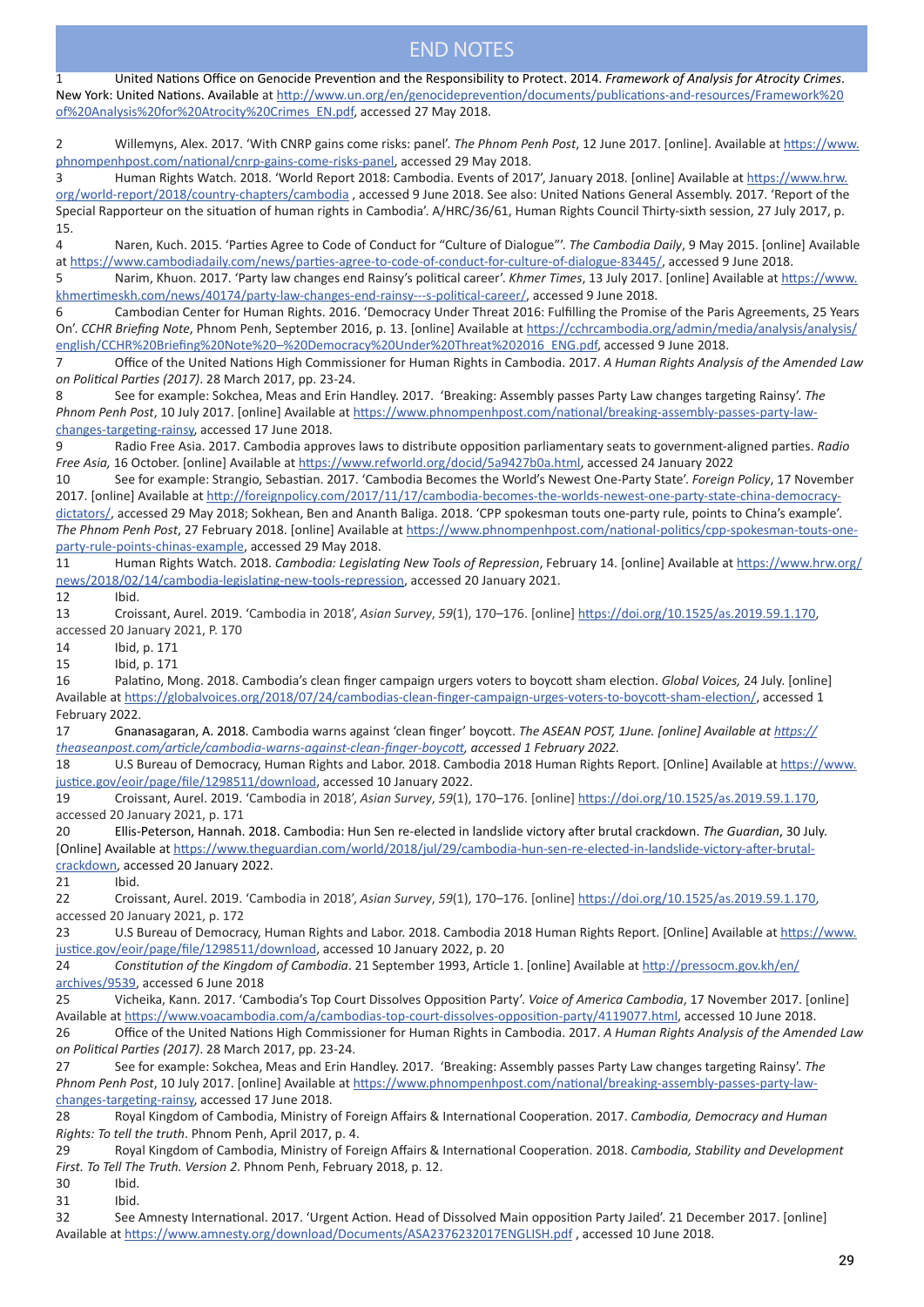33 Royal Kingdom of Cambodia, Ministry of Foreign Affairs & International Cooperation. 2018. '*Cambodia, Stability and Development First. To Tell The Truth. Version 2*.' Phnom Penh, February 2018, p. 12.

34 Ibid, p. 10.

35 United Nations General Assembly. 2018. 'Role and achievements of the Office of the United Nations High Commissioner for Human Rights in assisting the Government and people of Cambodia in the promotion and protection of human rights'. Report of the Secretary-General. A/HRC/37/64, Human Rights Council Thirty-seventh session, 2 February 2018.

36 Thul, Prak Chan. 2017. 'Cambodian court charges two journalists with espionage'. *Reuters*, 18 November 2017. [online] Available at https://www.reuters.com/article/us-cambodia-politics/cambodian-court-charges-two-journalists-with-espionage-idUSKBN1DI07C, accessed 10 June 2018.

37 Baliga, Ananth. 2017. 'Ministry shutters NDI for Lango violations as US Embassy hits back'. *The Phnom Penh Post*, 24 August 2017. [online] Available at https://www.phnompenhpost.com/national/ministry-shutters-ndi-lango-violations-us-embassy-hits-back, accessed 10 June 2018.

38 Amnesty International. 2017. 'Urgent Action. Head of Dissolved Main opposition Party Jailed'. 21 December 2017. [online] Available at https://www.amnesty.org/download/Documents/ASA2376232017ENGLISH.pdf, accessed 10 June 2018.

39 See Human Rights Watch. 2017. 'World Report 2017: Cambodia. Events of 2016', January 2017. [online] Available at https://www. hrw.org/world-report/2017/country-chapters/cambodia, accessed 28 May 2018.

40 Naren, Kuch. 2017. 'Hun Sen Goes on Tirade Against Opponents'. *The Cambodia Daily*, 26 May 2017. [online] Available at https:// www.cambodiadaily.com/editors-choice/hun-sen-goes-tirade-opponents-130441/, accessed 28 May 2018.

41 See for example: Human Rights Watch. 2017. 'Civil society calls on the UN Human Rights Council to address Cambodia's human rights crisis'. 8 September 2017. [online] Available at https://www.hrw.org/news/2017/09/08/civil-society-calls-un-human-rights-counciladdress-cambodias-human-rights-crisis, accessed 28 May 2018.

42 *Hyde and Marinov 2012 quoted in*, Cunha, Schuler and Williamson, S. 2022. Signal received? Authoritarian elections and the salience of autocrats. *Electoral Studies*, 76. [online] https://doi.org/10.1016/j.electstud.2022.102441, p. 1

43 Ellis-Peterson, Hannah. 2018. Cambodia: Hun Sen re-elected in landslide victory after brutal crackdown. *The Guardian*, 30 July. [Online] Available at https://www.theguardian.com/world/2018/jul/29/cambodia-hun-sen-re-elected-in-landslide-victory-after-brutalcrackdown, accessed 20 January 2022.

44 Human Rights Watch. 2015. 'Cambodia: Joint Letter on the Draft Law on Associations and Non-Governmental Organizations'. 22 June 2015. [online] Available at https://www.hrw.org/news/2015/06/22/cambodia-joint-letter-draft-law-associations-and-nongovernmental-organizations, accessed 30 May 2018.

45 U.S Bureau of Democracy, Human Rights and Labor. 2018. Cambodia 2018 Human Rights Report. [Online] Available at https:// www.justice.gov/eoir/page/file/1298511/download, accessed 10 January 2022, p. 16

46 Human Rights Watch. 2018. 'Cambodia: Reject Draft Amendments to the Constitution and Criminal Code'. 21 February 2018. [online] Available at https://www.hrw.org/print/315269, accessed 30 May 2018.

47 Freedom House. 2017. 'Freedom of the Press 2017. Cambodia Profile'. [online] Available at https://freedomhouse.org/report/ freedom-press/2017/cambodia, accessed 30 May 2018.

48 U.S Bureau of Democracy, Human Rights and Labor. 2020. Cambodia 2020 Human Rights Report. [Online] Available at https:// www.state.gov/wp-content/uploads/2021/10/CAMBODIA-2020-HUMAN-RIGHTS-REPORT.pdf, accessed 10 January 2022, p. 13

49 Strangio, Sebastian 2022. As Cambodian Election Season Nears, Opposition Parties Prepare to Tackle Hun Sen. The Diplomat, 10 February. [Online] Available at https://thediplomat.com/2022/02/as-cambodian-election-season-nears-opposition-parties-prepare-totackle-hun-sen/, accessed 23 January 2022.

50 Chheang, Vannarith. 2021. Cambodia in 2020. *Southeast Asian Affairs,* SEAA21(1): 73–91.[Online] https://doi.org/10.1355/aa21- 1e, accessed 15 January 2022. p. 79

51 World Health Organisation (WHO). 2022. Cambodia. *WHO*. [ONLINE] Available at https://covid19.who.int/region/wpro/country/ kh, accessed 1 February 2022.

52 Ibid.

53 Human Rights Watch. 2020. World Report 2020: Cambodia. Events of 2020', January 2020. [online] Available at https://www.hrw. org/world-report/2021/country-chapters/cambodia, Accessed 5 January 2022.

54 World Bank. 2022. Cambodia COVID-19 Emergency Response Project. [Online] Available at https://projects.worldbank.org/en/ projects-operations/project-detail/P173815, accessed 20 January 2022.

55 Based on the assessment by the World Bank, see World Bank. 2018. 'The World Bank in Cambodia. Overview.' 13 April 2018. [online] Available at http://www.worldbank.org/en/country/cambodia/overview, accessed 12 June 2018. Note that the indices vary in their assessments. See for comparison: Asian Development Bank. 2018. 'Asian Development Bank Member Fact Sheet. Cambodia'. April 2018. [online] Available at https://www.adb.org/sites/default/files/publication/27757/cam-2017.pdf, accessed 12 June 2018.

56 World Bank. 2017. 'Cambodia Economic Update. Cambodia climbing up the manufacturing value chains'. October 2017, p. 7. [online] Available at http://documents.worldbank.org/curated/en/628341511277852360/pdf/121519-WP-PUBLIC-NOV21-7PM-October-2017-Cambodia-Economic-Update-Final.pdf, accessed 12 June 2018.

57 Asian Development Bank. 2018. 'Asian Development Bank Member Fact Sheet. Cambodia'. April 2018. [online] Available at https://www.adb.org/sites/default/files/publication/27757/cam-2017.pdf, accessed 12 June 2018.

58 UNICEF. 2021. 'COVID-19 socio-economic impact assessment'. July 2021. [Online] Available at https://www.unicef.org/cambodia/ reports/covid-19-socio-economic-impact-assessment, accessed 20 January 2022.

59 Ibid.

60 World Bank. 2022. Data: Unemployment: Cambodia. [Online] Available at https://data.worldbank.org/indicator/SL.UEM.TOTL. ZS?locations=KH, accessed 20 January 2022.

61 Chheang, Vannarith. 2021. Cambodia in 2020. *Southeast Asian Affairs,* SEAA21(1): 73–91 [Online] https://doi.org/10.1355/aa21- 1e, accessed 15 January 2022. p. 76

62 UNICEF. 2021. 'COVID-19 socio-economic impact assessment'. July 2021. [Online] Available at https://www.unicef.org/cambodia/ reports/covid-19-socio-economic-impact-assessment, accessed 20 January 2022.

63 Ibid.

64 Human Rights Watch. 2020. World Report 2020: Cambodia. Events of 2020', January 2020. [online] Available at https://www.hrw. org/world-report/2021/country-chapters/cambodia, Accessed 5 January 2022.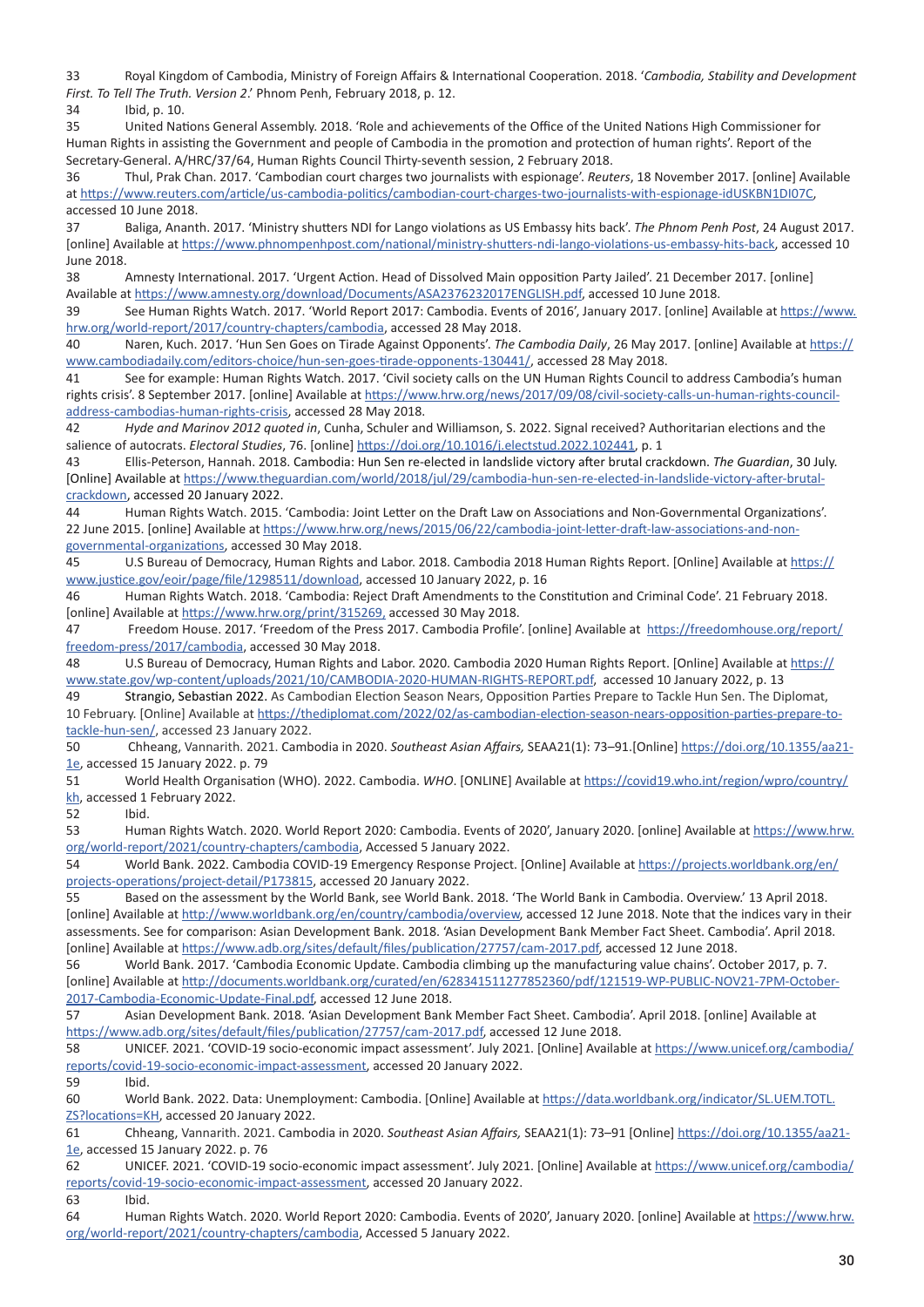65 Ibid.

66 Chheang, Vannarith. 2021. Cambodia in 2020. *Southeast Asian Affairs,* SEAA21(1): 73–91 [Online] https://doi.org/10.1355/aa21-1e, accessed 15 January 2022. p. 80

67 Ibid, p. 84

68 Cambodian League for the Promotion and Defense of Human Rights. 2014. '2014 brings a New Wave of Cambodian Land Conflicts'. 1 April 2014. [online] Available at http://www.licadho-cambodia.org/pressrelease.php?perm=342, accessed 12 June 2018.

69 Yee, Tan Hui. 2017. 'Land disputes cloud fast-developing Cambodia, Vietnam and Myanmar'. *The Straits Times*, 22 May 2017. [online] Available at https://www.straitstimes.com/asia/se-asia/land-disputes-cloud-fast-developing-region, accessed 12 June 2018.

70 Land and Housing Working Group, Cambodia. 2009. 'Land and Housing Rights in Cambodia. Parallel Report 2009'. April 2009. [online] Available at http://www2.ohchr.org/english/bodies/cescr/docs/ngos/CHRE\_Cambodia\_CESCR42.pdf, accessed 10 June 2018. See also: Cambodian Center for Human Rights. n.d. 'Cambodia Land Reform Project'. [online] Available at https://www.cchrcambodia.org/admin/ projects/file/LRP\_Presentation\_English\_.pdf, accessed 12 June 2018.

71 Cambodian Center for Human Rights. 2016. 'Access to Collective Land Titles for Indigenous Communities in Cambodia'. February 2016. [online] Available at https://preylang.net/wp-content/uploads/2017/09/Access\_to\_Collective\_Land\_Titles\_uk.pdf, accessed 20 June 2018.

72 Yee, Tan Hui. 2017. 'Land disputes cloud fast-developing Cambodia, Vietnam and Myanmar'. *The Straits Times*, 22 May 2017. [online] Available at https://www.straitstimes.com/asia/se-asia/land-disputes-cloud-fast-developing-region, accessed 12 June 2018. See also: Cambodian League for the Promotion and Defense of Human Rights. Cambodia's Concessions. [online] Available at http://www.licadhocambodia.org/land\_concessions/, accessed 12 June 2018.

73 Sovuthy, Khy. 2018. 'Disputes over land fall in 2017'. *Khmer Times*, 1 January 2018. [online] Available at https://www.khmertimeskh. com/5099139/disputes-land-fall-2017/, accessed 12 June 2018.

74 United Nations General Assembly. 2018. 'Role and achievements of the Office of the United Nations High Commissioner for Human Rights in assisting the Government and people of Cambodia in the promotion and protection of human rights'. Report of the Secretary-General. A/HRC/37/64, Human Rights Council Thirty-seventh session, 2 February 2018, p. 7.

75 Cambodian Center for Human Rights. Cambodia Land Reform Project. [online] Available at https://www.cchrcambodia.org/admin/ projects/file/LRP\_Presentation\_English\_.pdf, accessed 12 June 2018.

76 United Nations General Assembly. 2012. 'Report of the Special Rapporteur on the situation of human rights in Cambodia, Surya P. Subedi. Addendum. A human rights analysis of economic and other land concessions in Cambodia'.. A/HRC/21/63/Add.1/Rev.1, Human Rights Council Twenty-first session, 11 October 2012.

77 Human Rights Watch. 2017. 'Cambodia: Drop Charges Against Land Rights Defenders'. 14 July 2017. [online] Available at https:// www.hrw.org/news/2017/07/14/cambodia-drop-charges-against-land-rights-defenders, accessed 12 June 2018.

78 Meta, Kong and Ananth Baliga. 2018. 'Questions remain after clash in Kratie'. *The Phnom Penh Post*, 12 March 2018. [online] Available at https://www.phnompenhpost.com/national/questions-remain-after-clash-kratie, accessed 12 June 2018.

79 United Nations Office of the High Commissioner for Human Rights. 2018. '"Cambodia at a crossroads": UN expert calls on Government to choose path of human rights'. Phnom Penh, 14 March 2018. [online] Available at http://www.ohchr.org/en/NewsEvents/Pages/ DisplayNews.aspx?NewsID=22820&LangID=E, accessed 12 June 2018.

80 Chandler, David. 2008. *A History of Cambodia*. Fourth edition. Boulder: Westview Press ; Cook, Alistair D.B., and Lina Gong. 2011. 'Cambodia's Legacy and the Responsibility to Protect in Asia', *Peace Review*, 23(4), pp. 447-455.

81 Cook, Alistair D.B., and Lina Gong. 2011. 'Cambodia's Legacy and the Responsibility to Protect in Asia', *Peace Review*, 23(4), pp. 447-455.

82 Ibid.; See also Chandler, 2008, p. 279.

83 Cook, Alistair D.B., and Lina Gong. 2011. 'Cambodia's Legacy and the Responsibility to Protect in Asia', *Peace Review*, 23(4), pp. 447-455.

84 *Law on the Establishment of Extraordinary Chambers in the Courts of Cambodia for the Prosecution of Crimes Committed During the Period of Democratic Kampuchea*. NS/RKM/1004/006, 27 October 2004. [online] Available at https://www.eccc.gov.kh/sites/default/files/legaldocuments/KR\_Law\_as\_amended\_27\_Oct\_2004\_Eng.pdf, accessed 5 May 2018.

85 Ibid, Chapter III and V. See also: Ly, Ratana. 2017. 'Prosecuting the Khmer Rouge. Views from the Inside', in: Susanne Buckley-Zistel, Friederika Mieth and Marjana Papa. (eds.) *After Nuremberg. Exploring Multiple Dimensions of the Acceptance of International Criminal Justice*. Nuremberg: International Nuremberg Principles Academy, 2017, p. 4.

86 Sokha, Cheang and James O'Toole. 2010. 'Hun Sen to Ban Ki-moon: Case 002 last trial at ECCC'. *The Phnom Penh Post*, 27 October 2010. [online] Available at https://www.phnompenhpost.com/national/hun-sen-ban-ki-moon-case-002-last-trial-eccc, accessed 5 May 2018. See also: Ly, Ratana. 2017. 'Prosecuting the Khmer Rouge. Views from the Inside', in: Susanne Buckley-Zistel, Friederika Mieth and Marjana Papa. (eds.) *After Nuremberg. Exploring Multiple Dimensions of the Acceptance of International Criminal Justice*. Nuremberg: International Nuremberg Principles Academy, 2017, p. 6.

87 Cook, Alistair D.B., and Lina Gong. 2011. 'Cambodia's Legacy and the Responsibility to Protect in Asia', *Peace Review*, 23(4), pp. 447-455.

88 Ibid. See also United Nations International Covenant on Civil and Political Rights, Human Rights Committee. 2015. Concluding observations on the second periodic report of Cambodia. CCPR/C/KHM/CO/2, 27 April 2015, p. 6.

89 Cook, Alistair D.B., and Lina Gong. 2011. 'Cambodia's Legacy and the Responsibility to Protect in Asia', *Peace Review*, 23(4), pp. 447-455.

90 International Center for Transitional Justice. 2014. 'After Guilty Verdict in Khmer Rouge Tribunal, Broader Struggle for Accountability Continues in Cambodia'. 21 August 2014. [online] Available at https://www.ictj.org/news/verdict-khmer-rouge-tribunal-struggle-accountabilitycambodia, accessed 5 May 2018.

91 Chandler, David. 2008. *A History of Cambodia*. Fourth edition. Boulder: Westview Press, 2008, p. 280.Chandler, 2008, p. 280. 92 Johnson, Constance. 2013. 'Cambodia: Criminalizing Denial of Atrocities'. *The Law Library of Congress*, 12 June 2013. [online]

Available at http://www.loc.gov/law/foreign-news/article/cambodia-criminalizing-denial-of-atrocities/, accessed 5 May 2018.

93 International Criminal Court. n.d. 'States Parties to the Rome Statute. Cambodia'. [online] Available at https://asp.icc-cpi.int/en menus/asp/states%20parties/asian%20states/Pages/cambodia.aspx, accessed 5 May 2018

94 Asia-Pacific Centre for the Responsibility to Protect. 2015. 'His Excellency Samdech Hun Sen: Key Note Address at the International Conference on the Responsibility to Protect at 10'. Brisbane, 26 February 2015. [online] Available at https://r2pasiapacific.org/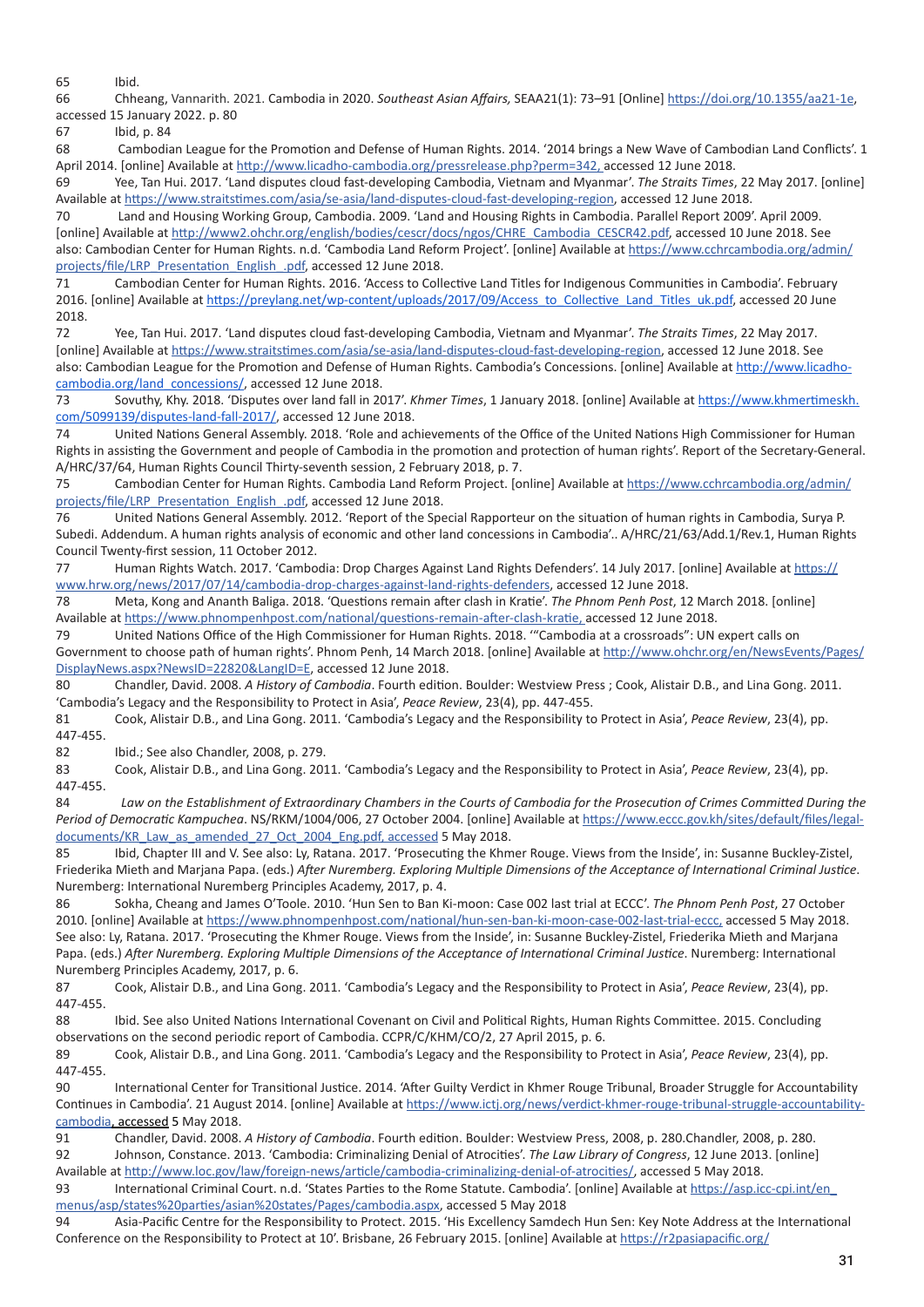article/2016/05/his-excellency-samdech-hun-sen-key-note-address-international-conference, accessed 6 May 2018. See also: Sovachana, Pou. 2015. 'Cambodia can lead on R2P'. *The Phnom Penh Post*, 3 March 2015. [online] Available at https://www.phnompenhpost.com/ opinion/cambodia-can-lead-r2p, accessed 6 May 2018.

95 Cook, Alistair D.B., and Lina Gong. 2011. 'Cambodia's Legacy and the Responsibility to Protect in Asia', *Peace Review*, 23(4), pp. 447-455.

96 See Ly, Ratana. 2017. 'Prosecuting the Khmer Rouge. Views from the Inside', in: Susanne Buckley-Zistel, Friederika Mieth and Marjana Papa (eds.) *After Nuremberg. Exploring Multiple Dimensions of the Acceptance of International Criminal Justice*. Nuremberg: International Nuremberg Principles Academy, 2017, p. 4.

97 Note that the indicator includes the potential violation of Humanitarian Law which, as there is no international or noninternational conflict existent, shall be of no relevance here.

98 Office of the United Nations High Commissioner for Human Rights in Cambodia. 2017. *A Human Rights Analysis of the Amended Law on Political Parties (2017)*. 28 March 2017, p. 7.

99 Ibid., p. 2.

100 Ibid.

101 Ibid., p. 7.

102 Ibid., pp. 2-3. See also: United Nations Office of the High Commissioner for Human Rights. 2018. '"Cambodia at a crossroads": UN expert calls on Government to choose path of human rights'. Phnom Penh, 14 March 2018. [online] Available at http://www.ohchr. org/en/NewsEvents/Pages/DisplayNews.aspx?NewsID=22820&LangID=E, accessed 12 June 2018.

103 Cambodian Center for Human Rights. 2014. 'Applicability of International Human Rights Law in Cambodia'. CCHR Rule of Law Series. Special Edition, Volume 9. January 2014, p. 9. [online] Available at https://cchrcambodia.org/admin/media/factsheet/factsheet/ english/2014\_01\_09\_CCHR\_Fact\_sheet\_Applicability\_of\_international\_law\_in\_Cambodia\_ENG.pdf, accessed 30 May 2018.

104 United Nations Office of the High Commissioner for Human Rights. 2017. 'Special Rapporteur on the situation of Human Rights in Cambodia'. Interactive Dialogue with the Human Rights Council, 27 September 2017. Initial statement. 27 September 2017. [online] Available at http://cambodia.ohchr.org/sites/default/files/Rhona%20Smith%20Statement%20HRC36%2027%20September%202017%20 -%20FINAL.pdf, accessed 16 June 2018.

105 U.S Bureau of Democracy, Human Rights and Labor. 2020. Cambodia 2020 Human Rights Report. [Online] Available at https:// www.state.gov/wp-content/uploads/2021/10/CAMBODIA-2020-HUMAN-RIGHTS-REPORT.pdf, accessed 10 January 2022, p. 13

106 Ibid. p,17

107 United Nations News. 2022. 'Cambodia: arrests of strikers may be breach of human rights law', 5 January. [Online] Available at https://news.un.org/en/story/2022/01/1109172, Accessed 20 January 2022.

108 OHCHR. 2022. 'Cambodia: Stifling new measures against striking workers are 'unjustified' – UN human rights experts', 16 February. [Online] Available at, https://www.ohchr.org/EN/NewsEvents/Pages/DisplayNews.aspx?NewsID=28123&LangID=E, Accessed 20 February 2022.

109 U.S Bureau of Democracy, Human Rights and Labor. 2020. Cambodia 2020 Human Rights Report. [Online] Available at https:// www.state.gov/wp-content/uploads/2021/10/CAMBODIA-2020-HUMAN-RIGHTS-REPORT.pdf, accessed 10 January 2022, p. 6

110 United Nations General Assembly. 2017.' Report of the Special Rapporteur on the situation of human rights in Cambodia'. A/ HRC/36/61, Human Rights Council Thirty-sixth session, 27 July 2017, p. 7.

111 Ibid.

112 United Nations Office of the High Commissioner for Human Rights. 2018. 'Press briefing note on Yemen, Cambodia, Cuba, Nicaragua and Montenegro'. Geneva, 11 May 2018. [online] Available at http://www.ohchr.org/en/NewsEvents/Pages/DisplayNews. aspx?NewsID=23071&LangID=E , accessed 30 May 2018. See also: Anon. 2018. 'U.N. urges Cambodia to free opposition leader, calls detention "arbitrary"'. *Reuters*, 9 May 2018. [online] Available at https://www.reuters.com/article/us-cambodia-politics-un/un-urgescambodia-to-free-opposition-leader-calls-detention-arbitrary-idUSKBN1IA18V , accessed 30 May 2018.

113 Human Rights Watch. 2017. 'World Report 2017: Cambodia. Events of 2016', January 2017. [online] Available at https://www. hrw.org/world-report/2017/country-chapters/cambodia, accessed 28 May 2018.

114 Royal Kingdom of Cambodia, Ministry of Foreign Affairs & International Cooperation. 2017. *Cambodia, Democracy and Human Rights: To tell the truth*. Phnom Penh, April 2017, p. 10.

115 Royal Kingdom of Cambodia, Ministry of Foreign Affairs & International Cooperation. 2018.

*Cambodia, Stability and Development First. To Tell The Truth. Version 2*. Phnom Penh, February 2018, p. 6.

116 Kijewski, Leonie. 2017. 'UN urges government to protect rights'. *The Phnom Penh Post*, 12 September 2017. [online] Available at https://www.phnompenhpost.com/national/un-urges-government-protect-rights, accessed 30 May 2018.

117 See for example Sokhean, Ben. 2018. '"Colour revolution seriously failed": Hun Sen praises Cambodia's political crackdown in Khmer New Year message'. *The Phnom Penh Post*, 10 April 2018. [online] Available at https://www.phnompenhpost.com/national-politics/ colour-revolution-seriously-failed-hun-sen-praises-cambodias-political-crackdown, accessed 30 May 2018.

118 Royal Kingdom of Cambodia, Ministry of Foreign Affairs & International Cooperation. 2017. *Cambodia, Democracy and Human Rights: To tell the truth*. Phnom Penh, April 2017, pp. 3-4.

119 Royal Kingdom of Cambodia, Ministry of Foreign Affairs & International Cooperation. 2018. *Cambodia, Stability and Development First. To Tell The Truth. Version 2*. Phnom Penh, February 2018, p. 11.

120 Ibid., pp. 8-9.

121 Ibid., pp. 8-11.

122 Ellis-Peterson, Hannah. 2018. Cambodia: Hun Sen re-elected in landslide victory after brutal crackdown. *The Guardian*, 30 July. [Online] Available at https://www.theguardian.com/world/2018/jul/29/cambodia-hun-sen-re-elected-in-landslide-victory-after-brutalcrackdown, accessed 20 January 2022.

123 Royal Kingdom of Cambodia, Ministry of Foreign Affairs & International Cooperation. 2017. *Cambodia, Democracy and Human Rights: To tell the truth*. Phnom Penh, April 2017, p. 6.

124 Royal Kingdom of Cambodia, Ministry of Foreign Affairs & International Cooperation. 2018. *Cambodia, Stability and Development First. To Tell The Truth. Version 2*. Phnom Penh, February 2018, p. 11.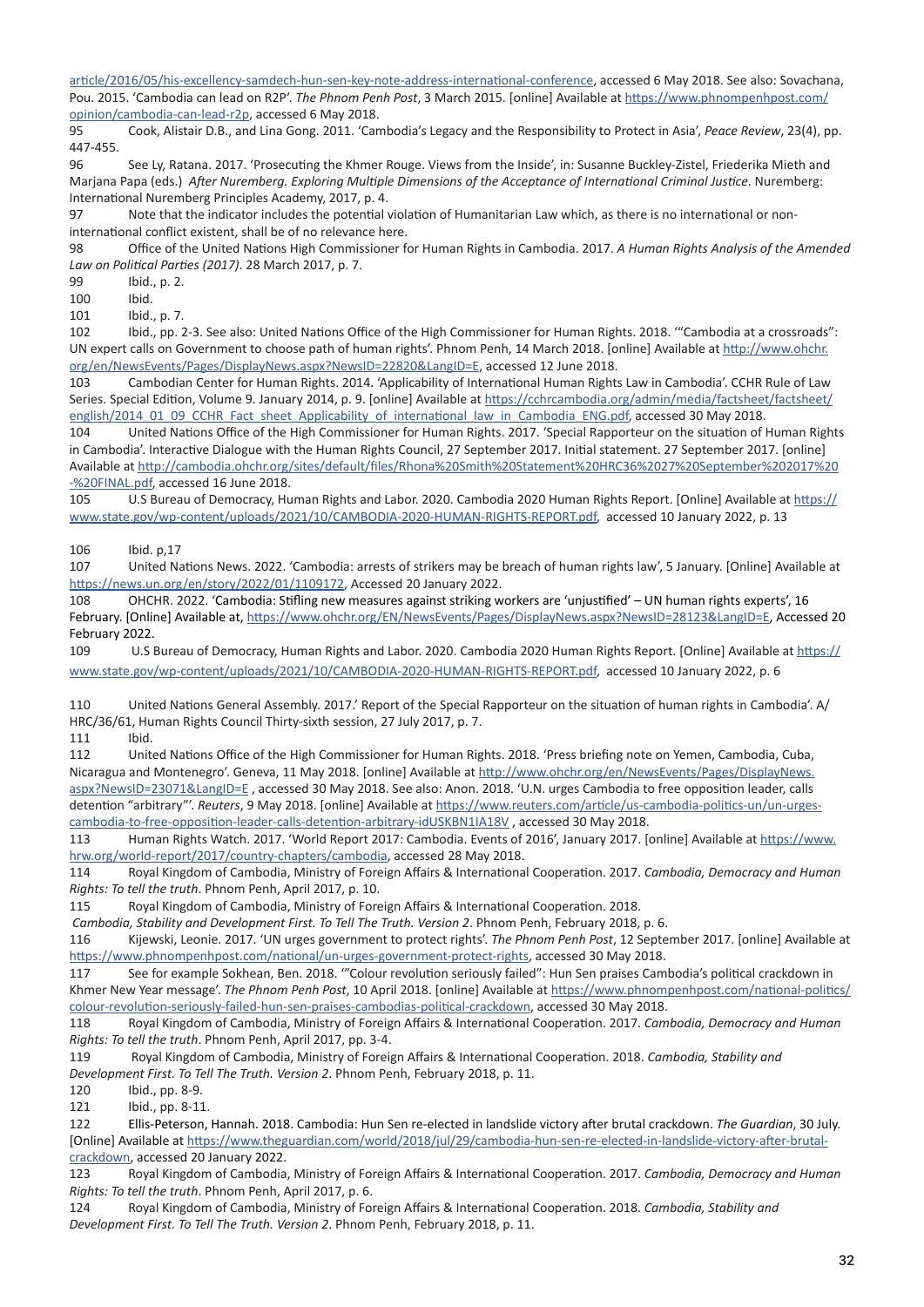125 Royal Kingdom of Cambodia, Ministry of Foreign Affairs & International Cooperation. 2017. *Cambodia, Democracy and Human Rights: To tell the truth*. Phnom Penh, April 2017, p. 7.

126 Royal Kingdom of Cambodia, Ministry of Foreign Affairs & International Cooperation. 2018. *Cambodia, Stability and Development First. To Tell The Truth. Version 2*. Phnom Penh, February 2018, p. 11.

127 Royal Kingdom of Cambodia, Ministry of Foreign Affairs & International Cooperation. 2017. *Cambodia, Democracy and Human Rights: To tell the truth*. Phnom Penh, April 2017, p. 5.

128 Ibid, p. 4.

129 Human Rights Watch. 2018. 'World Report 2018: Cambodia. Events of 2017', January 2018. [online] Available at https://www. hrw.org/world-report/2018/country-chapters/cambodia, accessed 9 June 2018.

130 Titthara, May. 2017. 'King urges people to vote without fear'. *Khmer Times*, 21 March 2017. [online] Available at http://www. khmertimeskh.com/news/36701/king-urges-people-to-vote-without-fear/, accessed 30 May 2018.

131 United Nations General Assembly. 2018. 'Role and achievements of the Office of the United Nations High Commissioner for Human Rights in assisting the Government and people of Cambodia in the promotion and protection of human rights'. Report of the Secretary-General. A/HRC/37/64, Human Rights Council Thirty-seventh session, 2 February 2018, pp. 4-5. 132 Ibid, p. 6.

133 Observer Research Foundation. 2022. 'Cambodia chairs ASEAN for the third time', 17 January. [Online] Available at https://www.orfonline.org/expert-speak/cambodia-chairs-asean-for-the-third-time/#:~:text=Cambodia%20 holds%20the%20ASEAN%20chair,in%202002%20and%202012%2C%20respectively, Accessed 5 February 2022.

134 Aljazeera. 2022. Voices of concern at ASEAN over Hun Sen's Myanmar visit, 14 January. [Online] Available at https://www. aljazeera.com/news/2022/1/14/concern-in-asean-over-cambodia-pms-myanmar-visit-malaysia-minister-says, Accessed 5 February 2022

135 Strangio, Sebastian. 2022. 'Cambodian Government Defends PM's Myanmar Trip, Hails 'Positive' Outcomes', *The Diplomat,*  10 January. [Online] Available at https://thediplomat.com/2022/01/cambodian-government-defends-pms-myanmar-trip-hails-positiveoutcomes/, Accessed 5 February 2022.

136 Ibid.

137 *Constitution of the Kingdom of Cambodia*. 21 September 1993. [online] Available at http://pressocm.gov.kh/en/ archives/9539, accessed 6 June 2018.

138 *Agreement on a Comprehensive Political Settlement of the Cambodia Conflict* and *Agreement Concerning the Sovereignty, Independence, Territorial Integrity and Inviolability, Neutrality and National Unity of Cambodia*. United Nations Treaty Series No. 111 (1991). Paris, 23 October 1991. [online] Available at http://treaties.fco.gov.uk/docs/pdf/1991/TS0111.pdf, accessed 6 June 2018.

139 See all treaties Cambodia is a party to: Cambodian Center for Human Rights. 2014. 'Applicability of International Human Rights Law in Cambodia'. *CCHR Rule of Law Series*. Special Edition, Volume 9. January 2014, pp. 1-2. [online] Available at https:// cchrcambodia.org/admin/media/factsheet/factsheet/english/2014\_01\_09\_CCHR\_Fact\_sheet\_Applicability\_of\_international\_law\_in Cambodia\_ENG.pdf, accessed 30 May 2018.

140 Association of Southeast Asian Nations (ASEAN), *ASEAN Human Rights Declaration*, 18 November 2012. [online] Available at http://asean.org/asean-human-rights-declaration/, accessed 30 May 2018.

141 Bora, Meas. 2010. 'International Human Rights Law in Cambodia', In: Cambodian Society of Comparative Law, *Cambodian Yearbook of Comparative Legal Studies*. Volume 1. Phnom Penh: IL Virtue Unions, March 2010, pp. 129-146.

142 U.S Bureau of Democracy, Human Rights and Labor. 2020. Cambodia 2020 Human Rights Report. [Online] Available at https://www.state.gov/wp-content/uploads/2021/10/CAMBODIA-2020-HUMAN-RIGHTS-REPORT.pdf, accessed 10 January 2022, p. 4 143 See for example: United Nations General Assembly. 2017. 'Report of the Special Rapporteur on the situation of human rights in Cambodia'. A/HRC/36/61, Human Rights Council Thirty-sixth session, 27 July 2017, p. 7.

144 Amnesty International. 2020. 'Cambodia: Substance aubses: The human cost of Cambodia's anti-drug campaign', 12 May. [Online] Available at https://www.amnesty.org/en/documents/asa23/2220/2020/en/, Accessed 20 January 2022. 145 Ibid.

146 Human Rights Watch. 2015. 'World Report 2015: Cambodia. Events of 2014', January 2015. [online] Available at https://www. hrw.org/world-report/2015/country-chapters/cambodia, accessed 29 May 2018.

147 Hunt, Luke. 2015. 'Cambodia's Well-Heeled Military Patrons'. *The Diplomat*, 10 August 2015. [online] Available at https:// thediplomat.com/2015/08/cambodias-well-heeled-military-patrons/ , accessed 29 May 2018. See also Soenthrith, Saing and Julia Wallace. 2010. 'Military, Business Chiefs To Attend Bonding Event'. *The Cambodia Daily*, 24 February 2010. [online] Available at https:// www.cambodiadaily.com/news/military-business-chiefs-to-attend-bonding-event-93465/, accessed 29 May 2018.

148 Dara, Mech. 2017. 'Military will support the CPP: commander'. *The Phnom Penh Post*, 1 June 2017. [online] Available at https://www.phnompenhpost.com/national/military-will-support-cpp-commander, accessed 29 May 2018.

149 Cambodian Center for Human Rights. 2014. 'Applicability of International Human Rights Law in Cambodia'. CCHR Rule of Law Series. Special Edition, vol. 9. January 2014, p. 11. [online] Available at https://cchrcambodia.org/admin/media/factsheet/factsheet/ english/2014\_01\_09\_CCHR\_Fact\_sheet\_Applicability\_of\_international\_law\_in\_Cambodia\_ENG.pdf, accessed 30 May 2018.

150 Sovuthy, Khy and Alex Willemyns. 2015. 'Officials Reject Claim That Army Belongs to CPP'. *The Cambodia Daily*, 31 July 2015. [online] Available at https://www.cambodiadaily.com/news/officials-reject-claim-that-army-belongs-to-cpp-90200/, accessed 30 May 2018.

151 Cambodian Center for Human Rights. 2016. 'Democracy Under Threat 2016: Fulfilling the Promise of the Paris Agreements, 25 Years On'. CCHR Briefing Note, Phnom Penh, September 2016, p. 11. [online] Available at https://cchrcambodia.org/admin/media/ analysis/analysis/english/CCHR%20Briefing%20Note%20–%20Democracy%20Under%20Threat%202016\_ENG.pdf, accessed 9 June 2018.

152 Sovuthy, Khy and Alex Willemyns. 2015. 'Officials Reject Claim That Army Belongs to CPP'. *The Cambodia Daily*, 31 July 2015. [online] Available at https://www.cambodiadaily.com/news/officials-reject-claim-that-army-belongs-to-cpp-90200/, accessed 30 May 2018.

153 See in Chambers, Paul. 2015. "Neo-Sultanistic Tendencies:" The Trajectory of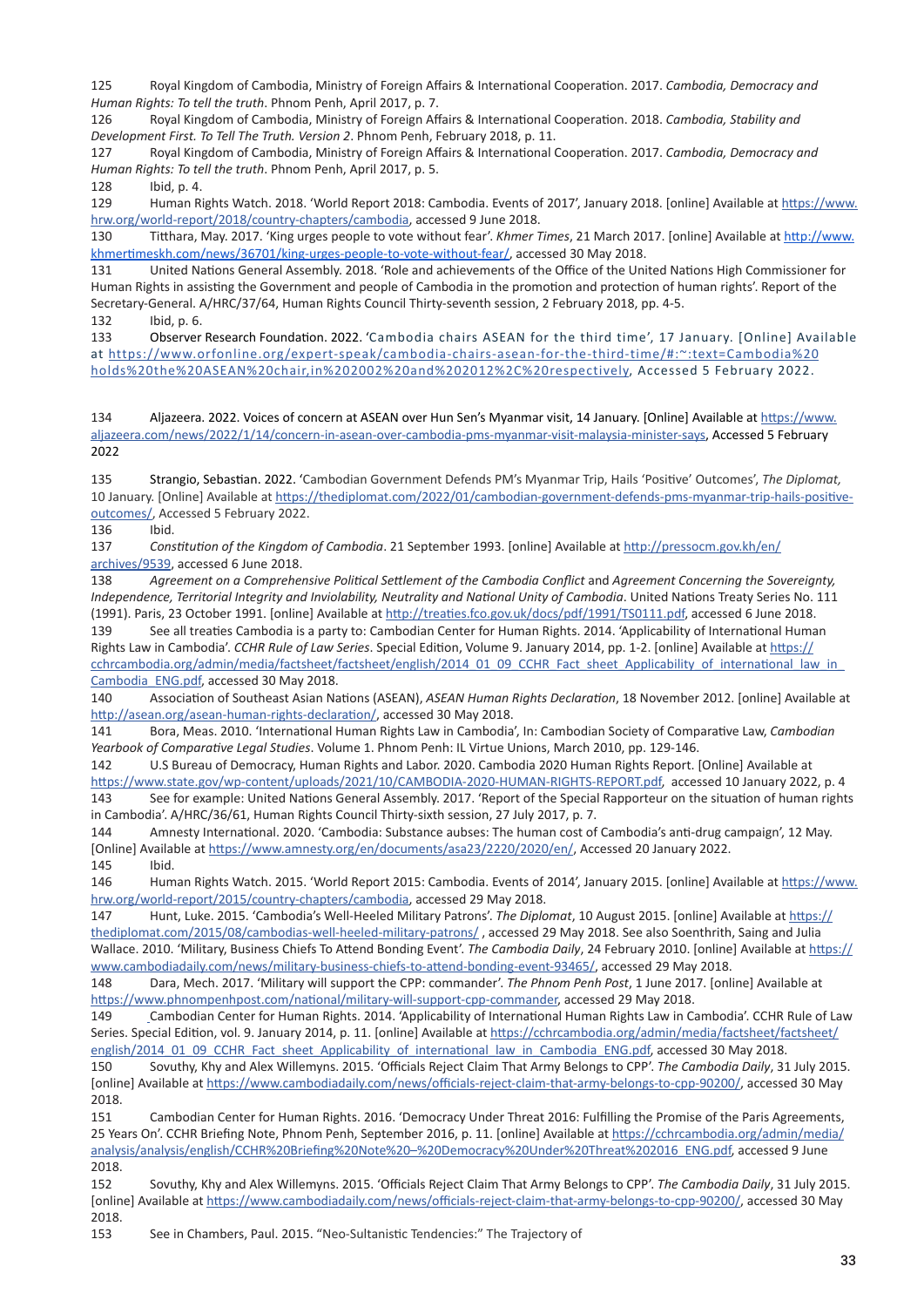Civil-Military Relations in Cambodia. *Asian Security* 11(3):179-205. [Online] Available at https://www.tandfonline.com/doi/ citedby/10.1080/14799855.2015.1108965?scroll=top&needAccess=true, Accessed 20 January 2022.

154 Rathavong, Ven. 2016. 'UN Agency to Assist With Human Rights'. *Khmer Times*, 5 October 2016. [online] Available at https:// www.khmertimeskh.com/news/30398/un-agency-to-assist-with-human-rights/, accessed 17 May 2018.

155 Sokha, Touch. 2017. 'Government deflects blame over lack of human rights committee'. *The Phnom Penh Post*, 24 May 2017. [online] Available at https://www.phnompenhpost.com/national/government-deflects-blame-over-lack-human-rights-committee, accessed 17 May 2018.

156 International Federation of Journalists 2021. 'Cambodia Cambodia: Concerns rise over governments establishment of National Human Rights Institution', 17 August. [Online] Available at, https://www.ifj.org/media-centre/news/detail/category/press-releases/ article/cambodia-concerns-rise-over-governments-establishment-of-national-human-rights-institution.html, Accessed 5 February 2022.

157 Un, Kheang. 2009. 'The Judicial System and Democratization in Post-Conflict Cambodia', In Oejendal, Joakim and Mona Lilja (eds.) *Beyond Democracy in Cambodia. Political Reconstruction in a Post-Conflict Society*. Copenhagen: NIAS Press, pp. 70-100. 158 Ibid.

159 United Nations General Assembly. 2017. 'Report of the Special Rapporteur on the situation of human rights in Cambodia'. A/ HRC/36/61, Human Rights Council Thirty-sixth session, 27 July 2017, p. p. 14.

160 United Nations General Assembly. 2018. 'Role and achievements of the Office of the United Nations High Commissioner for Human Rights in assisting the Government and people of Cambodia in the promotion and protection of human rights'. Report of the Secretary-General. A/HRC/37/64, Human Rights Council Thirty-seventh session, 2 February 2018, pp. 4-5.

161 Cambodian Center for Human Rights. 2014. 'Applicability of International Human Rights Law in Cambodia'. CCHR Rule of Law Series. Special Edition, Volume 9. January 2014, p. 10. [online] Available at https://cchrcambodia.org/admin/media/factsheet/factsheet/ english/2014\_01\_09\_CCHR\_Fact\_sheet\_Applicability\_of\_international\_law\_in\_Cambodia\_ENG.pdf, accessed 30 May 2018. See also: Amnesty International. 2017. 'Courts of Injustice. Suppressing activism through the criminal justice system in Cambodia'. 30 May 2017, p. 4. [online] Available at https://www.amnesty.org/download/Documents/ASA2360592017ENGLISH.PDF, accessed 30 May 2018.

162 Reaksmey, Hul and Lauren Crothers. 2014. 'UN Expert Calls on King to Block Judicial Laws'. *The Cambodia Daily*, 16 July 2014. [online] Available at www.cambodiadaily.com/archives/un-expert-calls-on-king-to-block-judicial-laws-64167/, accessed 30 May 2018.

163 Amnesty International. 2017. 'Courts of Injustice. Suppressing activism through the criminal justice system in Cambodia'. 30 May 2017, p. 4. [online] Available at https://www.amnesty.org/download/Documents/ASA2360592017ENGLISH.PDF, accessed 30 May 2018.

164 U.S Bureau of Democracy, Human Rights and Labor. 2020. Cambodia 2020 Human Rights Report. [Online] Available at https:// www.state.gov/wp-content/uploads/2021/10/CAMBODIA-2020-HUMAN-RIGHTS-REPORT.pdf, accessed 10 January 2022, p. 8

165 International Bar Association. 2015. 'Justice versus corruption: Challenges to the independence of the judiciary in Cambodia'. 17 September 2015. [online] Available at www.ibanet.org/Article/Detail.aspx?ArticleUid=fb11e885-5f1d-4c03-9c55-86ff42157ae1, accessed 30 May 2018.

166 See WJP Rule of Law Index 2021, https://worldjusticeproject.org/rule-of-law-index/country/2021/Cambodia, accessed on 13 April 2022

167 Amnesty International. 2018. 'Cambodia: Ongoing crackdowns on the political opposition, civil society and independent media must be addressed by the UN Human Rights Council'. 16 February 2018. [online] Available at https://www.amnesty.org/download/ Documents/ASA2379092018ENGLISH.pdf, accessed 29 May 2018.

168 Pisey, Pech. 2020. 'Cambodia: Corruption Perceptions Index'. *Transparency International,* 28 January 2021. [Online] Available at http://www.ticambodia.org/wp-content/uploads/2020-CPI-Results\_EN\_final.pdf, Accessed 20 January 2022.

169 Ibid.

170 Ibid. See also Rodan, Garry and Caroline Hughes. 2012. 'Ideological Coalitions and the International Promotion of Social Accountability: The Philippines and Cambodia Compared'. *International Studies Quarterly*, vol. 56, 2012, p. 375.

171 Ibid.

172 Rahman, Kaunain. 2018. 'Cambodia: Overview of corruption and anti-corruption'. *Transparency International*, 31 October 2016. [online] Available at https://knowledgehub.transparency.org/helpdesk/cambodia-overview-of-corruption-and-anti-corruption, accessed 30 May 2018.

173 U.S Bureau of Democracy, Human Rights and Labor. 2020. Cambodia 2020 Human Rights Report. [Online] Available at https:// www.state.gov/wp-content/uploads/2021/10/CAMBODIA-2020-HUMAN-RIGHTS-REPORT.pdf, accessed 10 January 2022, p. 3

174 Ibid, p. 3

175 Ibid, p.3

176 Joshi, Saba. 2020. 'Contesting land grabs, negotiating statehood: the politics of international accountability mechanisms and land disputes in rural Cambodia', *Third World Quarterly,* 41(9): 1615-1633. [Online] Available at https://doi.org/10.1080/01436597.2020.1 763170, Accessed 5 February 2022.

177 Tatarski, Michael. 2020. 'Vietnamese agribusiness firm HAGL accused of clearing indigenous land in Cambodia'. *Mongabay* 15 June. [Online] Available at https://news.mongabay.com/2020/06/vietnamese-agribusiness-firm-hagl-accused-of-clearing-indigenousland-in-cambodia/, Accessed 5 February 2022.

178 Noren-Nilsson, Astrid. 2022. 'Hun Sen future-proofs Cambodia's politics'. *East Asia Forum,* 21 January. [Online] Available at https://www.eastasiaforum.org/2022/01/21/hun-sen-future-proofs-cambodias-politics/, Accessed 5 February 2022.

179 Hunt, Luke. Cambodia's Well-Heeled Military Patrons. *The Diplomat*, 10 August 2015. [online] Available at https://thediplomat. com/2015/08/cambodias-well-heeled-military-patrons/ , accessed 29 May 2018

180 Sarath, S. 2021. 'Cambodia: Nine villagers involved with a land dispute with company are charged with using violence; 21 others are released'. *Business & Human Rights Resource Centre,* 14 September. [Online] Available at https://www.business-humanrights. org/en/latest-news/cambodia-nine-villagers-involved-with-a-land-dispute-with-company-are-charged-with-using-violence-21-others-arereleased/, Accessed 5 February 2022.

181 Ibid.

182 Parameswaran, Prashanth. 2020. 'What Did the 2020 China-Cambodia Golden Dragon

Military Exercise Actually Achieve?'. *The Diplomat,* 1 April. [Online] https://thediplomat.com/2020/04/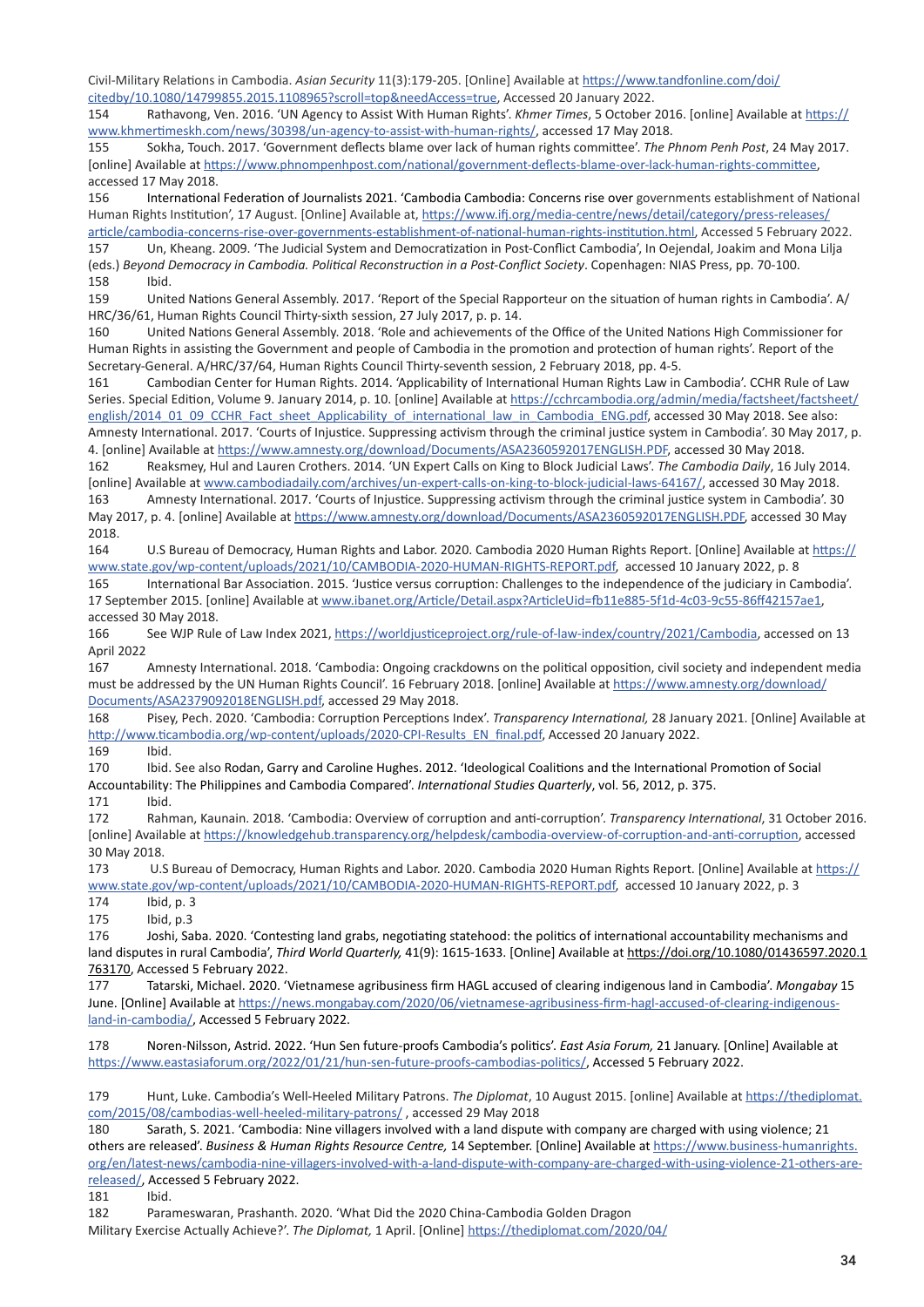what-did-the-2020-china-cambodia-golden-dragon-military-exercise-actually-achieve/, Accessed 20 January 2022.

183 United States Department of Defense. 2021. Report: Military and Security Developments Involving the People's Republic of China. [Online] Available at https://media.defense.gov/2021/Nov/03/2002885874/-1/-1/0/2021-CMPR-FINAL.PDF, Accessed 20 January 2022. p, 132

184 Ibid. p,132

185 Chheang, Vannarith. 2021. Cambodia in 2020. *Southeast Asian Affairs,* SEAA21(1): 73–91.[Online] https://doi.org/10.1355/ aa21-1e, accessed 15 January 2022. p. 83

186 Hunt, Luke. 2020. 'Cambodia Says Naval Base Open For All, Not Just China'. *The Diplomat,* 8 October. [Online] Available at https://thediplomat.com/2020/10/cambodia-says-naval-base-open-for-all-not-just-china/, Accessed 20 January 2022.

187 Strangio, Sebastian. 2021. 'US Imposes Arms Embargo on Cambodia, Citing Chinese Military Ties'. *The Diplomat,* 9 December. [Online] Available at https://thediplomat.com/2021/12/us-imposes-arms-embargo-on-cambodia-citing-chinese-military-ties/, Accessed 20 January 2022.

188 Chheang, Vannarith. 2021. Cambodia in 2020. *Southeast Asian Affairs,* SEAA21(1): 73–91.[Online] https://doi.org/10.1355/ aa21-1e, accessed 15 January 2022. p, 83

189 United Nations General Assembly. 2017. 'Report of the Special Rapporteur on the situation of human rights in Cambodia'. A/ HRC/36/61, Human Rights Council Thirty-sixth session, 27 July 2017, p. 8.

190 United Nations Committee on the Elimination of Discrimination Against Women (CEDAW). Concluding observations on the combined 4th and 5th periodic reports of Cambodia. CEDAW/C/KHM/CO/4-5, 29 October 2013, p. 7. See also: Australian Government, Department of Foreign Affairs and Trade. n.d. *Development assistance in Cambodia. Inclusive participation and governance in Cambodia*. [online] Available at http://dfat.gov.au/geo/cambodia/development-assistance/Pages/law-justice-violence-against-womenassistance-cambodia.aspx, accessed 1 June 2018.

191 United Nations General Assembly. 2019. 'Report of the Special Rapporteur on the situation of human rights in Cambodia'.. A/ HRC/42/60, Human Rights Council Forty-second session, 27 August. p, 6.

192 Ibid. p, 5

193 Human Rights Watch. 2022. 'Human Rights Watch Submission to the UN Human Rights Committee in advance of its review of Cambodia', February 1. [Online] Available at https://www.hrw.org/news/2022/02/01/human-rights-watch-submission-un-humanrights-committee-advance-its-review-cambodia, Accessed 20 February 2022.

194 Naren, Kuch. 2015. 'Parties Agree to Code of Conduct for "Culture of Dialogue"'. *The Cambodia Daily*, 9 May 2015. [online] Available at https://www.cambodiadaily.com/news/parties-agree-to-code-of-conduct-for-culture-of-dialogue-83445/, accessed 1 June 2018.

195 Anon. 2016. 'Cambodia Moves Farther Away From Culture of Dialogue'. *Radio Free Asia*, 22 June 2016. [online] Available at https://www.rfa.org/english/news/cambodia/cambodia-moves-farther-away-from-culture-of-dialogue-06222016145116.html, accessed 1 June 2018.

196 Royal Kingdom of Cambodia, Ministry of Foreign Affairs & International Cooperation. 2018. *Cambodia, Stability and Development First. To Tell The Truth. Version 2*. Phnom Penh, February 2018, p. 4.

197 United Nations Secretary-General. Statement attributable to the Spokesman for the Secretary-General on Cambodia, New York, 17 November 2015. [online] Available at https://www.un.org/sg/en/content/sg/statement/2015-11-17/statement-attributablespokesman-secretary-general-cambodia, accessed 1 June 2018.

198 Kijewski, Leonie. 2018. 'Cambodia, states clash at UN session'. *The Phnom Penh Post*, 23 March 2018. [online] Available at https://www.phnompenhpost.com/national/cambodia-states-clash-un-session, accessed 1 June 2018. See also the oral statement by the Cambodian representative: Ney, Samol. Oral Statement (Point of Order). Item: 10 General Debate. 52<sup>nd</sup> Meeting, 37<sup>th</sup> Regular Session Human Rights Council. 22 March 2018. [online] Available at http://webtv.un.org/search/item10-general-debate-52nd-meeting-37th-regular-session-human-rights-council/5756929794001/?term=52nd%20meeting&sort=date, accessed 1 June 2018.

199 United Nations General Assembly. 2019. 'Report of the Special Rapporteur on the situation of human rights in Cambodia'.. A/ HRC/42/60, Human Rights Council Forty-second session, 27 August. p, 6.

200 See: High-Level Advisory Panel on the Responsibility to Protect in Southeast Asia. 2014. *Mainstreaming the Responsibility to Protect in Southeast Asia: Pathway Towards a Caring ASEAN Community*. New York, 9 September 2014, p. 13.

201 Asia-Pacific Centre for the Responsibility to Protect. 2017. 'Spotlight on R2P. High Level Advisory Panel on the Responsibility to Protect Public Seminars in Southeast Asian Capitals.' Issue 41. Brisbane, August 2017. [online] Available at https://r2pasiapacific.org/ filething/get/6327/Spotlight%20HLAP%20FINAL%20AUGUST%202017%20Issue%2041.pdf, accessed 3 June 2018.

202 Cambodian Centre for Human Rights (CCHR). 2020. 'The Human Rights Situation in Cambodia in 2020. [Online] Available at https://cchrcambodia.org/index\_old.php?url=our\_work/our\_work.php&id=3, Accessed 10 January 2022.

203 Touch, Darren. 2020. 'Cambodia's State of Emergency Law and the Fight Against COVID-1'. *Asia Pacific Foundation of Canada,*  May 14. [Online] https://www.asiapacific.ca/publication/cambodias-state-emergency-law-and-fight-against-covid-19, Accessed 5 February 2022.

204 Human Rights Watch. 2020. World Report 2020: Cambodia. Events of 2020', January 2020. [online] Available at https://www. hrw.org/world-report/2021/country-chapters/cambodia, Accessed 5 January 2022.

205 Human Rights Watch. 2020. 'UN Rights Body Should Increase Scrutiny of Cambodia's Rights Crackdown', 7 October. [Online] Available at https://www.hrw.org/news/2021/10/07/un-rights-body-should-increase-scrutiny-cambodias-rights-crackdown, Accessed 5 February 2022.

206 Chhengpor, Aun. 2021. 'Surveillance Tools, DNA Screening Equipment Part of Cambodia's New Security Deal with China'. *VOA Khmer*, 6 October. [Online] Available at https://www.voacambodia.com/a/surveillance-tools-dna-screening-equipment-part-ofcambodia-new-security-deal-with-china/6258369.html, Accessed 5 February 2022.

207 Ibid.

208 Chhengpor, Aun. 2018. 'Cambodia-China Joint Army Drill Kicks Off, As US Military Relations Cool'. *Voice of America Cambodia*, 17 March 2018. [online] Available at https://www.voacambodia.com/a/cambodia-china-joint-army-drill-kicks-off-as-usmilitary-relations-cool/4302302.html, accessed 12 June 2018.

209 Cambodian League for the Promotion and Defense of Human Rights. 2016. New Law on Telecommunications: A Legislative